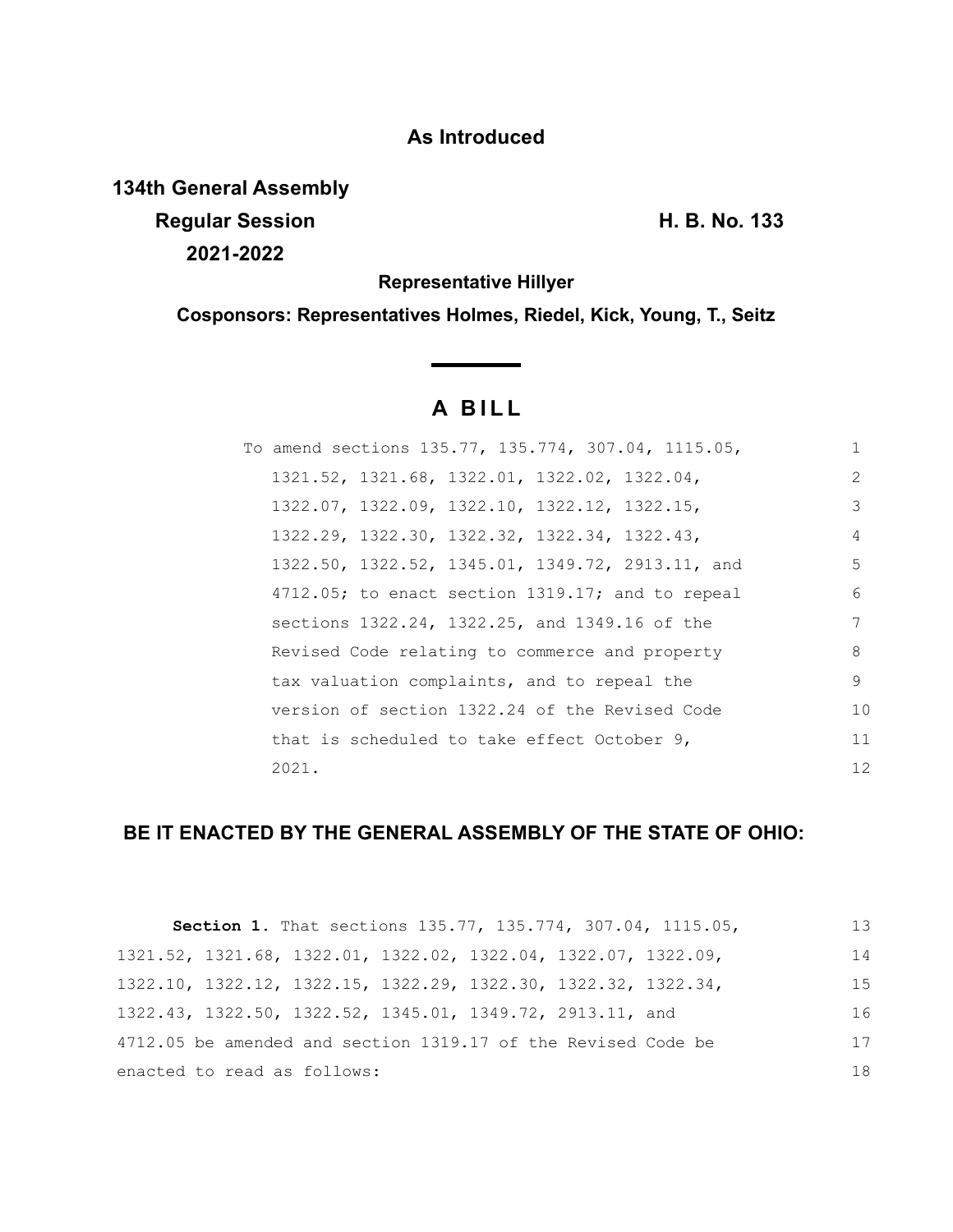**Sec. 135.77.** As used in sections 135.77 to 135.774 of the Revised Code: (A) "Business linked deposit" means share certificatesissued by an eligible lending institution that are purchased bythe treasurer of state in accordance with sections 135.772 to 135.774 of the Revised Code.a certificate of deposit or other financial institution instrument placed by the treasurer of state with an eligible lending institution at a rate below current market rates, as determined and calculated by the treasurer of state, provided the institution agrees to lend the value of such deposit, according to the deposit agreement provided in section 135.773 of the Revised Code, to eligible small businesses at a rate that reflects an equal percentage rate reduction below the present borrowing rate applicable to each specific business at the time of the deposit of state funds in the institution. (B) "Eligible lending institution" means a federal credit union, a foreign credit union licensed pursuant to section 1733.39 of the Revised Code, or a credit union as defined in section 1733.01 of the Revised Code, located in this state. (C) "Eligible small business" means any person that has all of the following characteristics: (1) Is domiciled in this state; (2) Maintains offices and operating facilities exclusively in this state and transacts business in this state; (3) Employs fewer than one hundred fifty employees, the majority of whom are residents of this state; (4) Is organized for profit; 19 20 21 22 23 24 25 26 27 28 29 30 31 32 33 34 35 36 37 38 39 40 41 42 43 44 45 46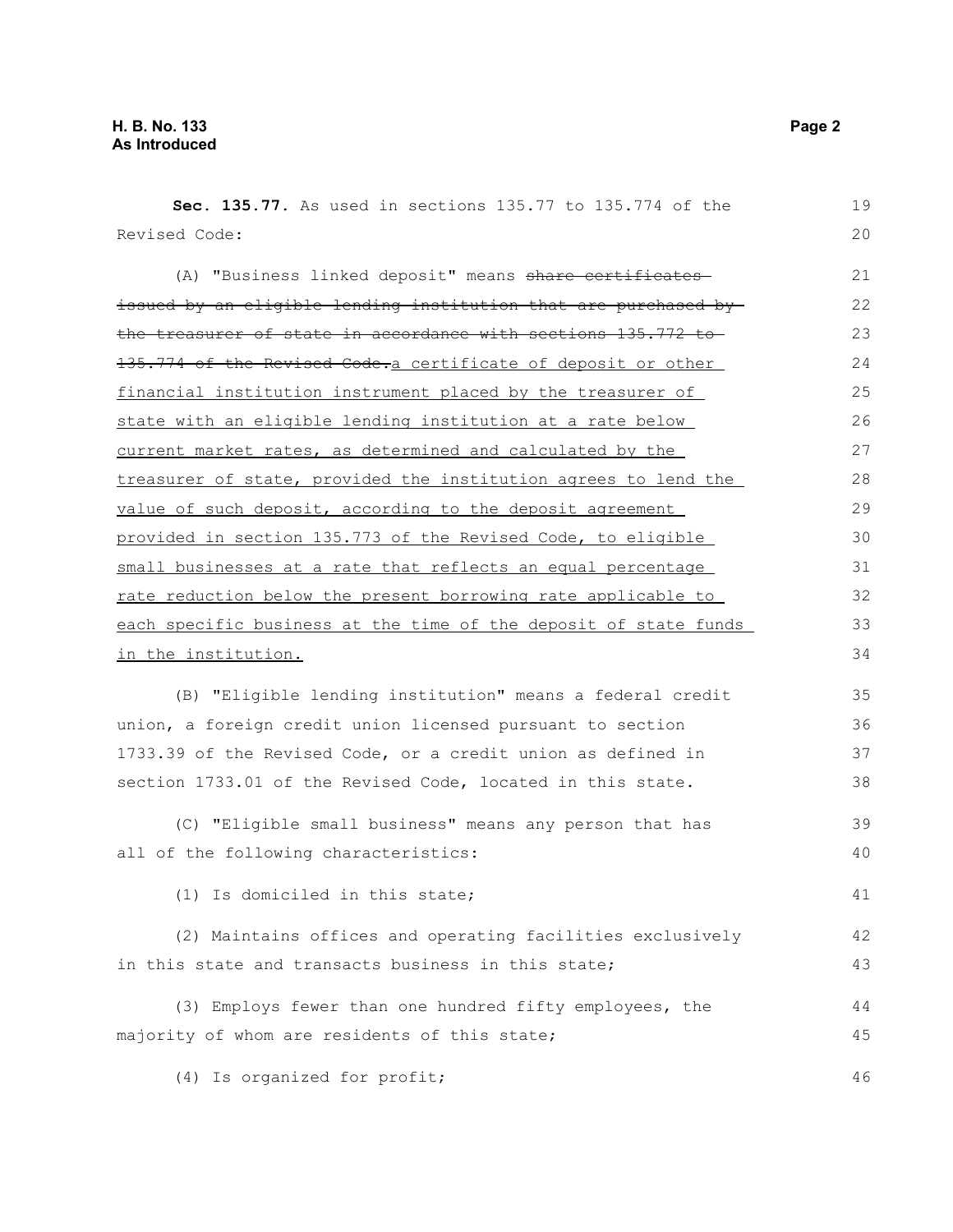(5) Is able to save or create one full-time job or two part-time jobs in this state for every fifty thousand dollars borrowed.

(D) "Full-time job" means a job with regular hours of service totaling at least forty hours per week or any other standard of service accepted as full-time by the employee's employer. 50 51 52 53

(E) "Loan" means a contractual agreement under which an eligible lending institution agrees to lend money in the form of an upfront lump sum, a line of credit, or any other reasonable arrangement approved by the treasurer of state. 54 55 56 57

(F) "Part-time job" means a job with regular hours of service totaling fewer than forty hours per week or any other standard of service accepted as part-time by the employee's employer.

**Sec. 135.774.** (A) Upon the placement of a business linked deposit with an eligible lending institution, such institution is required to lend such funds to each approved eligible small business listed in the linked deposit loan package required by section 135.772 of the Revised Code and in accordance with the deposit agreement required by section 135.773 of the Revised Code. The loan shall be at a rate that reflects the following percentage rate reduction below the present borrowing rate applicable to each eligible small business: 62 63 64 65 66 67 68 69 70

(1) Three per cent if the present borrowing rate is greater than five per cent; 71 72

(2) Two and one-tenth per cent if the present borrowing rate is equal to or less than five per cent. 73 74

A certification of compliance with this section in the

47 48 49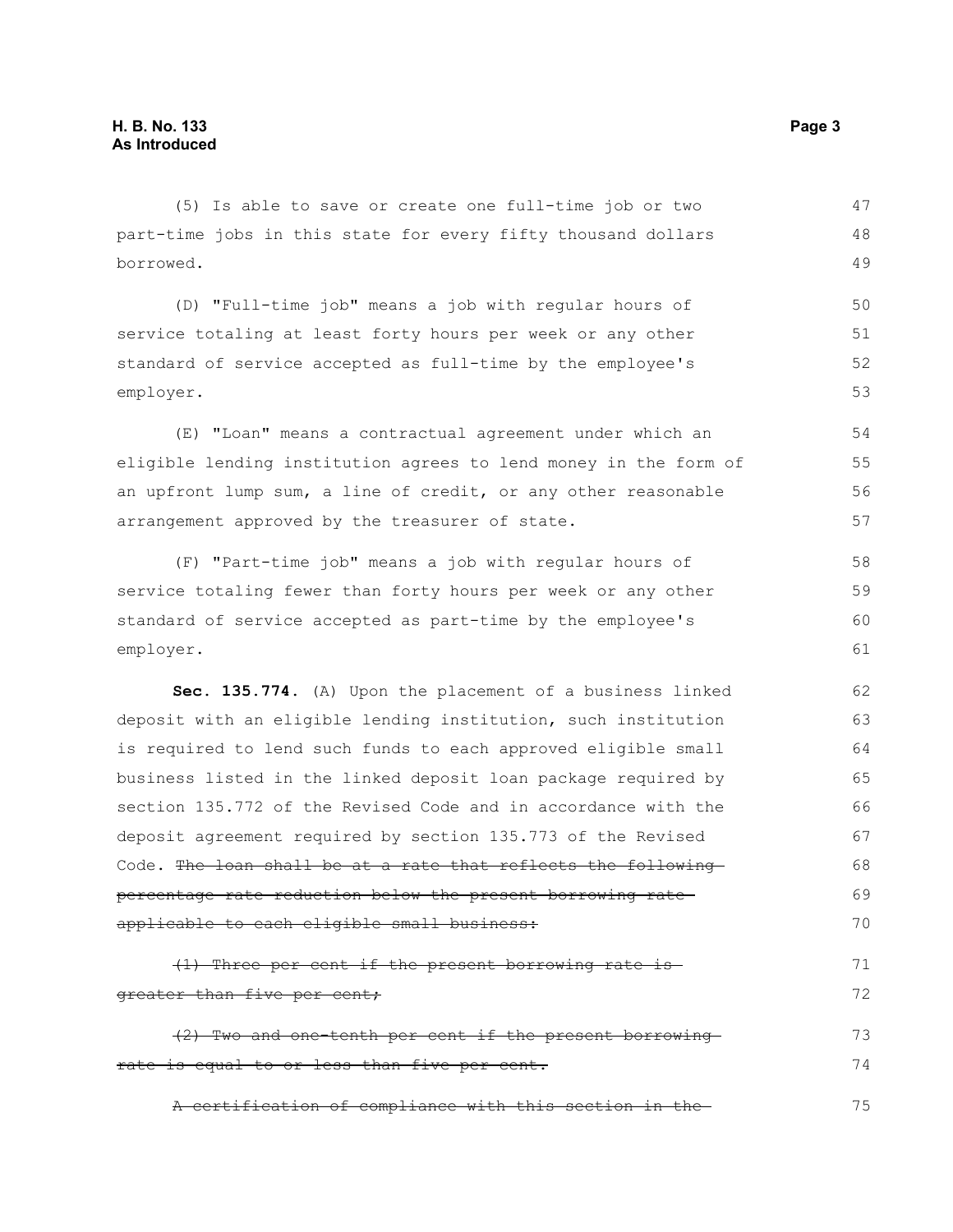| form and manner as prescribed by the treasurer of state shall be- | 76  |
|-------------------------------------------------------------------|-----|
| required of the eligible lending institution.                     | 77  |
| (B) The treasurer of state shall take any and all steps           | 78  |
| necessary to implement the business linked deposit program and    | 79  |
| monitor compliance of eligible lending institutions and eligible  | 80  |
| small businesses, including the development of guidelines as      | 81  |
| necessary.                                                        | 82  |
| (C) The state and the treasurer of state are not liable to        | 83  |
| any eligible lending institution in any manner for payment of     | 84  |
| the principal or interest on the loan to an eligible small        | 85  |
| business. Any delay in payments or default on the part of an      | 86  |
| eligible small business does not in any manner affect the         | 87  |
| deposit agreement between the eligible lending institution and    | 88  |
| the treasurer of state.                                           | 89  |
| Sec. 307.04. The board of county commissioners may, at any        | 90  |
| time before or after the completion of any county building,       | 91  |
| award contracts for supplying such building with light, heat, or  | 92  |
| power for any period of time not exceeding ten years, except a    | 93  |
| contract entered into under section 9.48 of the Revised Code may  | 94  |
| exceed ten years. Sections 5705.41 and 5705.44 of the Revised     | 95  |
| Code shall not apply to any such contracts.                       | 96  |
| Sec. 1115.05. (A) As used in this section:                        | 97  |
| (1) "Acquire" or "acquisition" means any of the following         | 98  |
| transactions or actions:                                          | 99  |
| (a) A merger or consolidation with, or purchase of assets         | 100 |
| from, a bank holding company that has acquired an Ohio bank;      | 101 |
| (b) The acquisition of the direct or indirect ownership or        | 102 |
| control of voting shares of an Ohio bank if, after the            | 103 |
| acquisition, the acquiring bank holding company will directly or  | 104 |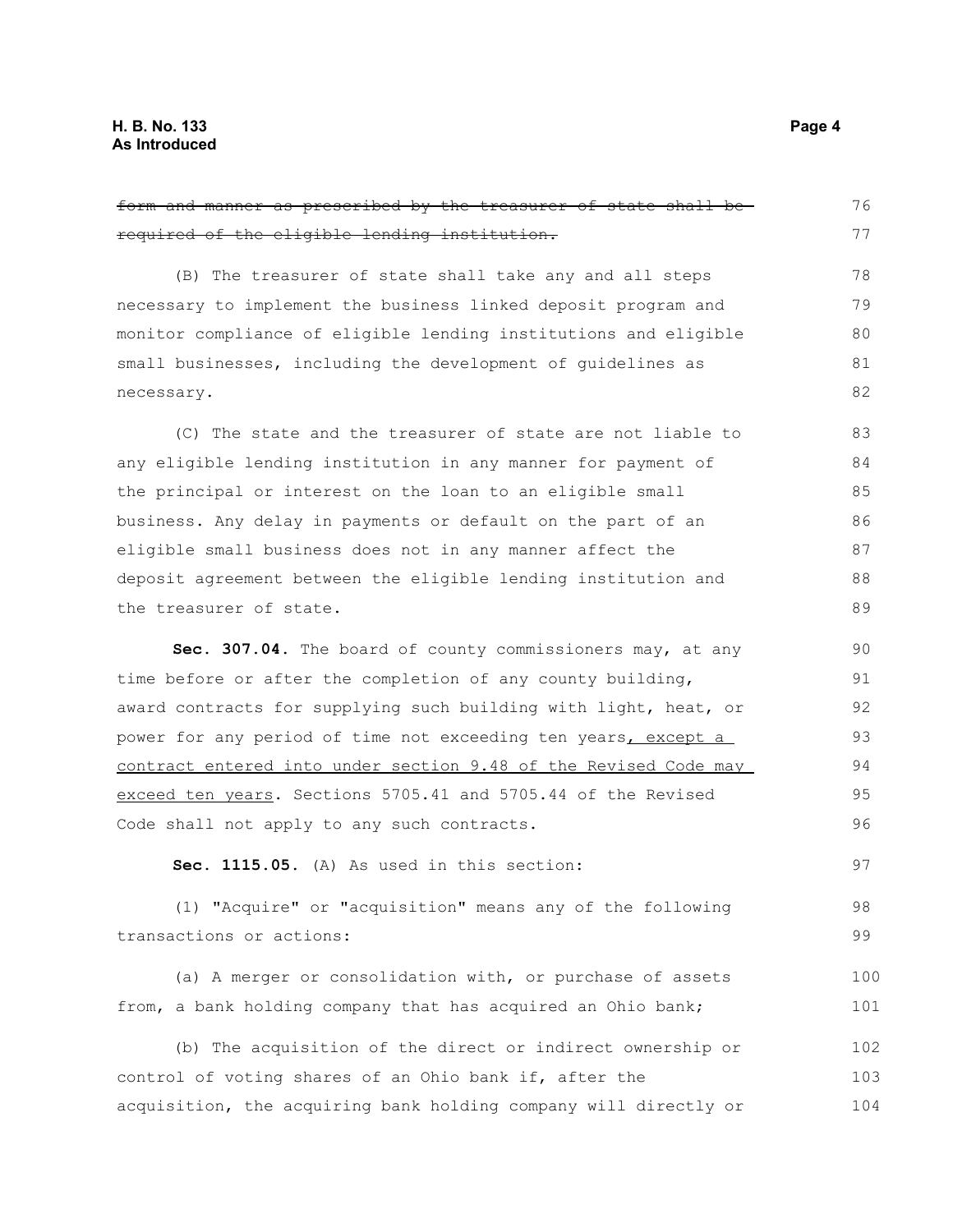### **H. B. No. 133 Page 5 As Introduced**

indirectly own or control the Ohio bank, unless the superintendent of financial institutions determines, in the superintendent's discretion, due to the nature of the acquisition, it should not be subject to the limitations of this section; 105 106 107 108 109

(c) The merger or consolidation of an Ohio bank with, or the transfer of assets from an Ohio bank to, another bank, whether previously existing or chartered for the purpose of the transaction; 110 111 112 113

(d) Any other action that results in the direct or indirect control of an Ohio bank. 114 115

(2) "Ohio bank" means a state bank or a national bank whose principal place of business is in this state. 116 117

(B) Subject to division (C) of this section, a bank- $o_{r}$ bank holding company, federal savings association, or savings and loan holding company whose principal place of business is in this state or any other state may charter or otherwise acquire an Ohio bank, and a bank may acquire banking offices in this state by merger or consolidation with or transfer of assets and liabilities from a bank, savings bank, or savings association that has offices in this state, if, upon consummation of the acquisition, both of the following will apply: 118 119 120 121 122 123 124 125 126

(1) The acquiring bank- $with$ , or the acquiring, bank holding company through, federal savings association, or savings and loan holding company, with or through its affiliate banks, savings banks, and savings associations, does not control more than ten per cent of the total deposits of banks, savings banks, and savings associations in the United States, and either of the following applies: 127 128 129 130 131 132 133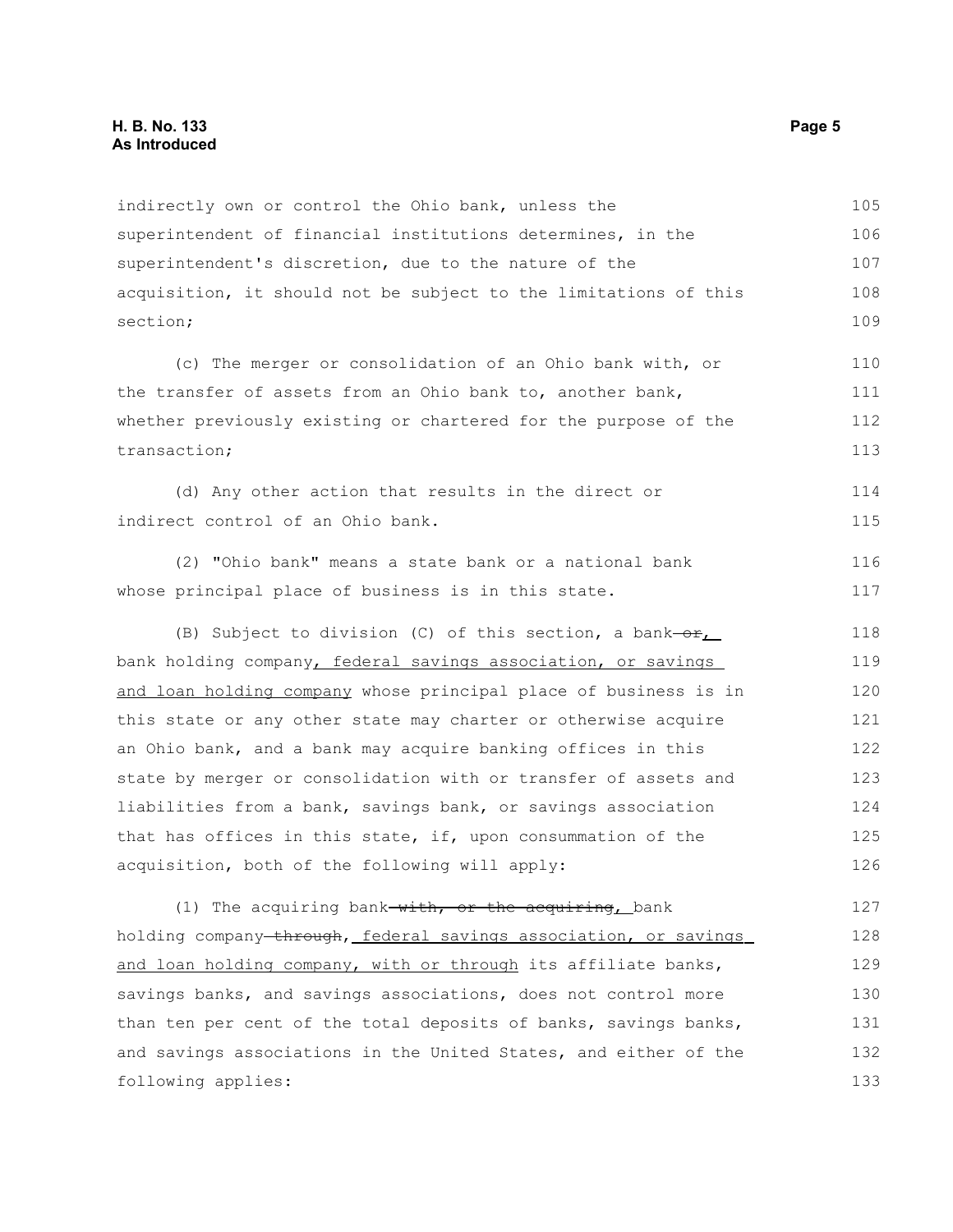### **H. B. No. 133 Page 6 As Introduced**

(a) The acquiring bank- $with$ , or the, acquiring bank holding company through, federal savings association, or savings and loan holding company, with or through its affiliate banks, savings banks, and savings associations, does not control more than thirty per cent of the total deposits of banks, savings banks, and savings associations in this state. 134 135 136 137 138 139

(b) The acquiring bank  $with$ , or the, acquiring bank holding company-through, federal savings association, or savings and loan holding company, with or through its affiliate banks, savings banks, and savings associations, controls more than thirty per cent of the total deposits of banks, savings banks, and savings associations in this state, and the superintendent approved the acquisition after determining the anticompetitive effects of the acquisition were clearly outweighed in the public interest by the probable effect of the transaction. 140 141 142 143 144 145 146 147 148

(2) Except in the case of a foreign bank subject to Chapter 1119. of the Revised Code or a bank that by the terms of its articles of incorporation or association is not permitted to solicit or accept deposits other than trust funds, the Ohio bank or any bank that has banking offices in this state will be an insured bank as defined in section 3(h) of the "Federal Deposit Insurance Act," 92 Stat. 614 (1978), 12 U.S.C.A. 1813(h). 149 150 151 152 153 154 155

(C)(1) Any bank holding company proposing to charter a state bank under this section shall comply with Chapter 1113. or 1114. of the Revised Code and any rules adopted to implement that chapter.

(2) If, after the proposed acquisition, the acquiring bank or bank holding company will control an existing state bank the acquiring bank or bank holding company did not control before the acquisition, and the acquisition does not include the merger 160 161 162 163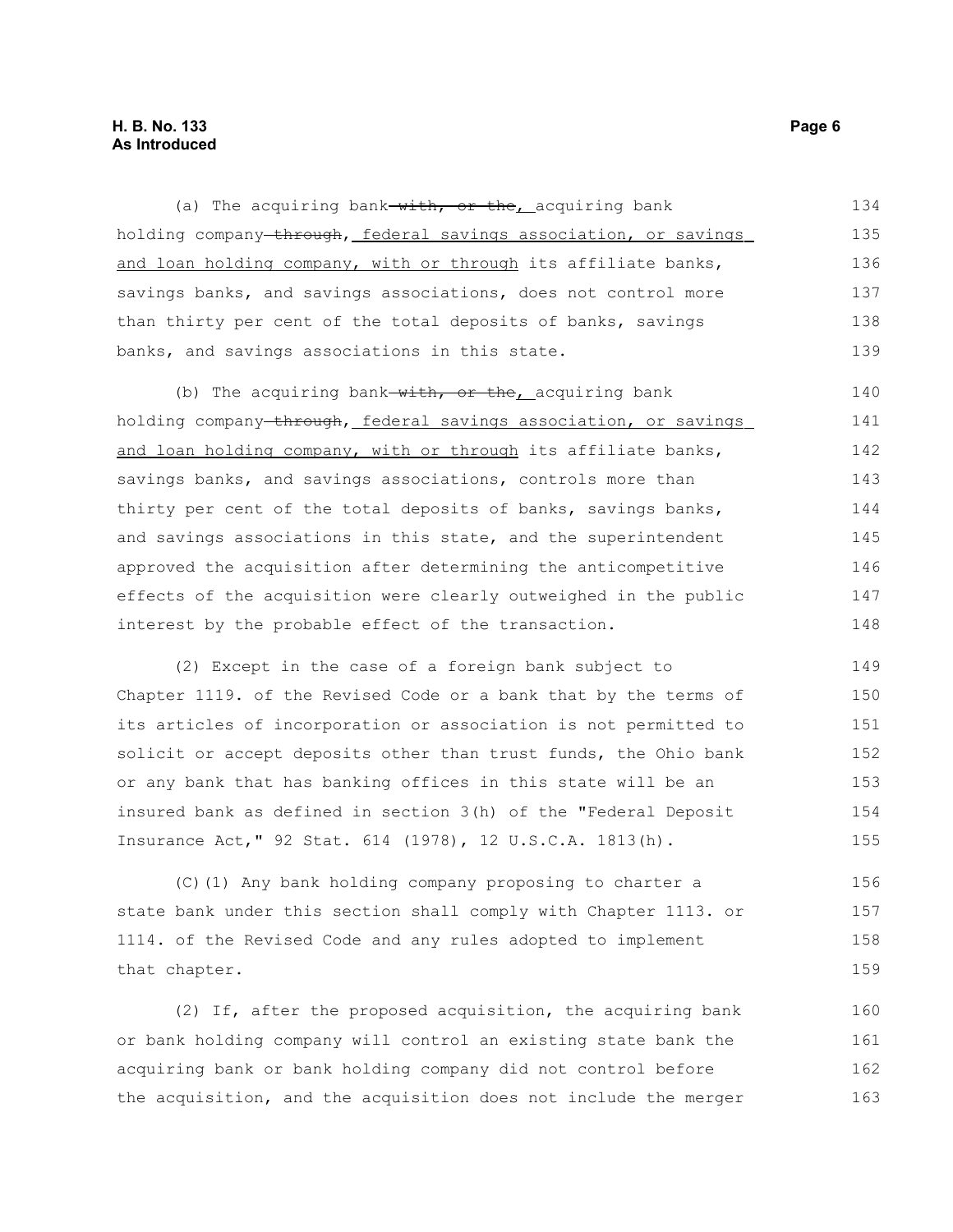or consolidation of the existing state bank with another bank, the acquiring bank or bank holding company shall comply with section 1115.06 of the Revised Code and any rules adopted to implement that section. 164 165 166 167

(3) If the proposed acquisition will be accomplished by means of a merger or consolidation with a state bank and the resulting bank of the merger or consolidation will be a state bank, the state bank shall comply with section 1115.11 of the Revised Code and any rules adopted to implement that section. 168 169 170 171 172

(4) If the proposed acquisition will be accomplished by means of a transfer of assets and liabilities to a state bank, the state bank shall comply with section 1115.14 of the Revised Code and any rules adopted to implement that section. 173 174 175 176

(5) If the proposed acquisition will be accomplished by forming a bank to which the bank to be acquired will transfer assets and liabilities, or with which the bank to be acquired will be merged or consolidated and the resulting bank will be a state bank, the acquiring bank holding company shall comply with section 1115.23 of the Revised Code and any rules adopted to implement that section. 177 178 179 180 181 182 183

 **Sec. 1319.17.** (A) As used in this section: (1) "Business" means a sole proprietorship, partnership, corporation, limited liability company, or other commercial entity, whether for profit or not for profit. 184 185 186 187

(2) "Commercial credit report" means any report provided to a business for a legitimate business purpose, relating to the financial status or payment habits of a business that is the subject of the report. "Commercial credit report" does not include any of the following: 188 189 190 191 192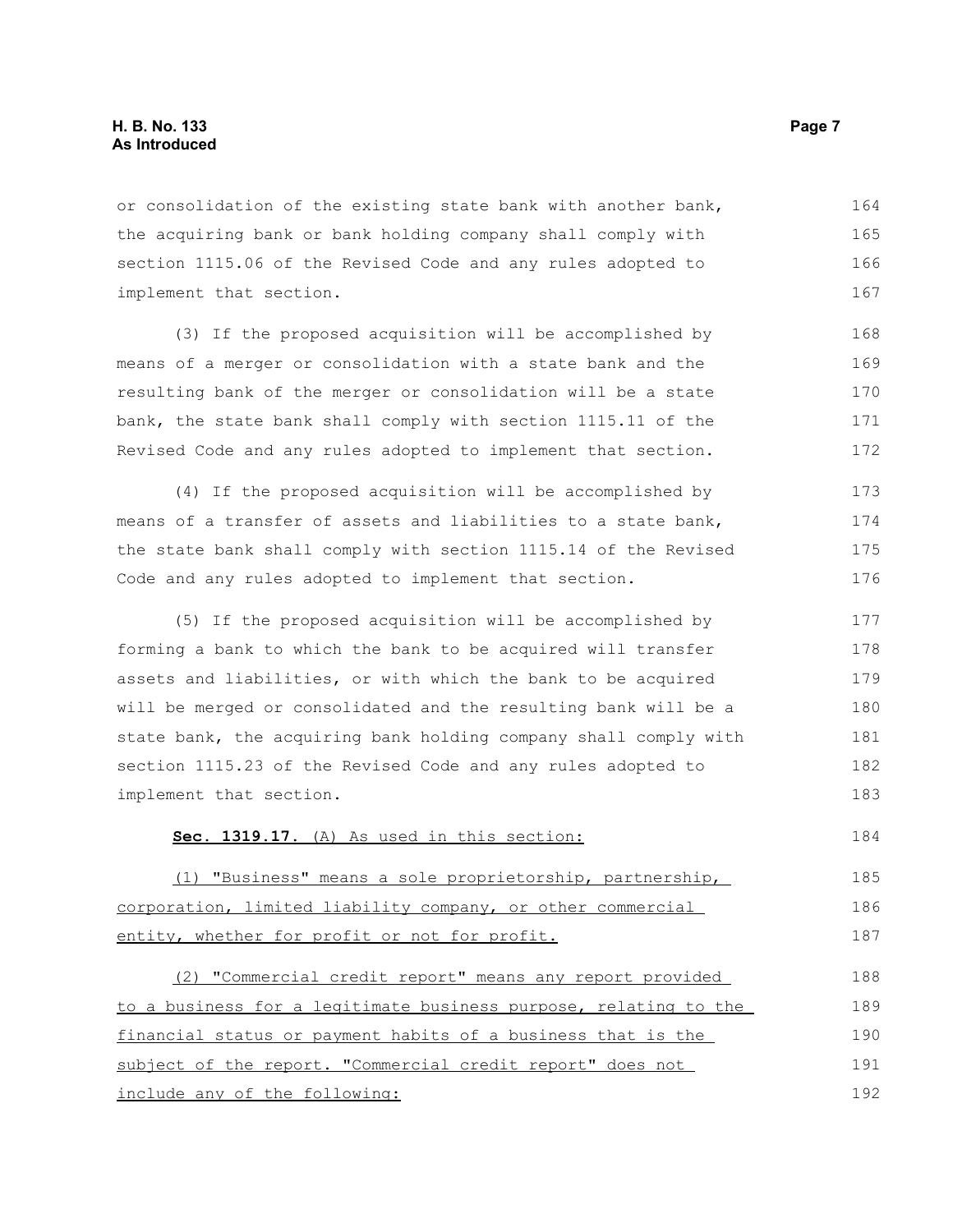| (a) A report prepared for commercial insurance                   | 193 |
|------------------------------------------------------------------|-----|
| underwriting, claims, or auditing purposes;                      | 194 |
| (b) A report containing information related to                   | 195 |
| transactions or experiences between the subject and the person   | 196 |
| making the report;                                               | 197 |
| (c) An authorization or approval of a specific extension         | 198 |
| of credit directly or indirectly by the issuer of a credit card  | 199 |
| or similar device;                                               | 200 |
| (d) Any report in which a person that has been requested         | 201 |
| by a third party to make a specific extension of credit directly | 202 |
| or indirectly to the subject conveys its decision with respect   | 203 |
| to that request.                                                 | 204 |
| (3) "Commercial credit reporting agency" means any person        | 205 |
| or entity that regularly engages in the practice of compiling    | 206 |
| and maintaining commercial credit reports on a business          | 207 |
| operating in this state for the purpose of providing commercial  | 208 |
| credit reports and, for monetary fees, dues, or on a cooperative | 209 |
| nonprofit basis, provides such commercial credit reports on a    | 210 |
| business operating in this state to third parties.               | 211 |
| "Commercial credit reporting agency" does not include a          | 212 |
| person or entity that does not maintain a database of commercial | 213 |
| credit reports from which new commercial credit reports are      | 214 |
| produced.                                                        | 215 |
| (4) "Subject" means the business operating in this state         | 216 |
| about which a commercial credit report has been compiled.        | 217 |
| (B) Upon the request of a representative of the subject of       | 218 |
| a commercial credit report, a commercial credit reporting agency | 219 |
| shall provide the subject's commercial credit report. The report | 220 |
| shall be provided to the subject at a cost not greater than what | 221 |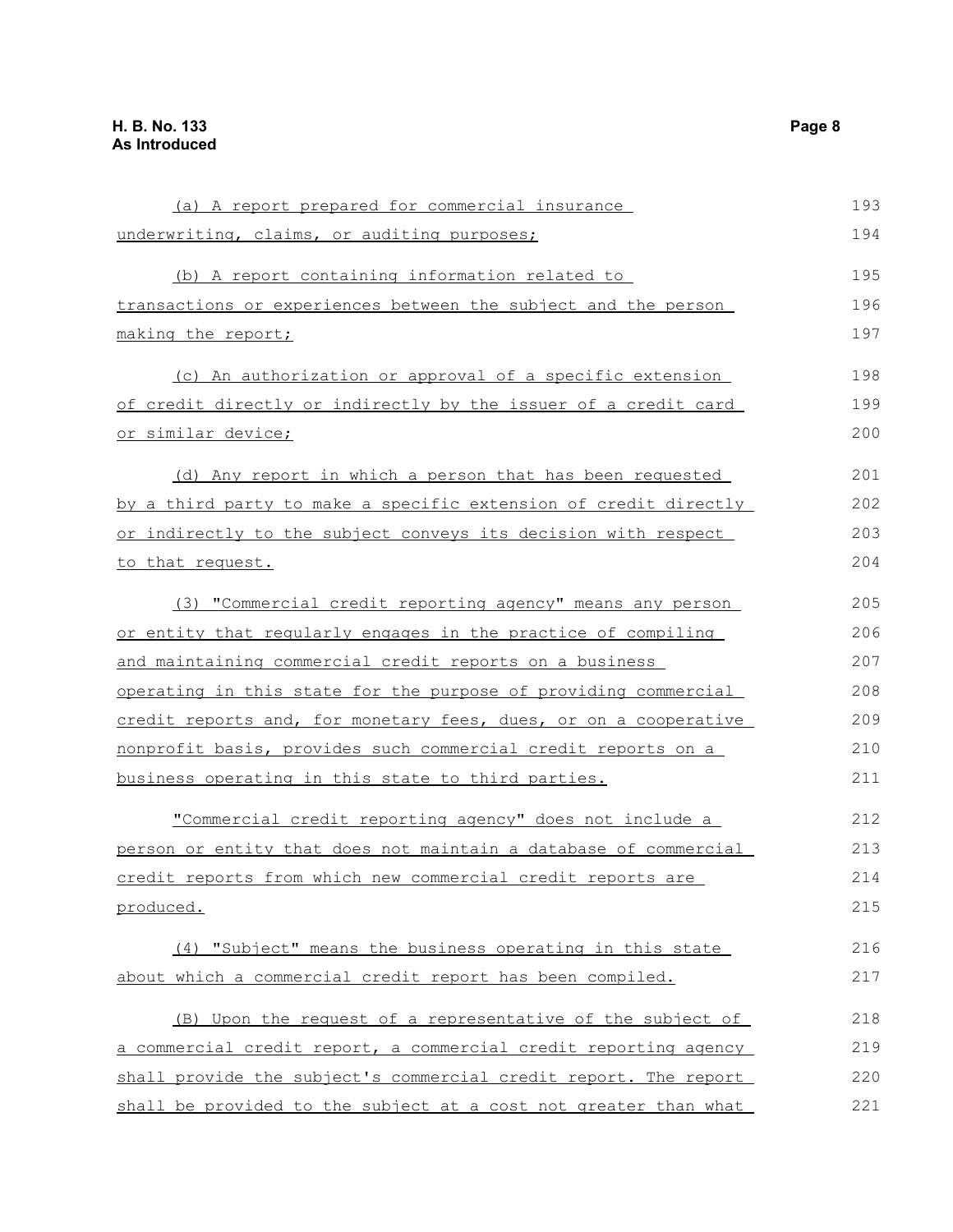| is charged to third parties and may be printed or in electronic      | 222 |
|----------------------------------------------------------------------|-----|
| form. The report shall be in a format routinely made available       | 223 |
| to third parties. A commercial credit reporting agency may           | 224 |
| protect the identity of sources of information to be used in         | 225 |
| commercial credit reports.                                           | 226 |
| (C) Within thirty days after receipt of a commercial                 | 227 |
| credit report, a representative of the subject of the report may     | 228 |
| file with the commercial credit reporting agency a written           | 229 |
| summary statement identifying each particular statement in the       | 230 |
| report that the subject of the report believes contains an           | 231 |
| inaccurate statement of fact and indicating the nature of the        | 232 |
| disagreement with the statement. Within thirty days after            | 233 |
| <u>receipt of a subject's summary statement of disagreement, the</u> | 234 |
| commercial credit reporting agency at no cost to the subject         | 235 |
| shall do either of the following:                                    | 236 |
| (1) Delete the disputed statement of fact from the report            | 237 |
| <u>and, thereafter, block any repeat reporting of that disputed</u>  | 238 |
| statement unless its accuracy has been verified;                     | 239 |
| (2) Include in the report a notice of the subject's                  | 240 |
| assertion that the statement of fact is inaccurate.                  | 241 |
| (D) Nothing in this section shall be construed to provide            | 242 |
| a private right of action, including a class action, with            | 243 |
| respect to any act or practice regulated under this section.         | 244 |
| Sec. 1321.52. (A) (1) A registrant may make loans, other             | 245 |
| than a residential mortgage loan as defined in section 1322.01       | 246 |
| of the Revised Code, on terms and conditions provided by             | 247 |
| sections 1321.51 to 1321.60 of the Revised Code.                     | 248 |
| (2) Each person issued a certificate of registration is              | 249 |
| subject to all the rules prescribed under sections 1321.51 to        | 250 |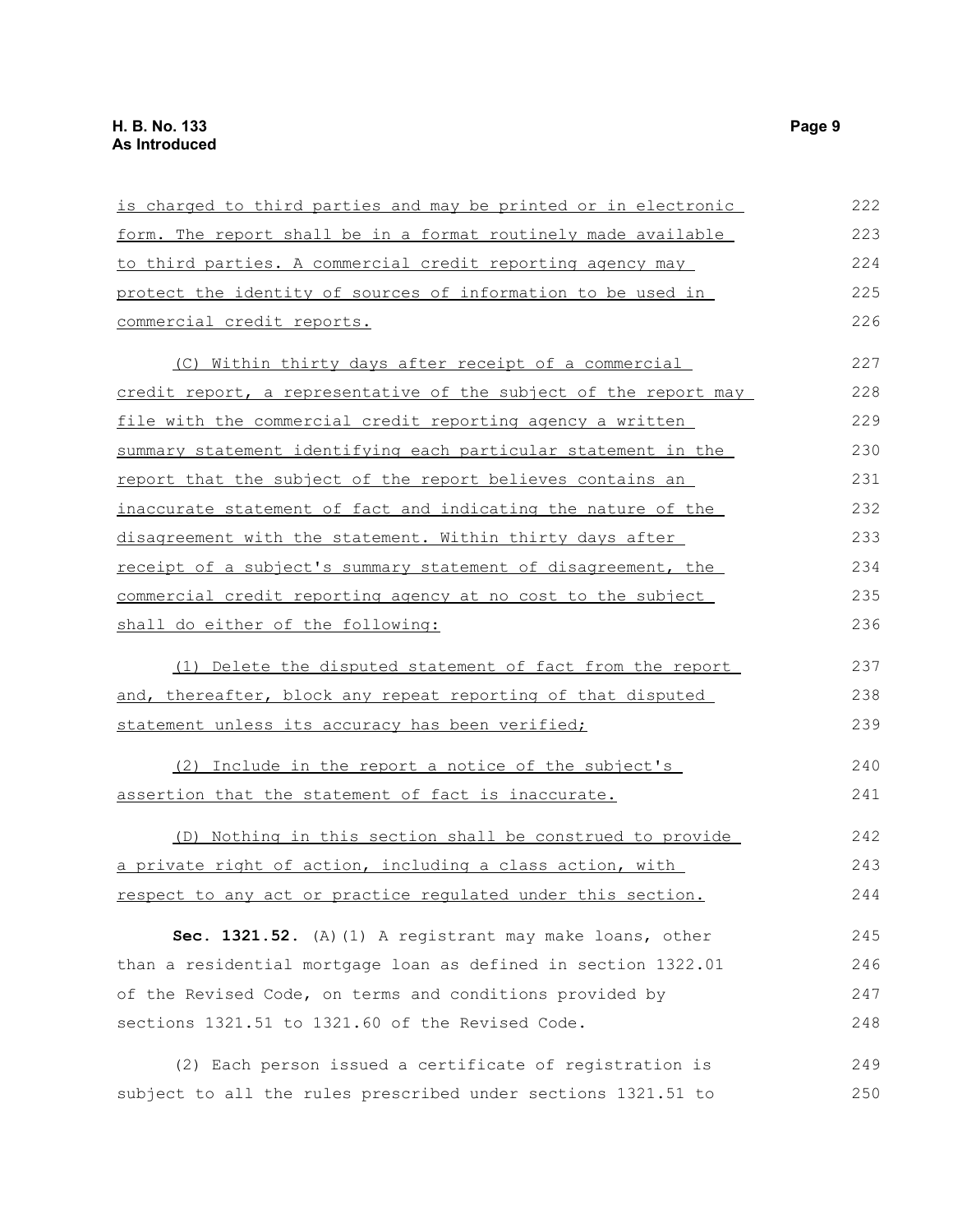1321.60 of the Revised Code.

251

| (B) (1) All loans made to persons who at the time are            | 252 |
|------------------------------------------------------------------|-----|
| residents of this state are considered as made within this state | 253 |
| and subject to the laws of this state, regardless of any         | 254 |
| statement in the contract or note to the contrary, except if the | 255 |
| loan is for the purpose of purchasing goods acquired by the      | 256 |
| borrower when the borrower is outside of this state, the loan    | 257 |
| may be governed by the laws of the other state.                  | 258 |

(2) Nothing in division (B)(1) of this section prevents a choice of law or requires registration of persons outside of this state in a transaction involving the solicitation of residents of this state to obtain non-real estate secured loans that require the borrowers to physically visit a lender's outof-state office to apply for and obtain the disbursement of loan funds. 259 260 261 262 263 264 265

(C) A registrant may make unsecured loans and loans secured by other than residential real estate or a dwelling as those terms are defined in section 1322.01 of the Revised Code. 266 267 268

| (D) For the purpose of registering persons under and          | 269 |
|---------------------------------------------------------------|-----|
| requiring compliance with sections 1321.51 to 1321.60 of the  | 270 |
| Revised Code, the superintendent may do any of the following: | 271 |
|                                                               |     |

(1) Require any person registered under or applying for registration under these sections to do both of the following: 272 273

(a) Utilize the national multistate licensing system for application, renewal, amendment, or surrender of a license or for any other activity as the superintendent may require; 274 275 276

(b) Pay all applicable charges to utilize the national multistate licensing system. 277 278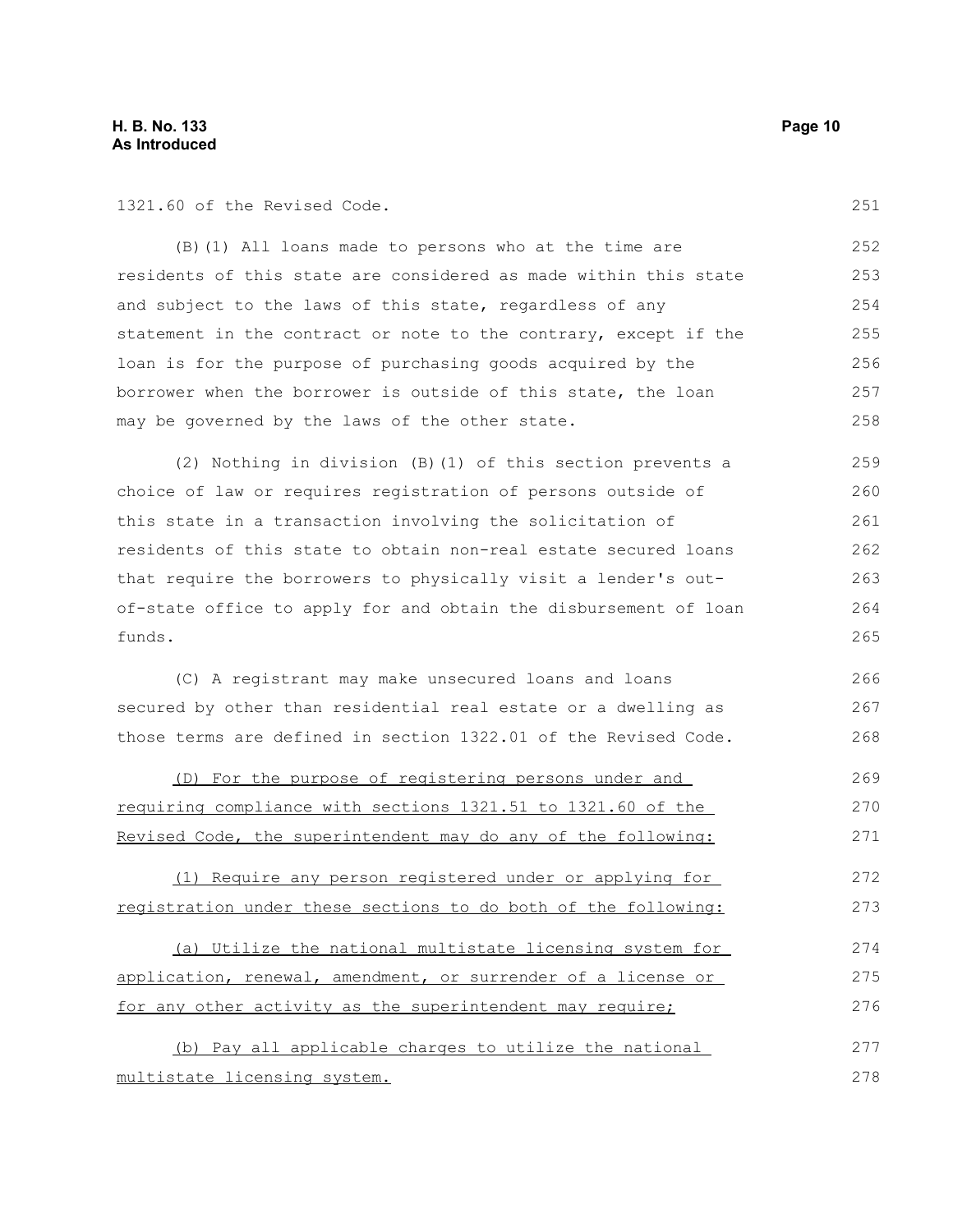| (2) Establish requirements as necessary for the use of the       | 279 |
|------------------------------------------------------------------|-----|
| national multistate licensing system to meet the purposes of     | 280 |
| these sections, including:                                       | 281 |
| (a) Background checks for:                                       | 282 |
| (i) Criminal history through fingerprint or other                | 283 |
| databases;                                                       | 284 |
| (ii) Civil or administrative records;                            | 285 |
| (iii) Credit history;                                            | 286 |
| (iv) Any other information considered necessary by the           | 287 |
| national multistate licensing system or the superintendent.      | 288 |
| (b) The payment of fees to apply for or renew licenses           | 289 |
| through the multistate licensing system;                         | 290 |
| (c) The setting or resetting of renewal or reporting             | 291 |
| dates;                                                           | 292 |
| (d) Requirements for amending or surrendering a license or       | 293 |
| any other such activities as the superintendent considers        | 294 |
| necessary for participation in the national multistate licensing | 295 |
| system.                                                          | 296 |
| Sec. 1321.68. (A) A licensee may contract for and receive        | 297 |
| interest, calculated according to the actuarial method, at a     | 298 |
| rate or rates not exceeding twenty-five per cent per year on the | 299 |
| unpaid principal balances of the loan. Loans may be interest-    | 300 |
| bearing or precomputed.                                          | 301 |
| (B) For purposes of computation of time on interest-             | 302 |
| bearing and precomputed loans, including, but not limited to,    | 303 |
| the calculation of interest, a month is considered one-twelfth   | 304 |
| of a year, and a day is considered one three hundred sixty-fifth | 305 |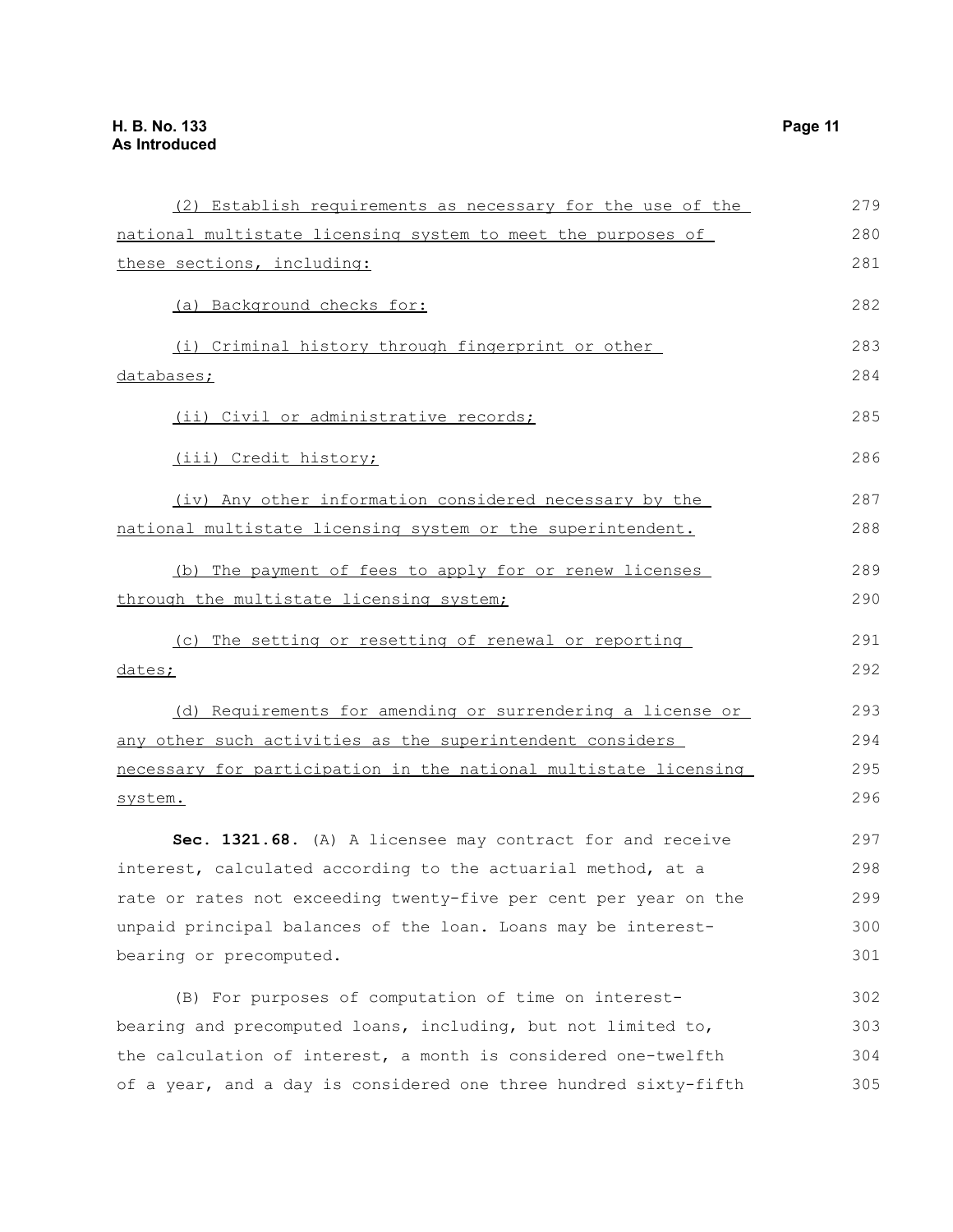#### **H. B. No. 133 Page 12 As Introduced**

of a year when calculation is made for a fraction of a month. A year is as defined in section 1.44 of the Revised Code. A month is that period described in section 1.45 of the Revised Code. Alternatively, a licensee may consider a day as one three hundred sixtieth of a year and each month as having thirty days. 306 307 308 309 310

(C) With respect to interest-bearing loans: 311

(1)(a) Interest shall be computed on unpaid principal balances outstanding from time to time, for the time outstanding. 312 313 314

(b) As an alternative to the method of computing interest set forth in division  $(C)$  (1)(a) of this section, a licensee may charge and collect interest for the first installment period based on elapsed time from the date of the loan to the first scheduled payment due date, and for each succeeding installment period from the scheduled payment due date to the next scheduled payment due date, regardless of the date or dates the payments are actually made.

(c) Whether a licensee computes interest pursuant to division (C)(1)(a) or (b) of this section, each payment shall be applied first to unpaid charges, then to interest, and the remainder to the unpaid principal balance. However, if the amount of the payment is insufficient to pay the accumulated interest, the unpaid interest continues to accumulate to be paid from the proceeds of subsequent payments and is not added to the principal balance. 323 324 325 326 327 328 329 330

(2) Interest shall not be compounded, collected, or paid in advance. However, both of the following apply:

(a) Interest may be charged to extend the first monthly installment period by not more than fifteen days, and the 333 334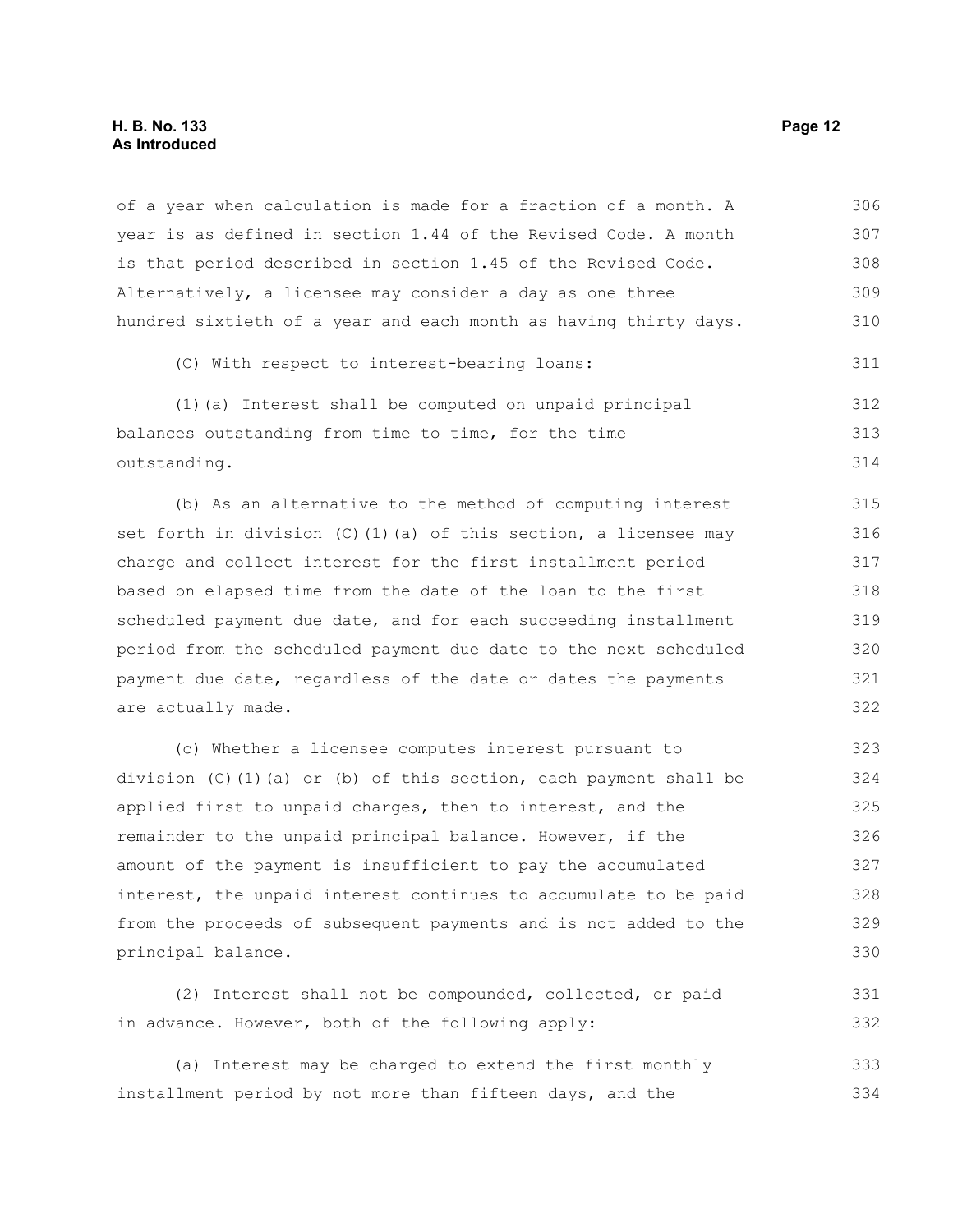interest charged for the extension may be added to the principal amount of the loan. (b) If part or all of the consideration for a new loan contract is the unpaid principal balance of a prior loan, the principal amount payable under the new loan contract may include any unpaid interest that has accrued. The resulting loan contract shall be deemed a new and separate loan transaction for purposes of this section. The unpaid principal balance of a precomputed loan is the balance due after refund or credit of unearned interest as provided in division (D)(3) of this section. (D) With respect to precomputed loans: (1) Loans shall be repayable in monthly installments of principal and interest combined, except that: (a) The first installment period may exceed one month by not more than fifteen days, and the first installment payment amount may be larger than the remaining payments by the amount of interest charged for the extra days. (b) Monthly installment payment dates may be omitted to accommodate borrowers with seasonal income. (2) Payments may be applied to the combined total of principal and precomputed interest until maturity of the loan. A licensee may charge interest after the original or deferred maturity of a precomputed loan at the rate specified in division (A) of this section on all unpaid principal balances for the time outstanding. (3) When any loan contract is paid in full by cash, renewal, refinancing, or a new loan, one month or more before the final installment due date, the licensee shall refund, or 335 336 337 338 339 340 341 342 343 344 345 346 347 348 349 350 351 352 353 354 355 356 357 358 359 360 361 362 363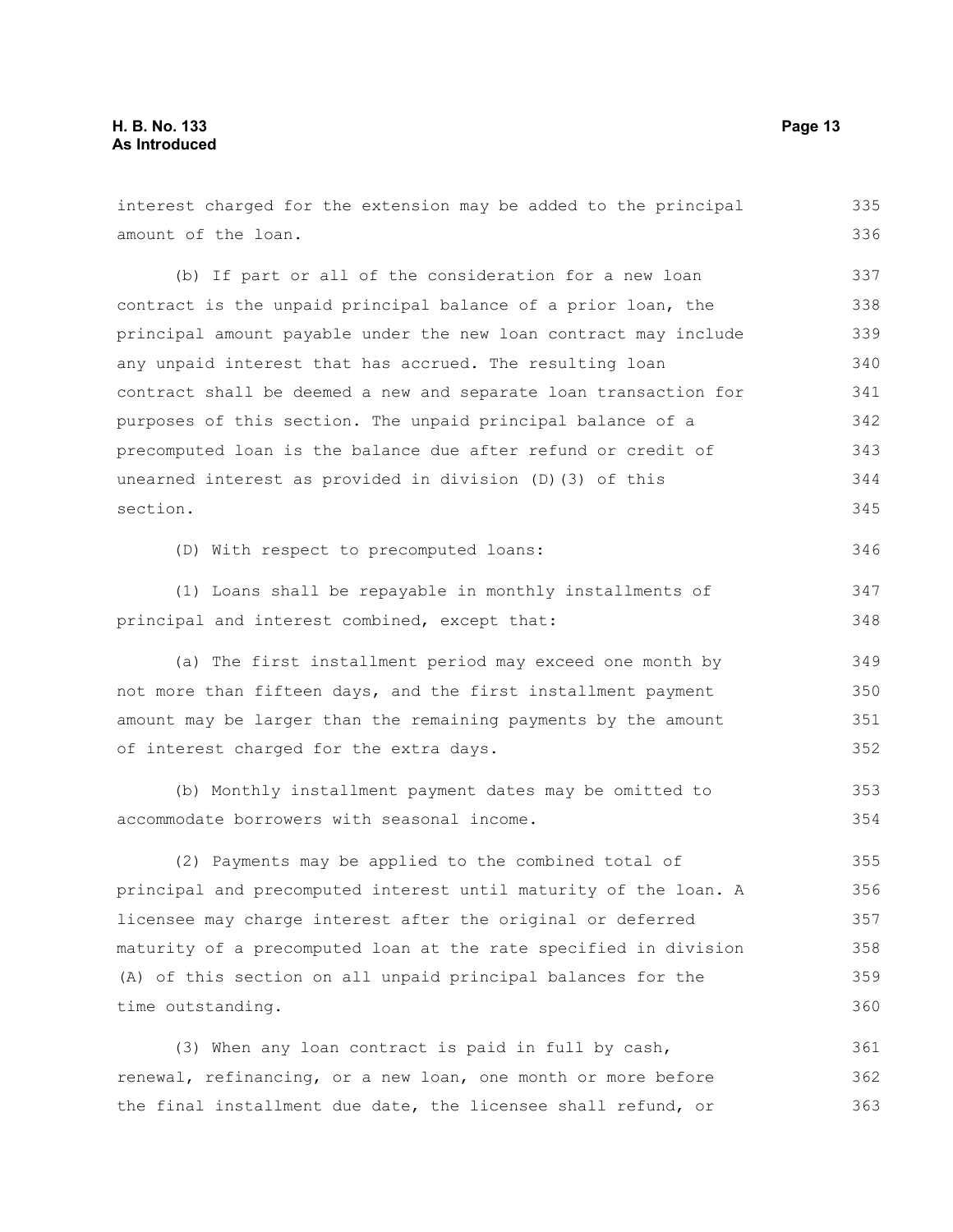### **H. B. No. 133 Page 14 As Introduced**

credit the borrower with, the total of the applicable charges for all fully unexpired installment periods, as originally scheduled or as deferred, that follow the day of prepayment. If the prepayment is made other than on a scheduled installment due date, the nearest scheduled installment due date shall be used in such computation. If the prepayment occurs prior to the first installment due date, the licensee may retain one-thirtieth of the applicable charge for a first installment period of one month for each day from date of loan to date of prepayment, and shall refund, or credit the borrower with, the balance of the total interest contracted for. If the maturity of the loan is accelerated for any reason and judgment is entered, the licensee shall credit the borrower with the same refund as if prepayment in full had been made on the date the judgment is entered. 364 365 366 367 368 369 370 371 372 373 374 375 376 377

(4) If the parties agree in writing, either in the loan contract or in a subsequent agreement, to a deferment of wholly unpaid installments, a licensee may grant a deferment and may collect a deferment charge as provided in this section. A deferment postpones the scheduled due date of the earliest unpaid installment and all subsequent installments as originally scheduled, or as previously deferred, for a period equal to the deferment period. The deferment period is that period during which no installment is scheduled to be paid by reason of the deferment. The deferment charge for a one-month period may not exceed the applicable charge for the installment period immediately following the due date of the last undeferred installment. A proportionate charge may be made for deferment for periods of more or less than one month. A deferment charge is earned pro rata during the deferment period and is fully earned on the last day of the deferment period. If a loan is prepaid in full during a deferment period, the licensee shall 378 379 380 381 382 383 384 385 386 387 388 389 390 391 392 393 394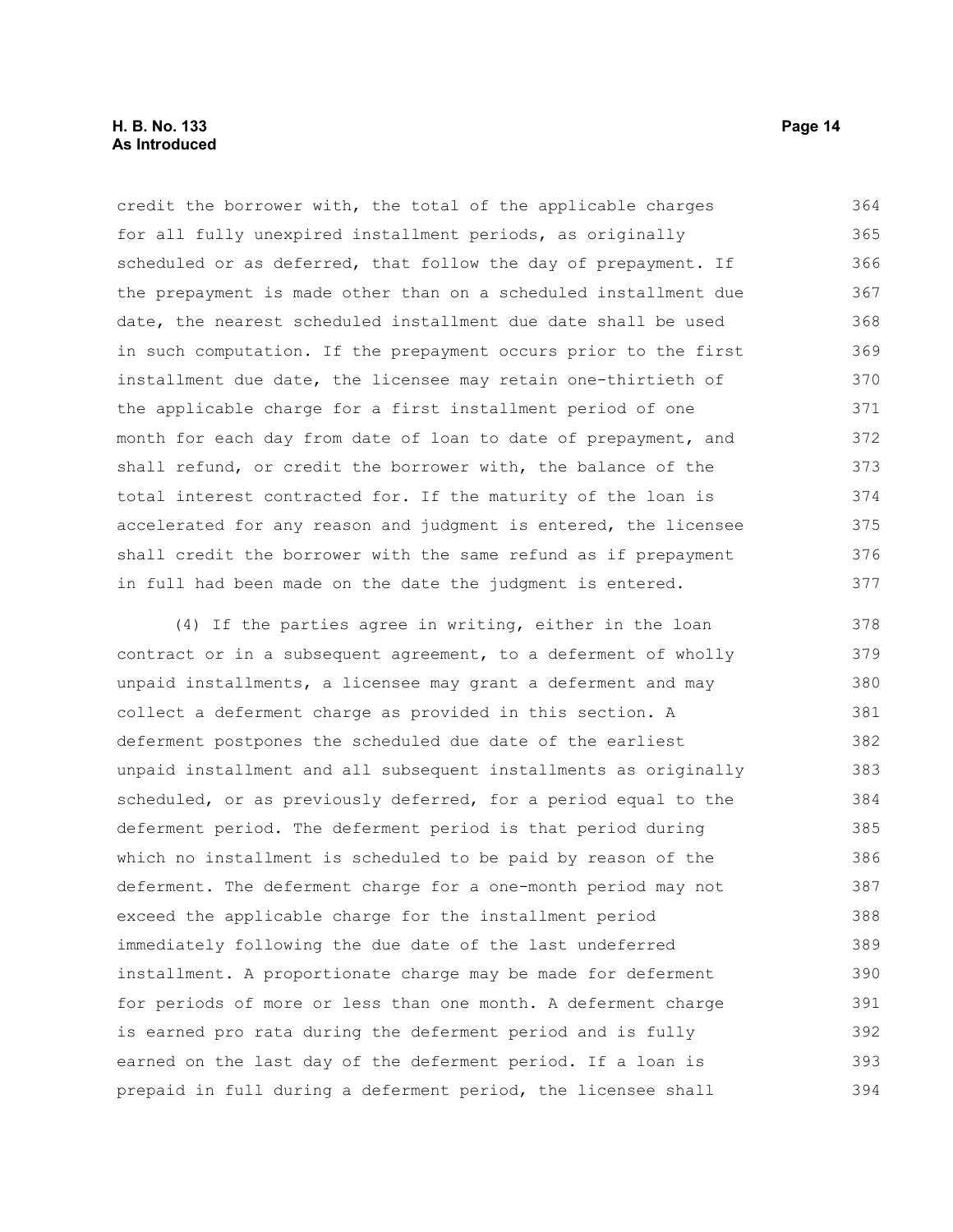make, or credit to the borrower, a refund of the unearned deferment charge in addition to any other refund or credit made for prepayment of the loan in full. 395 396 397

(E) A licensee, at the request of the borrower, may obtain, on one or more borrowers, credit life insurance, credit accident and health insurance, and unemployment insurance. The premium or identifiable charge for the insurance may be included in the principal amount of the loan and may not exceed the premium rate filed by the insurer with the superintendent of insurance and not disapproved by the superintendent. If a licensee obtains the insurance at the request of the borrower, the borrower shall have the right to cancel the insurance for a period of twenty-five days after the loan is made. If the borrower chooses to cancel the insurance, the borrower shall give the licensee written notice of this choice and shall return all of the policies or certificates of insurance or notices of proposed insurance to the licensee during such period, and the full premium or identifiable charge for the insurance shall be refunded to the borrower by the licensee. If the borrower requests, in the notice to cancel the insurance, that this refund be applied to reduce the balance of a precomputed loan, the licensee shall credit the amount of the refund plus the amount of interest applicable to the refund to the loan balance. If the licensee obtains the insurance at the request of the borrower, the licensee shall not charge or collect interest on any insured amount that remains unpaid after the insured borrower's date of death. 398 399 400 401 402 403 404 405 406 407 408 409 410 411 412 413 414 415 416 417 418 419 420 421

(F) A licensee may require the borrower to provide insurance or a loss payable endorsement covering reasonable risks of loss, damage, and destruction of property used as security for the loan and with the consent of the borrower such 422 423 424 425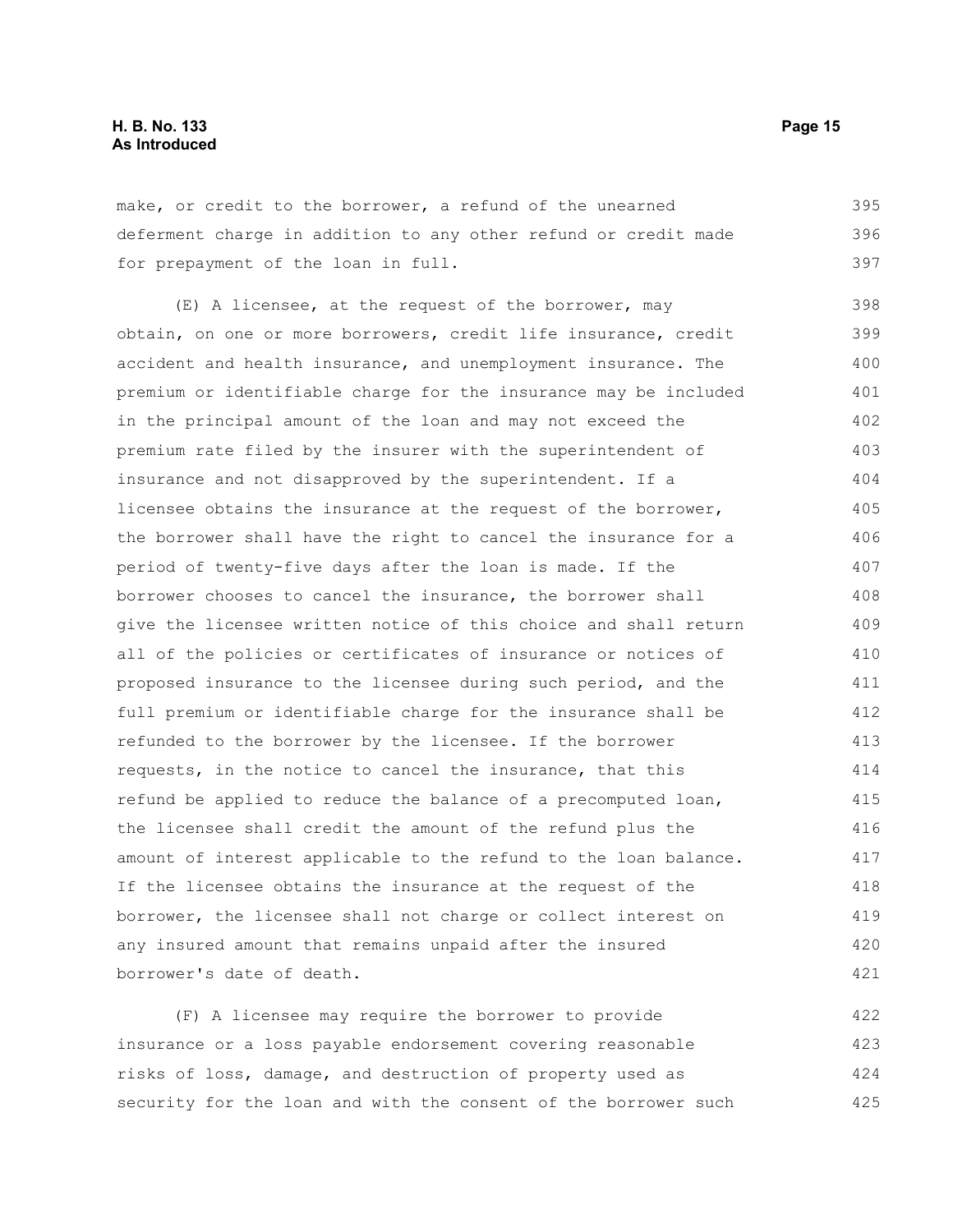### **H. B. No. 133 Page 16 As Introduced**

insurance may cover property of the borrower other than that which is security for the loan. The amount and term of required property insurance shall be reasonable in relation to the amount and term of the loan contract and the type and value of the security, and the insurance shall be procured in accordance with the insurance laws of this state. The purchase of this insurance through the licensee or an agent or broker designated by the licensee shall not be a condition precedent to the granting of the loan. If the borrower purchases the insurance from or through the licensee or from another source, the premium may be included in the principal amount of the loan. 426 427 428 429 430 431 432 433 434 435 436

(G)(1) In addition to the interest and charges provided for by this section, no further or other amount, whether in the form of broker fees, placement fees, or any other fees whatsoever, shall be charged or received by the licensee, except that: 437 438 439 440 441

(a) The licensee may charge and receive costs and disbursements in connection with any suit to collect a loan or any lawful activity to realize on a security interest after default, including reasonable attorney's fees incurred by the licensee as a result of the suit or activity and to which the licensee becomes entitled by law. 442 443 444 445 446 447

(b) The licensee may include the following additional charges in the principal amount of the loan or collect the following additional charges at any time after the loan is made: 448 449 450

(i) The amounts of fees authorized by law to record, file, or release security interests on a loan; 451 452

(ii) Fees received from borrowers to record, file, or release a security interest on a loan for purposes either of 453 454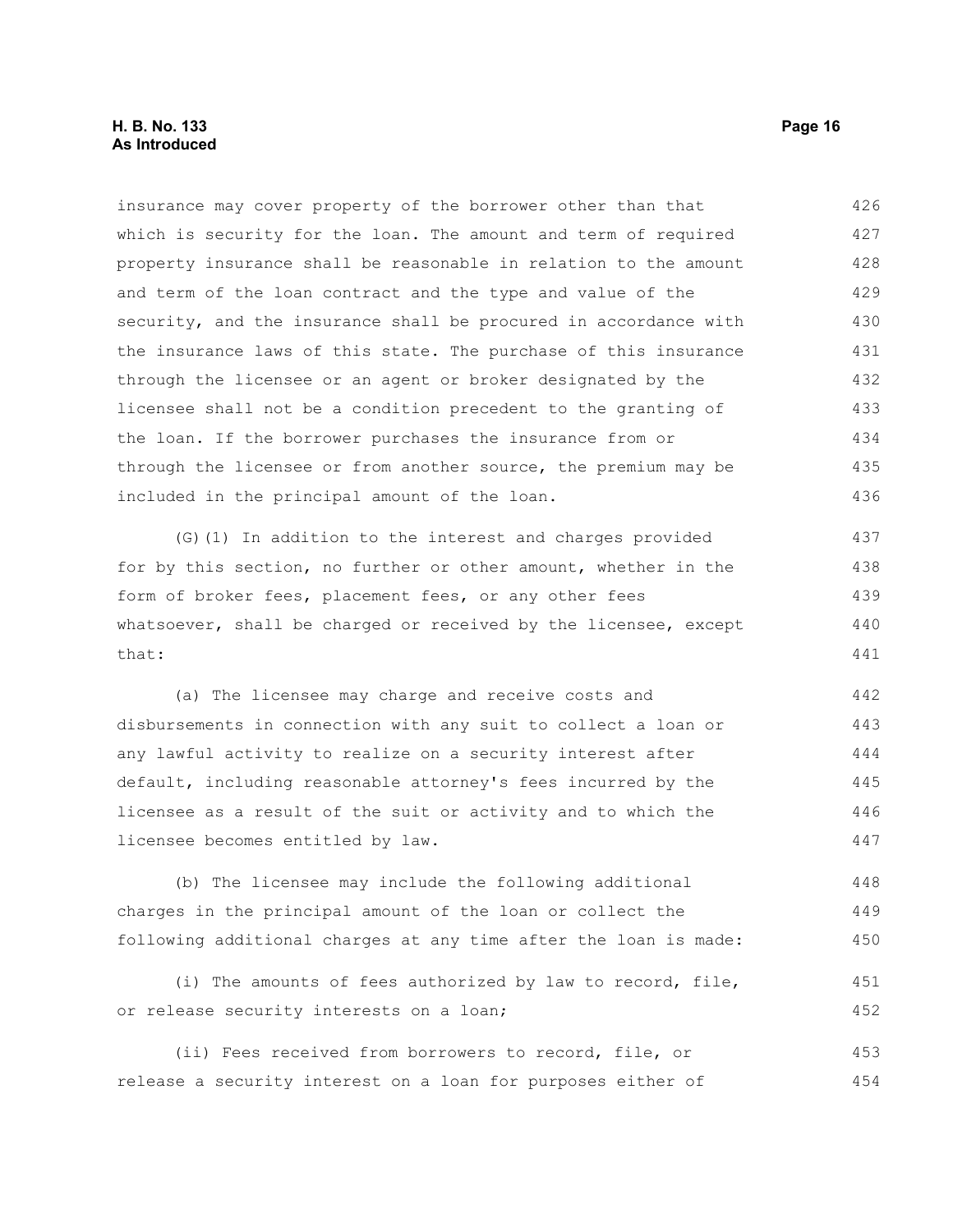purchasing insurance to insure the licensee against losses for failure to record or file or creating a self-insurance fund to reimburse the licensee against losses for failure to record or file; 455 456 457 458

(iii) Fees for credit investigations not exceeding twentyfive dollars provided a licensee obtains a consumer report in connection with an application for a grant, extension, or other provision of credit to a consumer that is based in whole or in part on the consumer report. 459 460 461 462 463

(2) Division (G)(1) of this section does not limit the rights of licensees to engage in other transactions with borrowers, provided the transactions are not a condition of the loan. As used in this division, a transaction shall not be considered a "condition of the loan" if it meets both of the following conditions: 464 465 466 467 468 469

(a) It is not required for the extension of the credit. 470

#### (b) It is a charge that is not considered a "finance charge" pursuant to 12 C.F.R. 1026.4. 471 472

(H) If the loan contract or security instrument contains covenants by the borrower to perform certain duties pertaining to insuring or preserving security and the licensee pursuant to the loan contract or security instrument pays for performance of the duties on behalf of the borrower, the licensee may add the amounts paid to the unpaid principal balance of the loan or collect them separately. A charge for interest may be made for sums advanced not exceeding the rate of interest permitted by division (A) of this section. Within a reasonable time after advancing a sum, the licensee shall notify the borrower in writing of the amount advanced, any interest charged with 473 474 475 476 477 478 479 480 481 482 483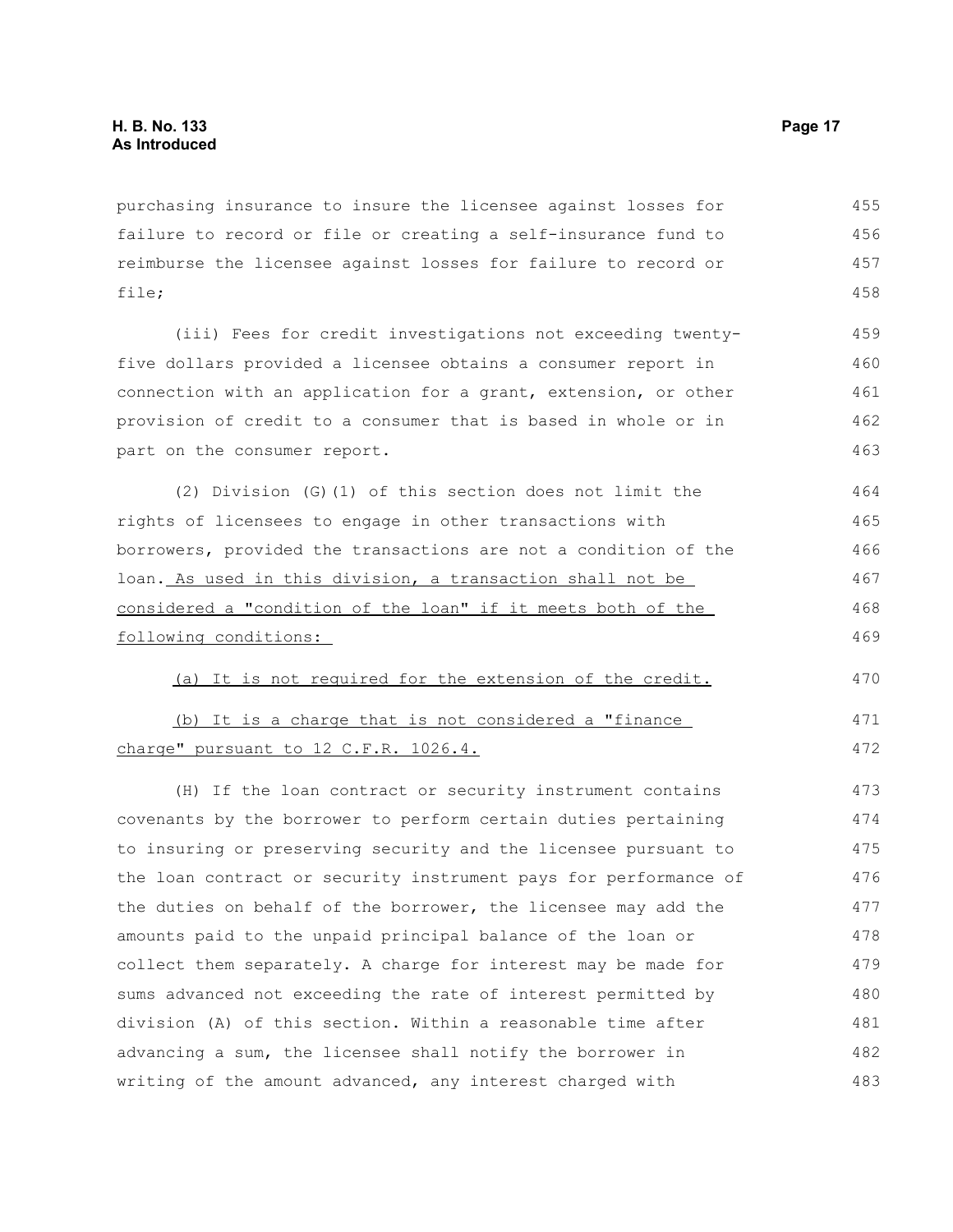respect to the amount advanced, and any revised payment schedule, and shall include a brief description of the reason for the advance. 484 485 486

(I)(1) In addition to any other permissible fees and charges, a licensee may charge and receive the following: 487 488

(a) If the principal amount of the loan is five hundred dollars or less, loan origination charges not exceeding fifteen dollars; 489 490 491

(b) If the principal amount of the loan is more than five hundred dollars but less than one thousand dollars, loan origination charges not exceeding thirty dollars; 492 493 494

(c) If the principal amount of the loan is at least one thousand dollars but less than two thousand dollars, loan origination charges not exceeding one hundred dollars; 495 496 497

(d) If the principal amount of the loan is at least two thousand dollars but less than five thousand dollars, loan origination charges not exceeding two hundred dollars; 498 499 500

(e) If the principal amount of the loan is at least five thousand dollars, loan origination charges not exceeding the greater of two hundred fifty dollars or one per cent of the principal amount of the loan. 501 502 503 504

(2) Loan origination charges may be paid by the borrower at the time of the loan or may be included in the principal amount of the loan. 505 506 507

(J) A licensee may charge and receive check collection charges not greater than twenty dollars plus any amount passed on from other depository institutions for each check, negotiable order of withdrawal, share draft, or other negotiable instrument 508 509 510 511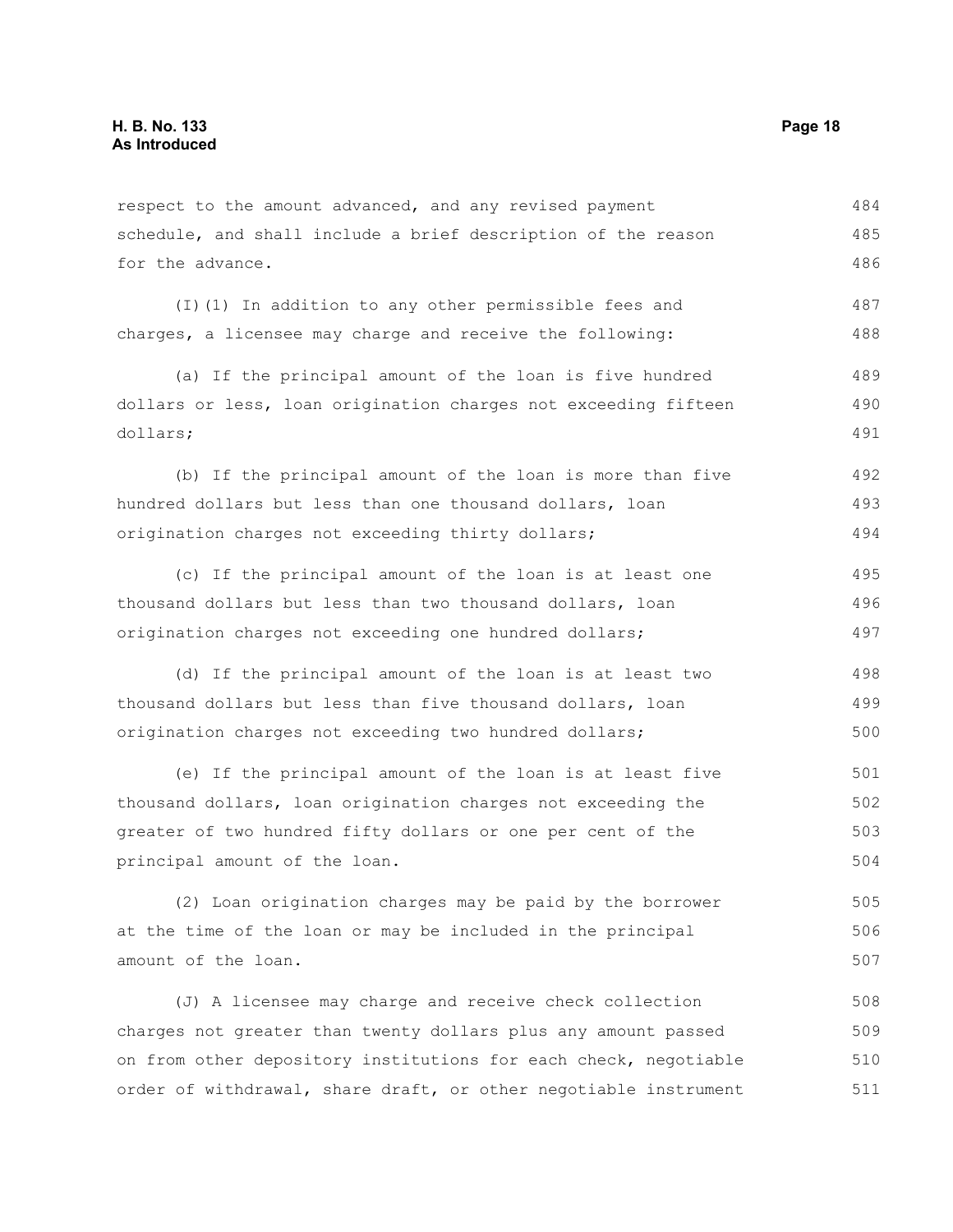512

527

returned or dishonored for any reason.

(K) If the loan contract so provides, a licensee may collect a default charge on any installment not paid in full within ten days after its due date. For this purpose, all installments are considered paid in the order in which they become due. Any amounts applied to an outstanding loan balance as a result of voluntary release of a security interest, sale of security on the loan, or cancellation of insurance shall be considered payments on the loan, unless the parties otherwise agree in writing at the time the amounts are applied. A licensee shall not collect more than one default charge per unpaid installment regardless of the number of months the installment remains fully unpaid. The amount of the default charge shall not exceed the greater of five per cent of the scheduled installment or fifteen dollars. 513 514 515 516 517 518 519 520 521 522 523 524 525 526

**Sec. 1322.01.** As used in this chapter:

(A) "Administrative or clerical tasks" mean the receipt, collection, and distribution of information common for the processing or underwriting of a loan in the mortgage industry, without performing any analysis of the information, and communication with a consumer to obtain information necessary for the processing or underwriting of a residential mortgage loan, to the extent the communication does not include offering or negotiating loan rates or terms or counseling borrows about residential mortgage loan rates or terms. 528 529 530 531 532 533 534 535 536

(B) "Advertising" means a commercial message in any medium that promotes, either directly or indirectly, a residential mortgage lending transaction. 537 538 539

(C) "Application" has the same meaning as in 12 C.F.R. 540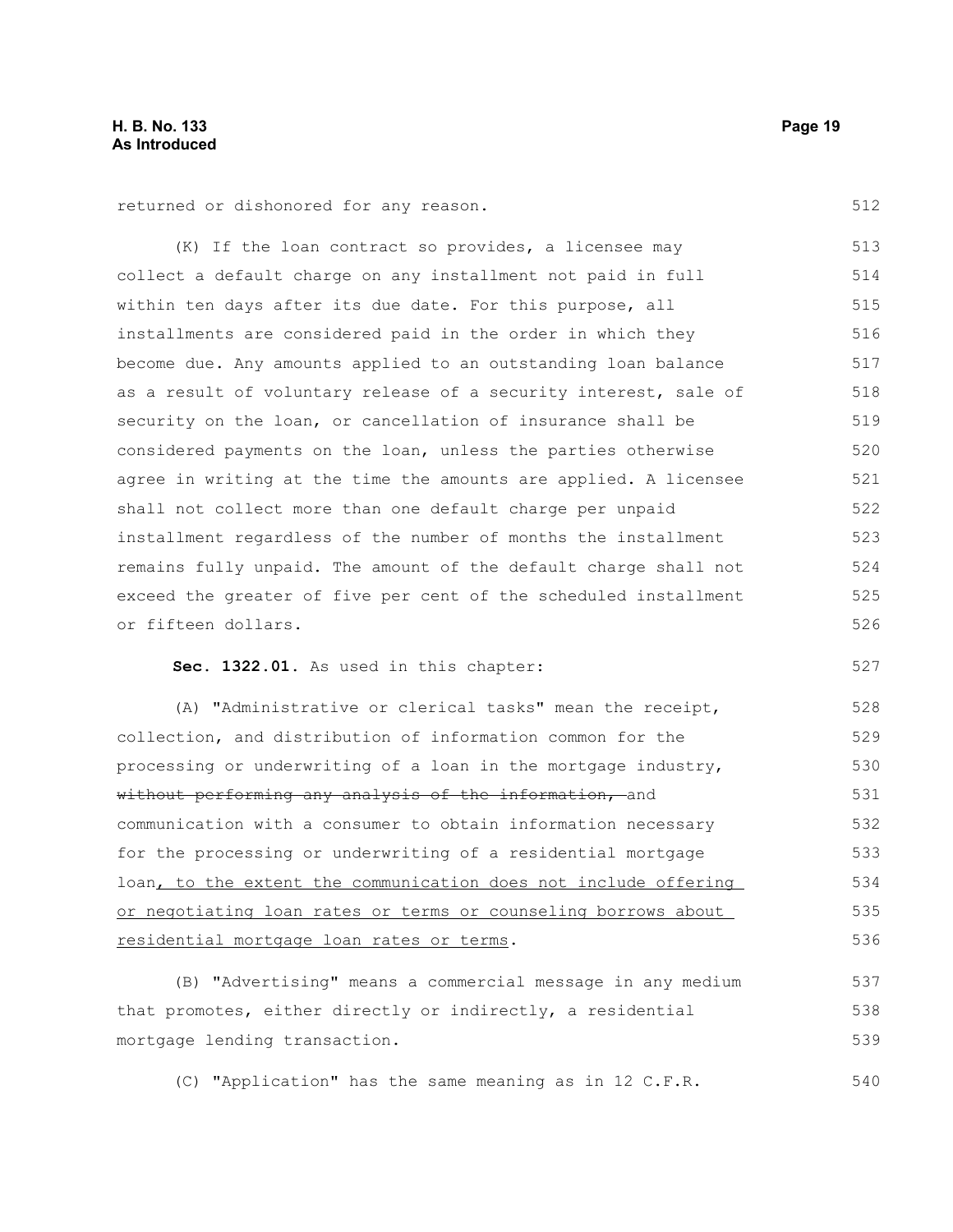1026.2(a)(3). (D) "Approved education course" means any course approved by the nationwide mortgage licensing system and registry. (E) "Approved test provider" means any test provider approved by the nationwide mortgage licensing system and registry. (F) "Bona fide nonprofit organization" means an organization that meets all of the following: (1) Has the status of a tax-exempt organization under section 501(c)(3) of the Internal Revenue Code of 1986, as amended; (2) Promotes affordable housing or provides homeownership education or similar services; (3) Conducts its activities in a manner that serves public or charitable purposes, rather than commercial purposes; (4) Receives funding and revenue and charges fees in a manner that does not incentivize it or its employees to act other than in the best interests of its clients; (5) Compensates its employees in a manner that does not incentivize employees to act other than in the best interests of its clients; (6) Provides, or identifies for the borrower, residential mortgage loans with terms favorable to the borrower and comparable to mortgage loans and housing assistance provided under government housing assistance programs; (7) Has obtained a valid letter of exemption from the 541 542 543 544 545 546 547 548 549 550 551 552 553 554 555 556 557 558 559 560 561 562 563 564 565 566

superintendent of financial institutions.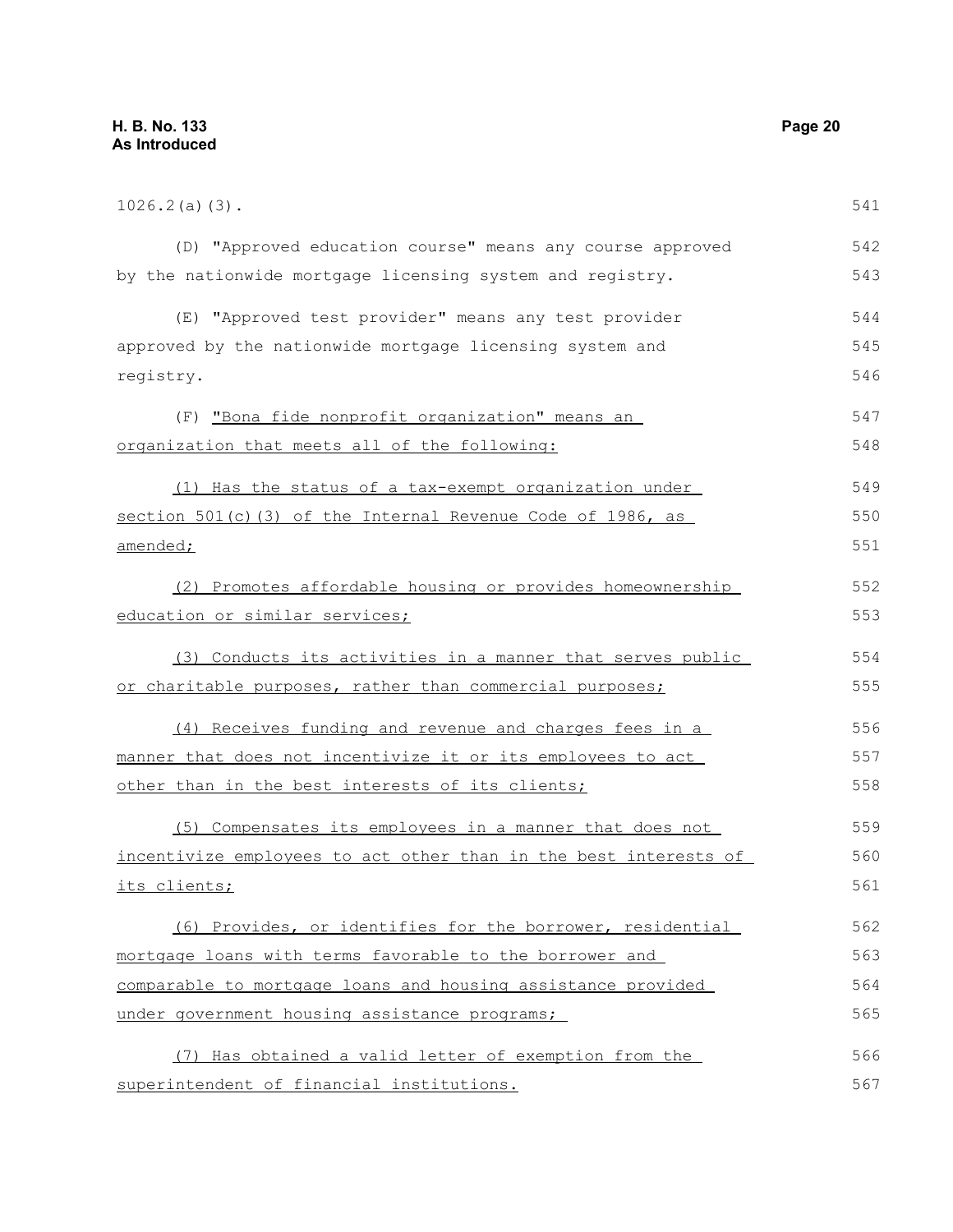### **H. B. No. 133 Page 21 As Introduced**

| (G) "Borrower" means a person seeking a residential                   | 568 |
|-----------------------------------------------------------------------|-----|
| mortgage loan or an obligor on a residential mortgage loan.           | 569 |
| (G) (H) "Branch office" means a location at which a                   | 570 |
| licensee conducts business other than a registrant's principal        | 571 |
| place of business, if at least one of the following applies to        | 572 |
| the location:                                                         | 573 |
| (1) The address of the location appears on business cards,            | 574 |
| stationery, or advertising used by the registrant;                    | 575 |
| (2) The registrant's name or advertising at the location              | 576 |
| suggests that mortgage transactions are made at the location;         | 577 |
| (3) The location is held out to the public as a licensee's            | 578 |
| place of business due to the actions of an employee or                | 579 |
| independent contractor of the registrant; or                          | 580 |
| (4) The location within this state is controlled directly             | 581 |
| or indirectly by the registrant.                                      | 582 |
| $(H)$ (I) "Buyer" means an individual who is solicited to             | 583 |
| purchase or who purchases the services of a mortgage loan             | 584 |
| originator for purposes of obtaining a residential mortgage           | 585 |
| loan. "Buyer" includes an individual whose mortgage loan is           | 586 |
| serviced by a mortgage servicer.                                      | 587 |
| $\overline{(1)}$ (J) "Consumer reporting agency" has the same meaning | 588 |
| as in the "Fair Credit Reporting Act," 84 Stat. 1128, 15              | 589 |
| U.S.C.A. 1681a, as amended.                                           | 590 |
| (J)-(K) "Control" means the power, directly or indirectly,            | 591 |
| to direct the management or policies of an entity, whether            | 592 |
| through ownership of securities, by contract, or otherwise. A         | 593 |
| person is presumed to control an entity if that person:               | 594 |
|                                                                       |     |

(1) Is a director, general partner, or executive officer 595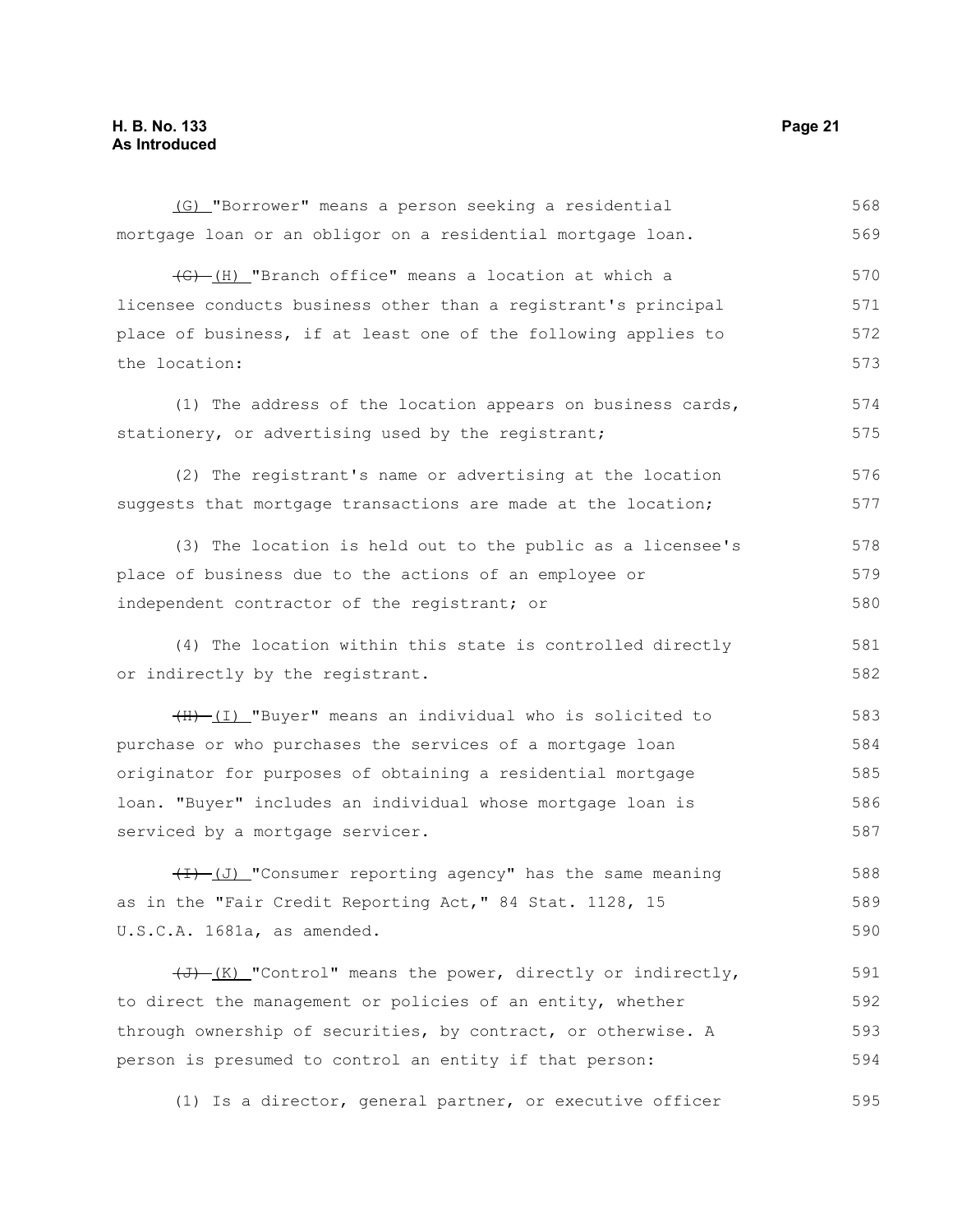a similar function; (2) Directly or indirectly has the right to vote five per cent or more of a class of a voting security or has the power to sell or direct the sale of five per cent or more of a class of voting securities; (3) In the case of a limited liability company, is a managing member; or (4) In the case of a partnership, has the right to receive upon dissolution or has contributed five per cent or more of the capital.  $(K)$  (L) "Depository institution" has the same meaning as in section 3 of the "Federal Deposit Insurance Act," 12 U.S.C. 1813(c), and also includes any credit union.  $\overline{(M)}$  "Dwelling" has the same meaning as in 15 U.S.C. 1602(w). "Dwelling" includes a single condominium unit, cooperative unit, mobile home, and trailer, if it is used as a residence, whether or not that structure is attached to real property. (M) (N) "Employee" means an individual for whom a mortgage broker-or, mortgage lender, or mortgage servicer, in addition to providing a wage or salary, pays social security and unemployment taxes, provides workers' compensation coverage, and withholds local, state, and federal income taxes. "Employee" also includes any individual who acts as a mortgage loan originator or operations manager of a registrant, but for whom the registrant is prevented by law from making income tax withholdings. 597 598 599 600 601 602 603 604 605 606 607 608 609 610 611 612 613 614 615 616 617 618 619 620 621 622 623

or is an individual that occupies a similar position or performs

 $(W)$  (O) "Entity" means a business organization, including 624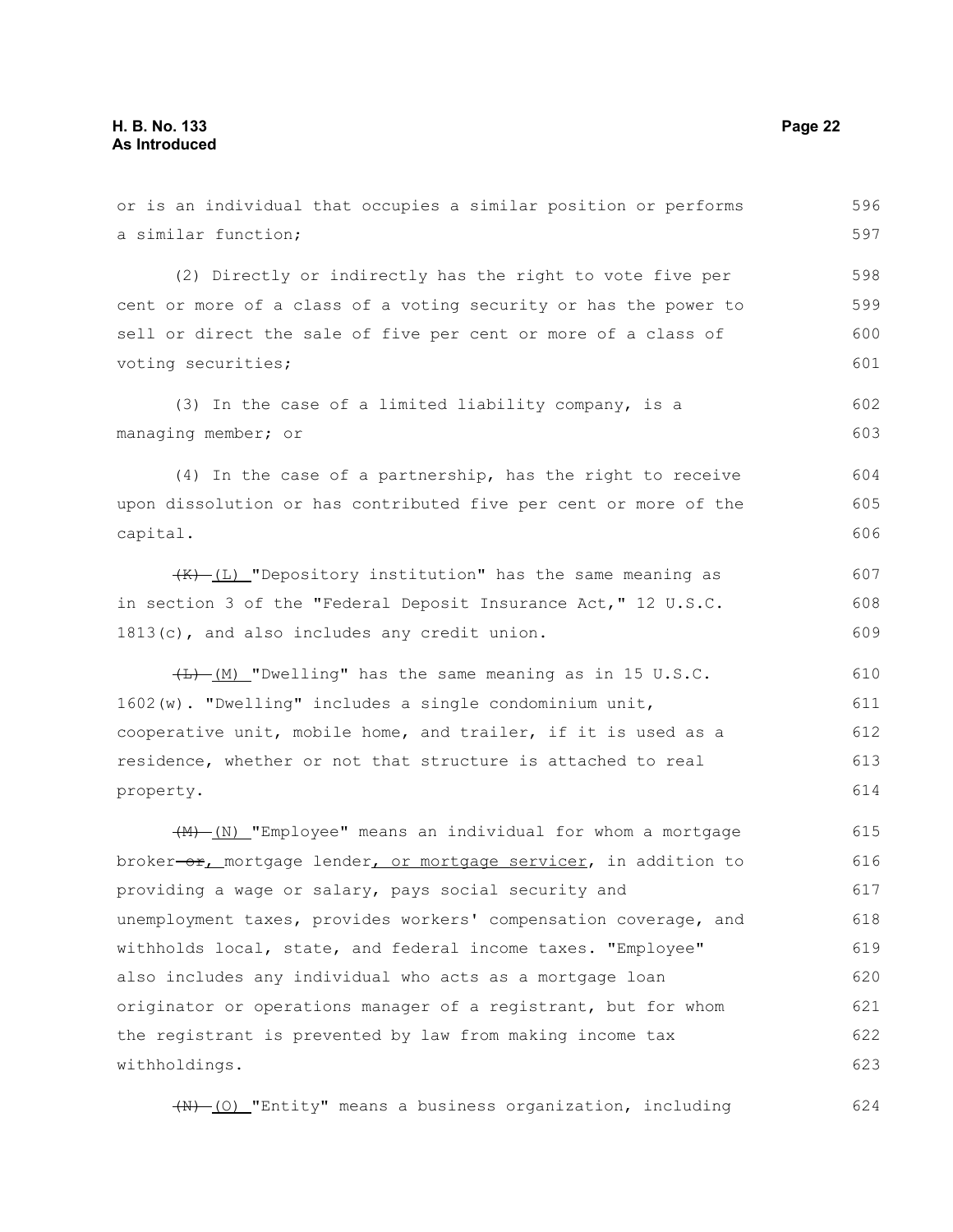| a sole proprietorship.                                              | 625 |
|---------------------------------------------------------------------|-----|
| (0) (P) "Expungement" means a court-ordered process that            | 626 |
| involves the destruction of documentation related to past           | 627 |
| arrests and convictions.                                            | 628 |
| (P) (Q) "Federal banking agency" means the board of                 | 629 |
| governors of the federal reserve system, the comptroller of the     | 630 |
| currency, the national credit union administration, or the          | 631 |
| federal deposit insurance corporation.                              | 632 |
| (Q) (R) "Immediate family" means an individual's spouse,            | 633 |
| child, stepchild, parent, stepparent, grandparent, grandchild,      | 634 |
| brother, sister, parent-in-law, brother-in-law, or sister-in-       | 635 |
| law.                                                                | 636 |
| $(R)$ (S) "Independent contractor" means an individual who          | 637 |
| performs duties for another person and is not subject to that       | 638 |
| person's supervision or control.                                    | 639 |
| (S) (T) "Individual" means a natural person.                        | 640 |
| (T) (U) "Licensee" means any individual who has been                | 641 |
| issued a mortgage loan originator license under this chapter.       | 642 |
| $\overline{(U)}$ "Loan commitment" means a statement transmitted in | 643 |
| writing or electronically by a mortgage lender setting forth the    | 644 |
| terms and conditions upon which the mortgage lender is willing      | 645 |
| to make a particular residential mortgage loan to a particular      | 646 |
| borrower.                                                           | 647 |
| (V) (W) "Loan processor or underwriter" means an                    | 648 |
| individual who, with respect to the origination of a residential    | 649 |
| mortgage loan, performs administrative or clerical tasks as an-     | 650 |
| employee at the direction of and subject to the supervision of a    | 651 |
| mortgage lender or mortgage broker. For purposes of this-           | 652 |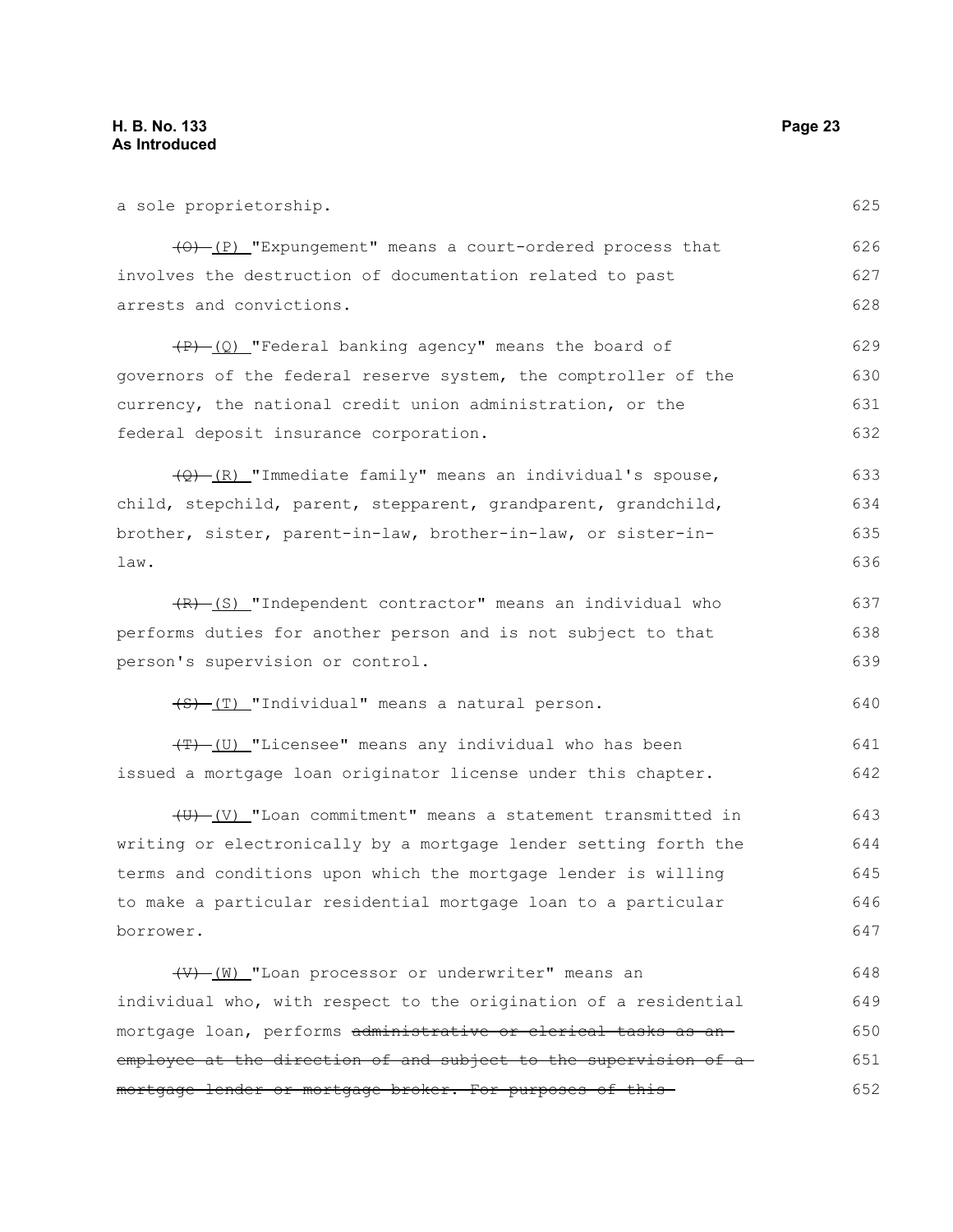| division, "origination of a residential mortgage loan" means all       | 653 |
|------------------------------------------------------------------------|-----|
| activities related to a residential mortgage loan, from the            | 654 |
| taking of a loan application through the completion of all-            | 655 |
| <u>required loan closing documents and the funding of the loan any</u> | 656 |
| of the following activities at the direction or subject to the         | 657 |
| supervision of a licensed mortgage loan originator or registered       | 658 |
| mortgage loan originator:                                              | 659 |
| (1) Receiving, collecting, distributing, or analyzing                  | 660 |
| information common for the processing or underwriting of a             | 661 |
| residential mortgage loan;                                             | 662 |
| (2) Communicating with a borrower to obtain the                        | 663 |
| information necessary for the processing or underwriting of a          | 664 |
| loan, to the extent the communication does not include offering        | 665 |
| or negotiating loan rates or terms or counseling borrowers about       | 666 |
| residential mortgage loan rates or terms.                              | 667 |
| $(W)$ $(X)$ "Mortgage" means the consensual interest in real           | 668 |
| property located in this state, including improvements to that         | 669 |
| property, securing a debt evidence by a mortgage, trust                | 670 |
| indenture, deed of trust, or other lien on real property.              | 671 |
| (X) (Y) "Mortgage broker" means an entity that for                     | 672 |
| compensation or gain, or in the expectation of compensation or         | 673 |
| gain, obtains, attempts to obtain, or assists in obtaining a           | 674 |
| residential mortgage loan for a borrower from a mortgage lender        | 675 |
| in return for consideration or in anticipation of consideration.       | 676 |
| For purposes of this division, "attempting to obtain or                | 677 |
| assisting in obtaining" a residential mortgage loan includes           | 678 |
| referring a borrower to a mortgage lender, soliciting or               | 679 |
| offering to solicit a mortgage loan on behalf of a borrower, or        | 680 |
| negotiating or offering to negotiate the terms or conditions of        | 681 |
| a mortgage loan with a mortgage lender on behalf of a borrower.        | 682 |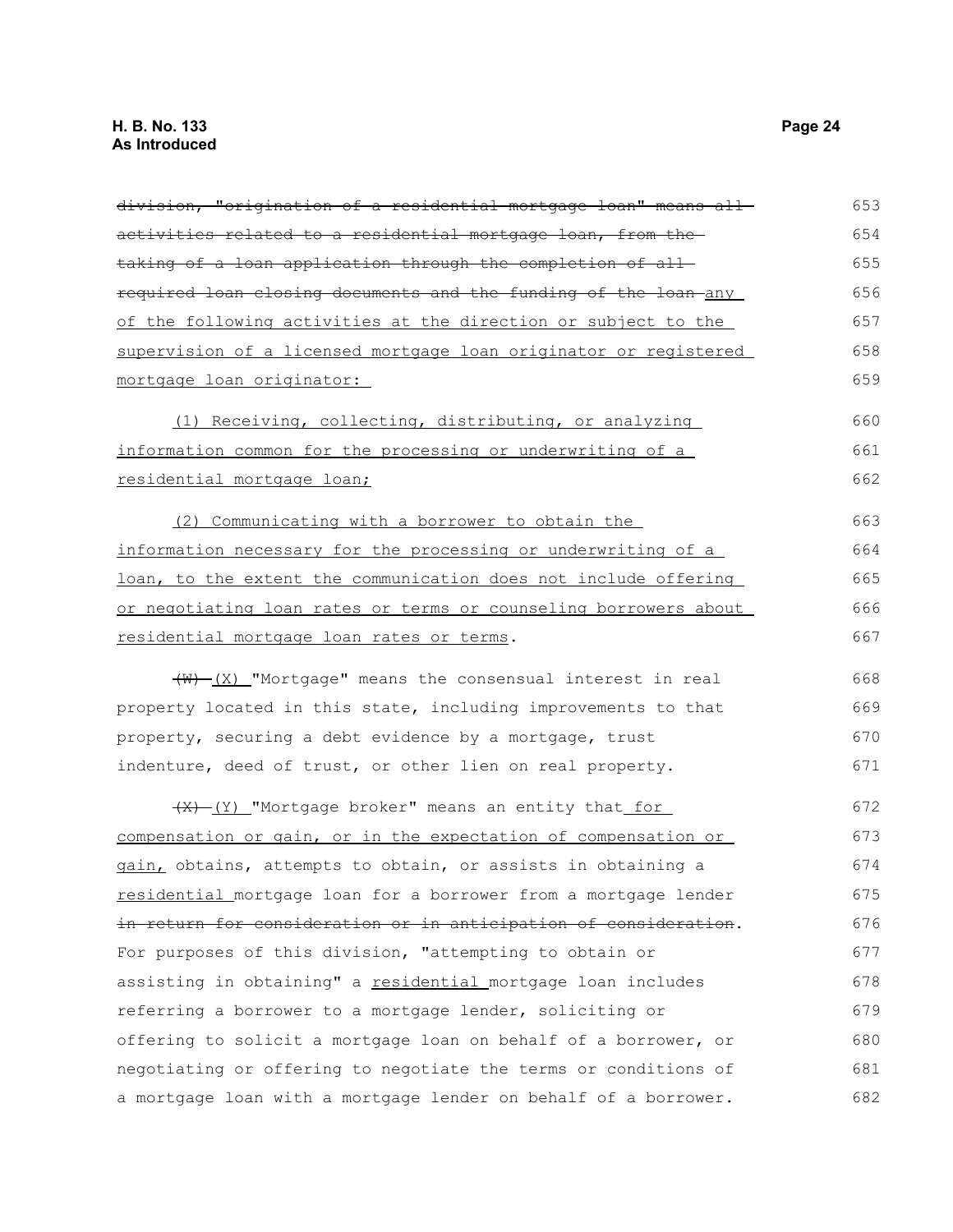| (Y) (Z) "Mortgage lender" means an entity that for                                                        | 683 |
|-----------------------------------------------------------------------------------------------------------|-----|
| compensation or gain, or in the expectation of compensation or                                            | 684 |
| gain consummates a residential mortgage loan, advances funds,                                             | 685 |
| offers to advance funds, or commits to advancing funds for a                                              | 686 |
| residential mortgage loan applicantborrower.                                                              | 687 |
| $\frac{1}{2}$ $\frac{1}{1}$ $\frac{1}{2}$ $\frac{1}{2}$ $\frac{1}{2}$ "Mortgage loan originator" means an | 688 |
| individual who for compensation or gain, or in the expectation                                            | 689 |
| of compensation or gain, does any of the following:                                                       | 690 |
| (a) Takes a residential mortgage loan application;                                                        | 691 |
| (b) Assists or offers to assist a buyer in obtaining or                                                   | 692 |
| applying to obtain a residential mortgage loan by, among other                                            | 693 |
| things, advising on loan terms, including rates, fees, and other                                          | 694 |
| costs;                                                                                                    | 695 |
| (c) Offers or negotiates terms of a residential mortgage                                                  | 696 |
| loan;                                                                                                     | 697 |
| (d) Issues or offers to issue a commitment for a                                                          | 698 |
| residential mortgage loan to a buyer.                                                                     | 699 |
| (2) "Mortgage loan originator" does not include any of the                                                | 700 |
| following:                                                                                                | 701 |
| (a) An individual who performs purely administrative or                                                   | 702 |
| clerical tasks on behalf of a mortgage loan originator;                                                   | 703 |
| (b) A person licensed under Chapter 4735. of the Revised                                                  | 704 |
| Code, or under the similar law of another state, who performs                                             | 705 |
| only real estate brokerage activities permitted by that license,                                          | 706 |
| provided the person is not compensated by a mortgage lender,                                              | 707 |
| mortgage broker, mortgage loan originator, or by any agent                                                | 708 |
| thereof;                                                                                                  | 709 |
| (c) A person solely involved in extensions of credit                                                      | 710 |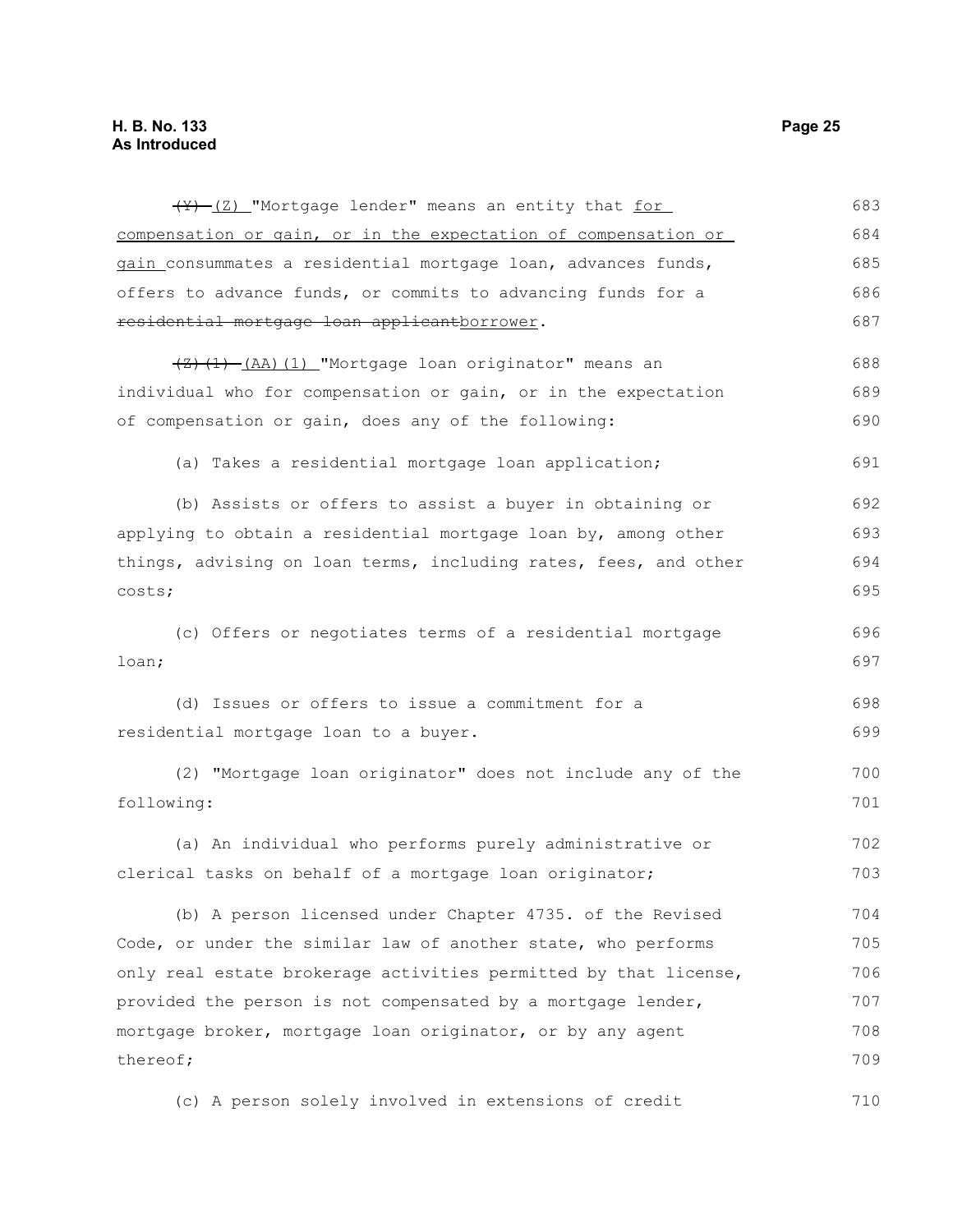relating to timeshare plans, as that term is defined in 11 U.S.C. 101; 711 712

(d) An employee of a mortgage lender or mortgage broker who acts solely as a loan processor or underwriter and who does not represent to the public, through advertising or other means of communicating, including the use of business cards, stationery, brochures, signs, rate lists, or other promotional items, that the employee can or will perform any of the activities of a mortgage loan originator; 713 714 715 716 717 718 719

(e) A licensed attorney who negotiates the terms of a residential mortgage loan on behalf of a client as an ancillary matter to the attorney's representation of the client, unless the attorney is compensated by a mortgage lender, a mortgage broker, or another mortgage loan originator, or by any agent thereof; 720 721 722 723 724 725

(f) Any person engaged in the retail sale of manufactured homes, mobile homes, or industrialized units, including a manufactured home park operator, as defined in section 4781.01 of the Revised Code if, in connection with financing those retail sales, the person only assists the borrower by providing or transmitting the loan application and does not do any of the following: 726 727 728 729 730 731 732

(i) Offer or negotiate the residential mortgage loan rates or terms; 733 734

(ii) Provide any counseling with borrowers aboutresidential mortgage loan rates or terms Fail to give a borrower written disclosure of any corporate affiliation the person has with any lender, or fail to refer a borrower to at least one unaffiliated lender if the person recommends a lender with which 735 736 737 738 739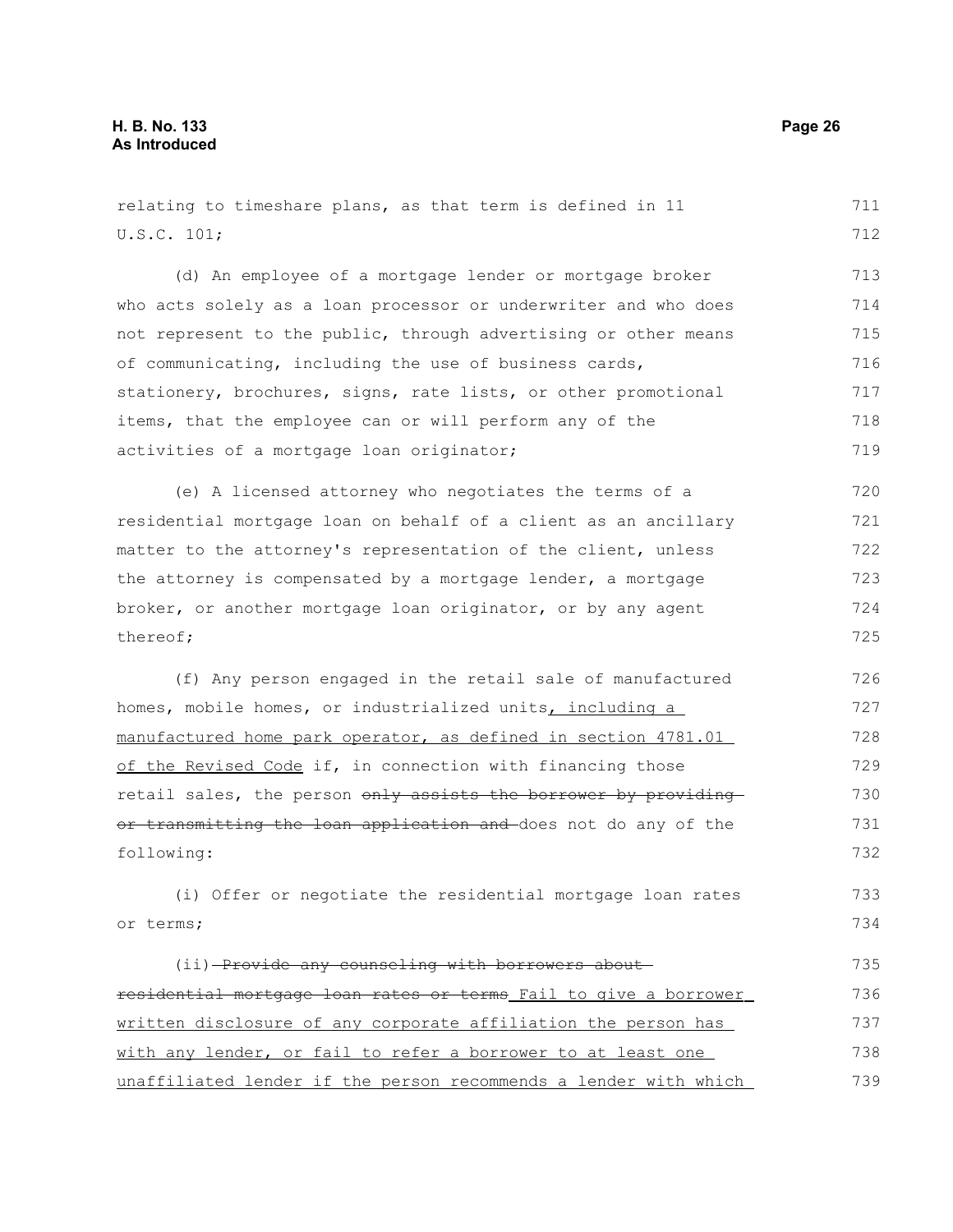#### the person has a corporate affiliation; (iii) Receive any payment-compensation or fee-gain from any company or individual for assisting the borrower obtain or apply for financing to purchase the manufactured home, mobile home, or industrialized unit $\dot{\tau}$ (iv) Assist the borrower in completing a residential mortgage loan application. (g) An individual employed by a bona fide nonprofit organization that is recognized as tax exempt under 26 U.S.C.  $501(c)$  (3) and whose primary activity is the construction, remodeling, or rehabilitation of homes for use by low-income families, provided that the nonprofit organization makes noprofit mortgage loans or mortgage loans at zero per cent interest to low-income families and no fees accrue directly tothe nonprofit organization or individual employed by the nonprofit organization from those mortgage loans and that the United States department of housing and urban development does not deny this exemption.acting within the scope of employment with respect to residential mortgage loans with terms that are favorable to the borrower; (h) An employee of a loan processing or underwriting company that provides loan processing or underwriting services to one or more mortgage lenders or mortgage brokers under a contract between the loan processing or underwriting company and the mortgage lenders or mortgage brokers, provided the employee performs only clerical or support duties and performs those duties only at the direction of and subject to the supervision and instruction of a licensed mortgage loan originator employee 741 742 743 744 745 746 747 748 749 750 751 752 753 754 755 756 757 758 759 760 761 762 763 764 765 766 767

of the same loan processing and underwriting company, and

provided that the loan processing and underwriting company has

740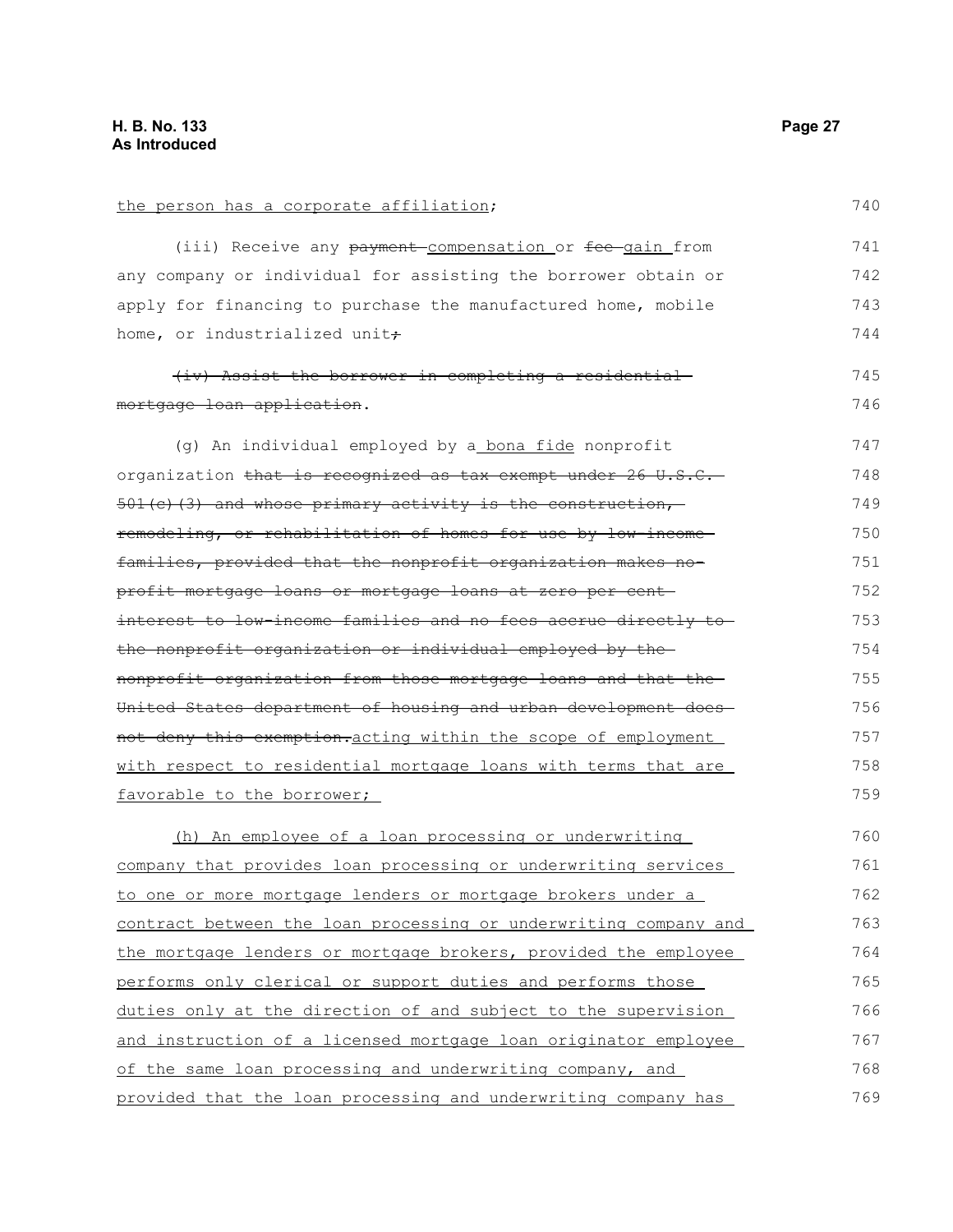obtained a letter of exemption provided for in a rule adopted by the superintendent of financial institutions. (AA) (BB) "Mortgage servicer" means an entity a person that, for compensation or gain for itself or on behalf of the holder of a residential mortgage loan, holds the servicing rights for more than five residential mortgage loans, records mortgage payments on its books for more than five residential mortgage loans, or performs other functions to carry out the residential mortgage holder's obligations or rights under the mortgage agreement for more than five residential mortgage loans including, when applicable, the receipt of funds from the mortgagor to be held in escrow for payment of real estate taxes and insurance premiums and the distribution of such funds to the taxing authority and insurance company. (BB) (CC) "Nationwide mortgage licensing system and registry" means a licensing system developed and maintained by the conference of state bank supervisors and the American association of residential mortgage regulators, or their successor entities, for the licensing and registration of persons providing non-depository financial services. (CC) (DD) "Nontraditional mortgage product" means any mortgage product other than a thirty-year fixed rate mortgage. (DD) (EE) "Person" means an individual, sole proprietorship, corporation, company, limited liability company, partnership, limited liability partnership, trust, or association. (EE) (FF) "Real estate brokerage activity" means any activity that involves offering or providing real estate 770 771 772 773 774 775 776 777 778 779 780 781 782 783 784 785 786 787 788 789 790 791 792 793 794 795 796 797

brokerage services to the public, including all of the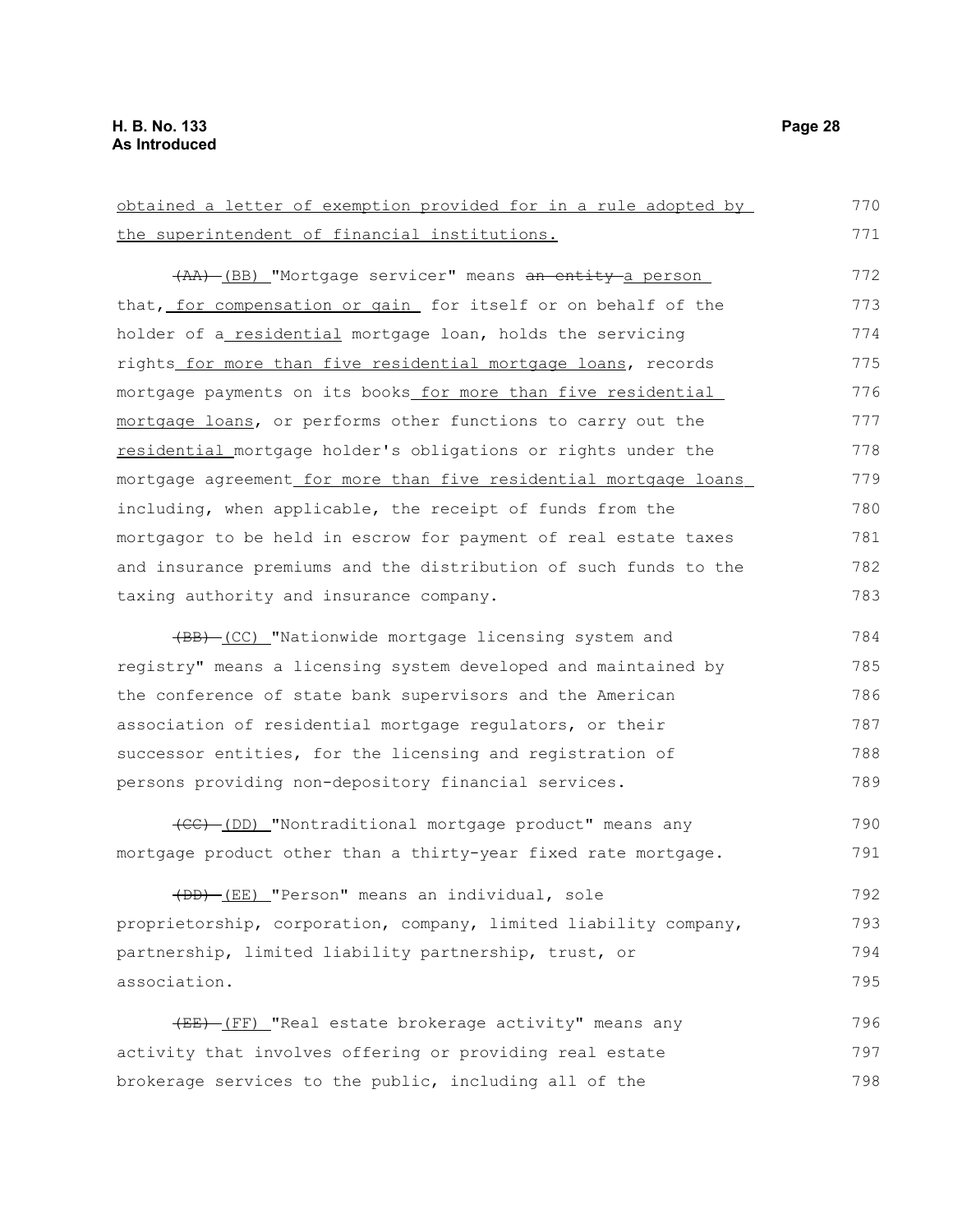### **H. B. No. 133 Page 29 As Introduced**

| following:                                                                   | 799 |
|------------------------------------------------------------------------------|-----|
| (1) Acting as a real estate salesperson or real estate                       | 800 |
| broker for a buyer, seller, lessor, or lessee of real property;              | 801 |
| (2) Bringing together parties interested in the sale,                        | 802 |
| purchase, lease, rental, or exchange of real property;                       | 803 |
| (3) Negotiating, on behalf of any party, any portion of a                    | 804 |
| contract relating to the sale, purchase, lease, rental, or                   | 805 |
| exchange of real property, other than in connection with                     | 806 |
| providing financing for any such transaction;                                | 807 |
| (4) Engaging in any activity for which a person engaged in                   | 808 |
| that activity is required to be licensed as a real estate                    | 809 |
| salesperson or real estate broker under the law of this state;               | 810 |
| (5) Offering to engage in any activity, or to act in any                     | 811 |
| capacity, described in division $\overline{\text{EE}}$ (FF) of this section. | 812 |
| (FF) (GG) "Registered mortgage loan originator" means an                     | 813 |
| individual to whom both of the following apply:                              | 814 |
| (1) The individual is a mortgage loan originator and an                      | 815 |
| employee of a depository institution, a subsidiary that is owned             | 816 |
| and controlled by a depository institution and regulated by a                | 817 |
| federal banking agency, or an institution regulated by the farm              | 818 |
| credit administration.                                                       | 819 |
| (2) The individual is registered with, and maintains a                       | 820 |
| unique identifier through, the nationwide mortgage licensing                 | 821 |
| system and registry.                                                         | 822 |
| (GG) (HH) "Registrant" means any person that has been                        | 823 |
| issued a certificate of registration under this chapter.                     | 824 |
| (HH) (II) "Residential mortgage loan" means any loan that                    | 825 |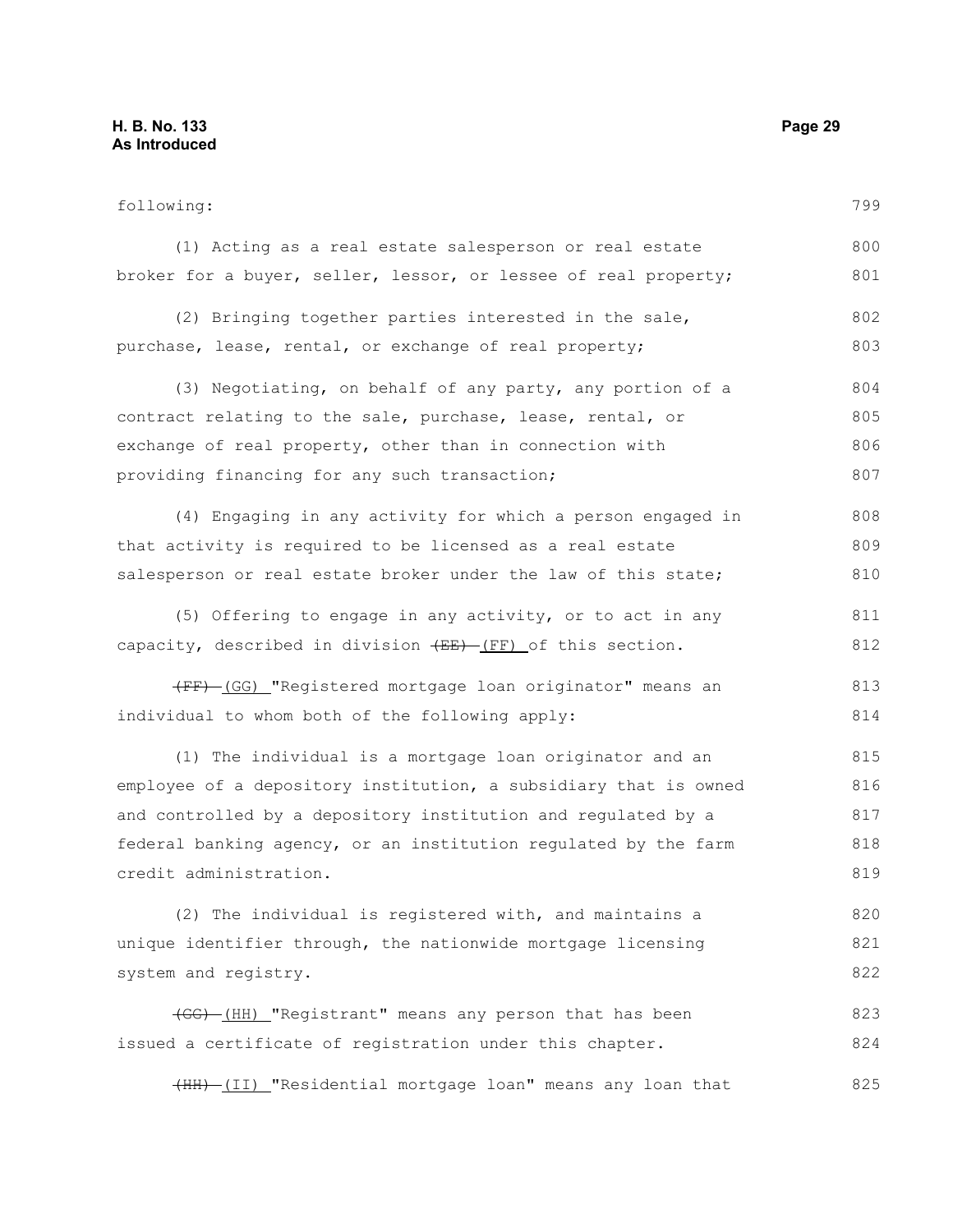meets both of the following requirements:

(1) It is primarily for personal, family, or household use and is secured by a mortgage, deed of trust, or other equivalent consensual security interest on a dwelling or on residential real estate-located in Ohio. (2) It is provided and secured by a first lien holder secured creditor or by a second subordinate lien holder secured creditor. (II) (JJ) "Residential real estate" means any real property located in this state upon which is constructed a dwelling or upon which a dwelling is intended to be built within a two-year period, subject to 24 C.F.R. 3500.5(b)(4). For purposes of this division, a borrower's intent to build a dwelling within a two-year period is presumed unless the borrower has submitted a written, signed statement to the contrary. (JJ) (KK) "Superintendent of financial institutions" includes the deputy superintendent for consumer finance as provided in section 1181.21 of the Revised Code. (KK) (LL) "Transaction of business as a mortgage lender, mortgage servicer, or mortgage broker in this state" means originating, brokering, or servicing five or more residential mortgage loans in any twelve-month period in any of the following circumstances: (1) For any resident in this state; (2) For any property in this state; (3) By a person who is physically located in this state even if the property in question is in another state. 827 828 829 830 831 832 833 834 835 836 837 838 839 840 841 842 843 844 845 846 847 848 849 850 851 852 853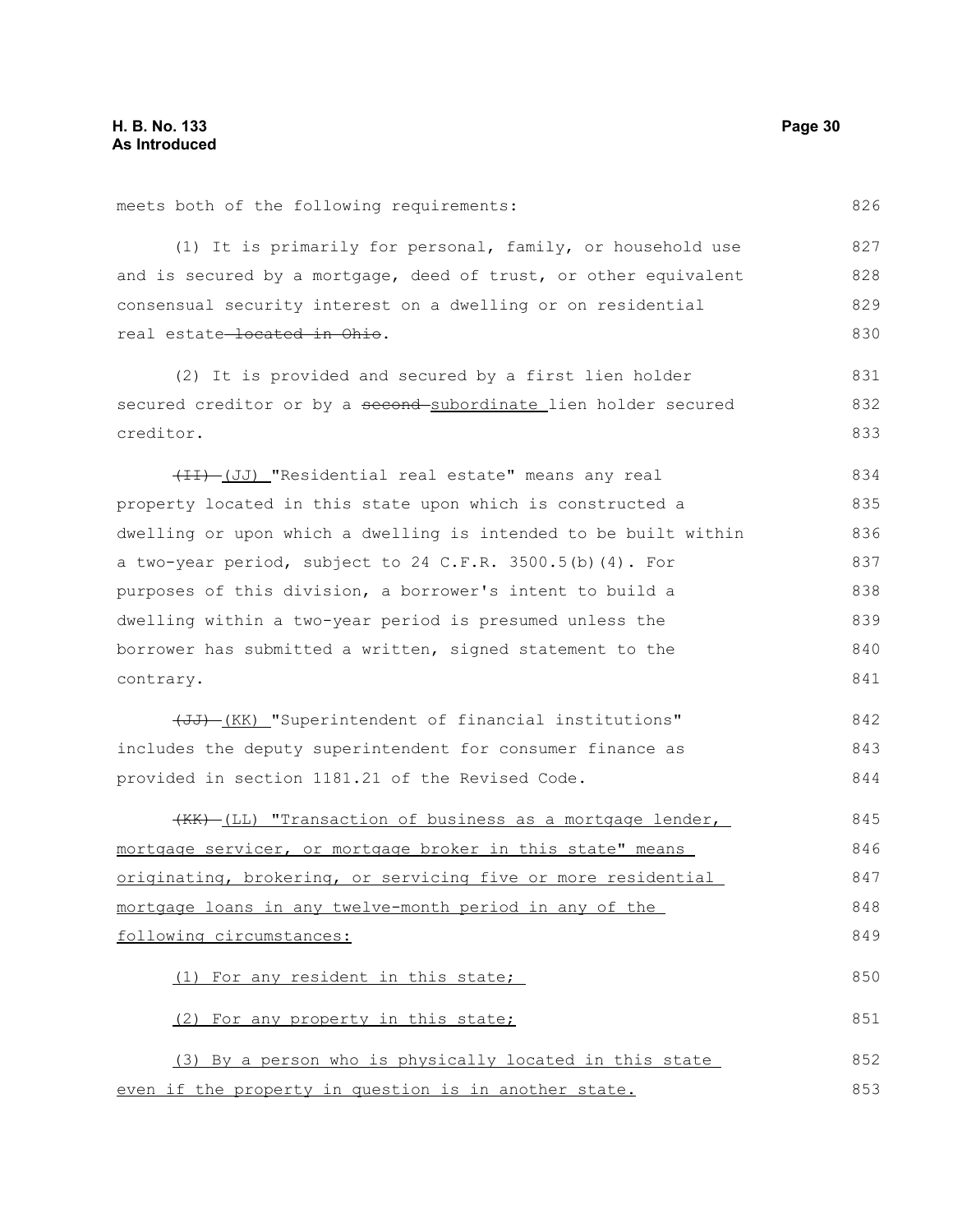### **H. B. No. 133 Page 31 As Introduced**

(MM) "Unique identifier" means a number or other identifier assigned by protocols established by the nationwide mortgage licensing system and registry. 854 855 856

**Sec. 1322.02.** The superintendent of financial institutions may, by rule, amend the definition of mortgage loan originator, mortgage broker, or mortgage lender, mortgage servicer, or any other definition in section 1322.01 of the Revised Code, or the criteria for an entity to obtain a letter of exemption-underdivision (B)(1) of section 1322.05 of the Revised Code, or a registration or license, under this chapter, if the superintendent finds that the change is necessary to remain consistent with the purposes intended by the policy and provisions of the "Secure and Fair Enforcement for Mortgage Licensing Act of 2008," 122 Stat. 2810, 12 U.S.C. 5101. 857 858 859 860 861 862 863 864 865 866 867

Rules authorized by this section shall be adopted in accordance with Chapter 119. of the Revised Code.

**Sec. 1322.04.** This chapter does not apply to any of the following: 870 871

(A) Any entity chartered and lawfully doing business under the authority of any law of this state, another state, or the United States as a bank, savings bank, trust company, savings and loan association, or credit union, or a subsidiary of any such entity, which subsidiary is regulated by a federal banking agency and is owned and controlled by a depository institution; 872 873 874 875 876 877

(B) A consumer reporting agency that is in substantial compliance with the "Fair Credit Reporting Act," 84 Stat. 1128, 15 U.S.C. 1681a, as amended; 878 879 880

(C) Any political subdivision, or any governmental or other public entity, corporation, instrumentality, or agency, in 881 882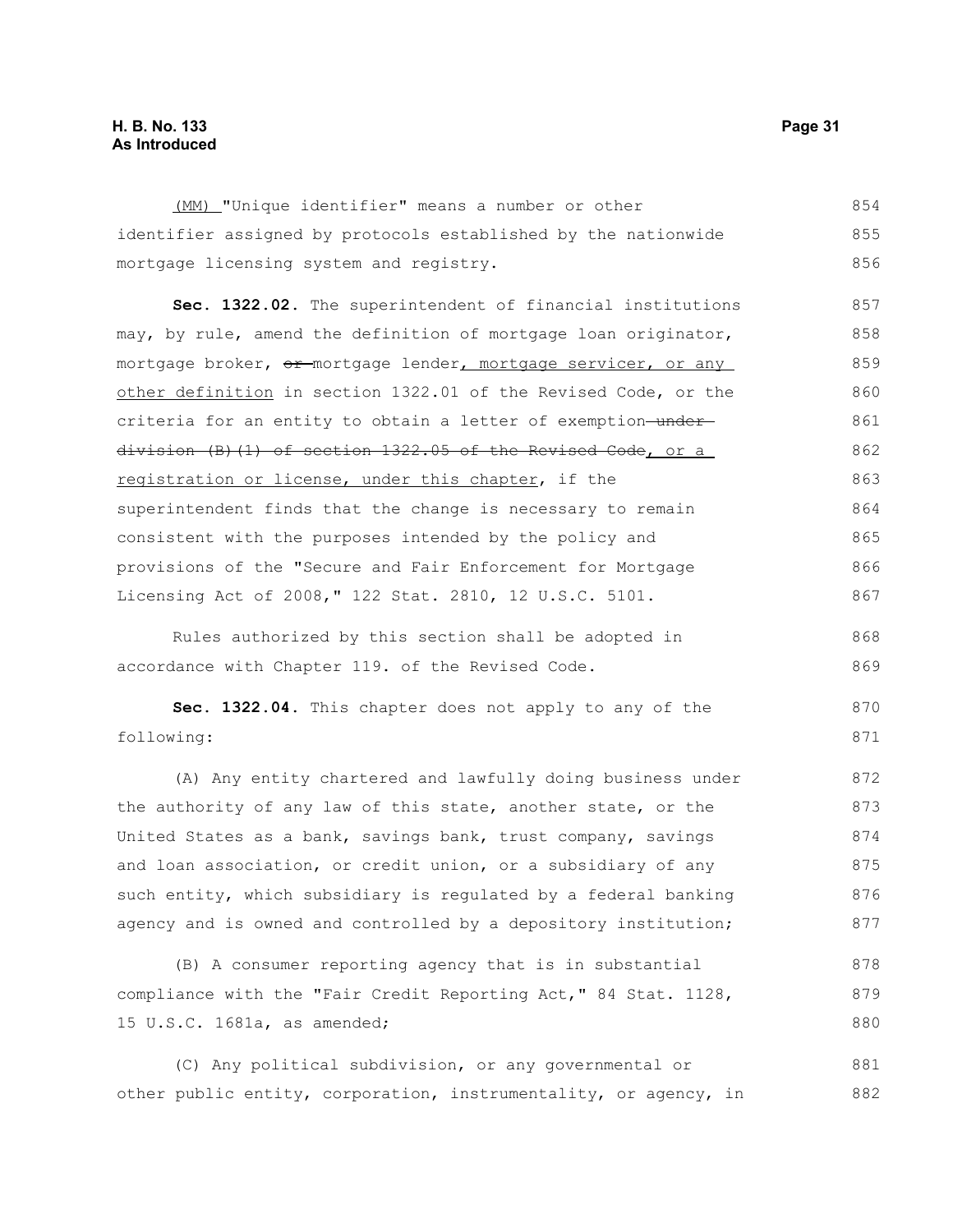or of the United States or any state;

(D) A college or university, or controlled entity of a college or university, as those terms are defined in section 1713.05 of the Revised Code;

(E) Any entity created solely for the purpose of securitizing loans secured by an interest in real estate, provide-provided the entity does not service the loans. As used in this division, "securitizing" means the packaging and sale of mortgage loans as a unit for sale as investment securities, but only to the extent of those activities. 887 888 889 890 891 892

(F) Any person engaged in the retail sale of manufactured homes, mobile homes, or industrialized units, including a manufactured home park operator, as defined in section 4781.01 of the Revised Code, if, in connection with obtaining financing by others for those retail sales, the person only assists the borrower by providing or transmitting the loan application and does not do any of the following: 893 894 895 896 897 898 899

(1) Offer or negotiate the residential mortgage loan rates or terms;

(2) Provide any counseling with borrowers aboutresidential mortgage loan rates or terms Fail to give a borrower written disclosure of any corporate affiliation the person has with any lender, or fail to refer a borrower to at least one unaffiliated lender if the person recommends a lender with which the person has a corporate affiliation; 902 903 904 905 906 907

(3) Receive any payment compensation or fee gain from any company or individual for assisting the borrower to obtain or apply for financing to purchase the manufactured home, mobile home, or industrialized unit $\ddot{}$ 908 909 910 911

883

884 885 886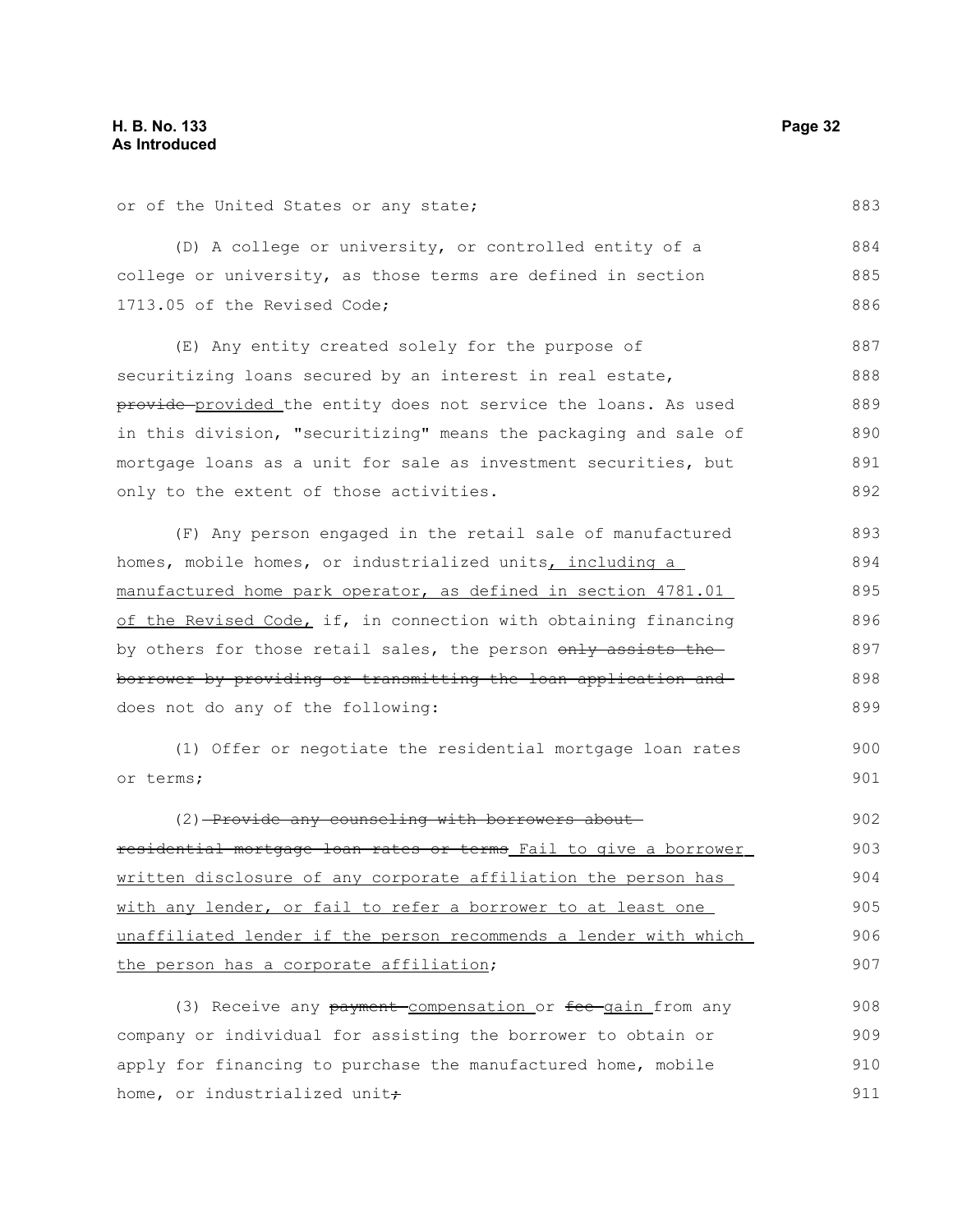mortgage loan application.

(4) Assist the borrower in completing the residential

(G) A bona fide nonprofit organization-that is recognizedas tax exempt under 26 U.S.C. 501 (c) (3) and whose primary activity is the construction, remodeling, or rehabilitation of homes for use by low-income families, provided that the organization makes no-profit mortgage loans or mortgage loans at zero per cent interest to low-income families and no fees accruedirectly to the organization from those mortgage loans and thatthe United States department of housing and urban development does not deny this exemption; 914 915 916 917 918 919 920 921 922

(H) A credit union service organization, provided that the organization utilizes services provided by registered mortgage loan originators or that it holds a valid letter of exemption issued by the superintendent of financial institutions under division (B)(1) of section 1322.05 of the Revised Code. 923 924 925 926 927

(I) A depository institution not otherwise required to be licensed under this chapter that voluntarily makes a filing on the nationwide mortgage licensing system and registry as an exempt entity for the purpose of licensing loan originators exclusively associated with the institution and that holds a valid letter of exemption issued by the superintendent pursuant to division (B)(1) of section 1322.05 of the Revised Code. 928 929 930 931 932 933 934

Sec. 1322.07. (A) (1) No person, on the person's own behalf or on behalf of any other person, shall act engage in the transaction of business as a mortgage lender, mortgage servicer, or mortgage broker in this state without first having obtained a certificate of registration from the superintendent of financial institutions for the principal office and every branch office to be maintained by the person for the transaction of business as a 935 936 937 938 939 940 941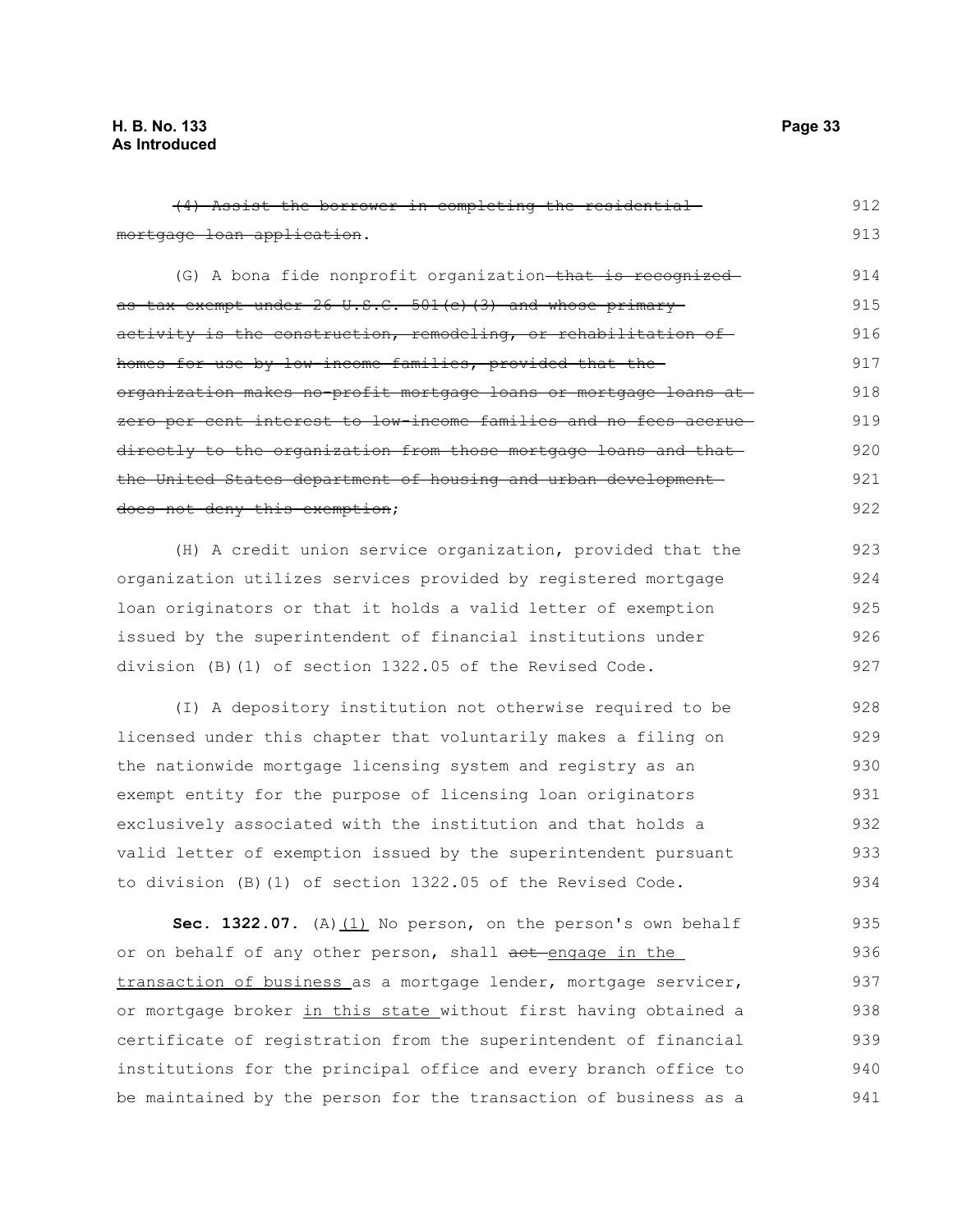mortgage lender, mortgage servicer, or mortgage broker in this state. A (2) A registrant shall maintain an office location for the transaction of business as a mortgage lender, mortgage servicer, or mortgage broker in this any state of the United States. Registrants are not required to maintain a physical location in this state. (B)(1) No individual shall act as a mortgage loan originator without first having obtained a license from the superintendent. A mortgage loan originator shall be employed by or associated with a mortgage lender, mortgage broker, registrant or entity holding a valid letter of exemption under division (B)(1) of section 1322.05 of the Revised Codethis chapter, but shall not be employed by or associated with more than one registrant or entity holding a valid letter of exemption under division (B)(1) of section 1322.05 of the Revised Code-this chapter at any one time. (2) An individual acting under the individual's authority as a registered mortgage loan originator shall not be required to be licensed under division (B)(1) of this section. 942 943 944 945 946 947 948 949 950 951 952 953 954 955 956 957 958 959 960 961

(3) An individual who holds a valid temporary mortgage loan originator license issued pursuant to section 1322.24 of the Revised Code may engage in the business of a mortgage loan originator in accordance with this chapter during the term of the temporary license. 962 963 964 965 966

**Sec. 1322.09.** (A) (1) An application for a certificate of registration shall be in writing, under oath, and in a form prescribed by the superintendent of financial institutions that complies with the requirements of the nationwide mortgage 967 968 969 970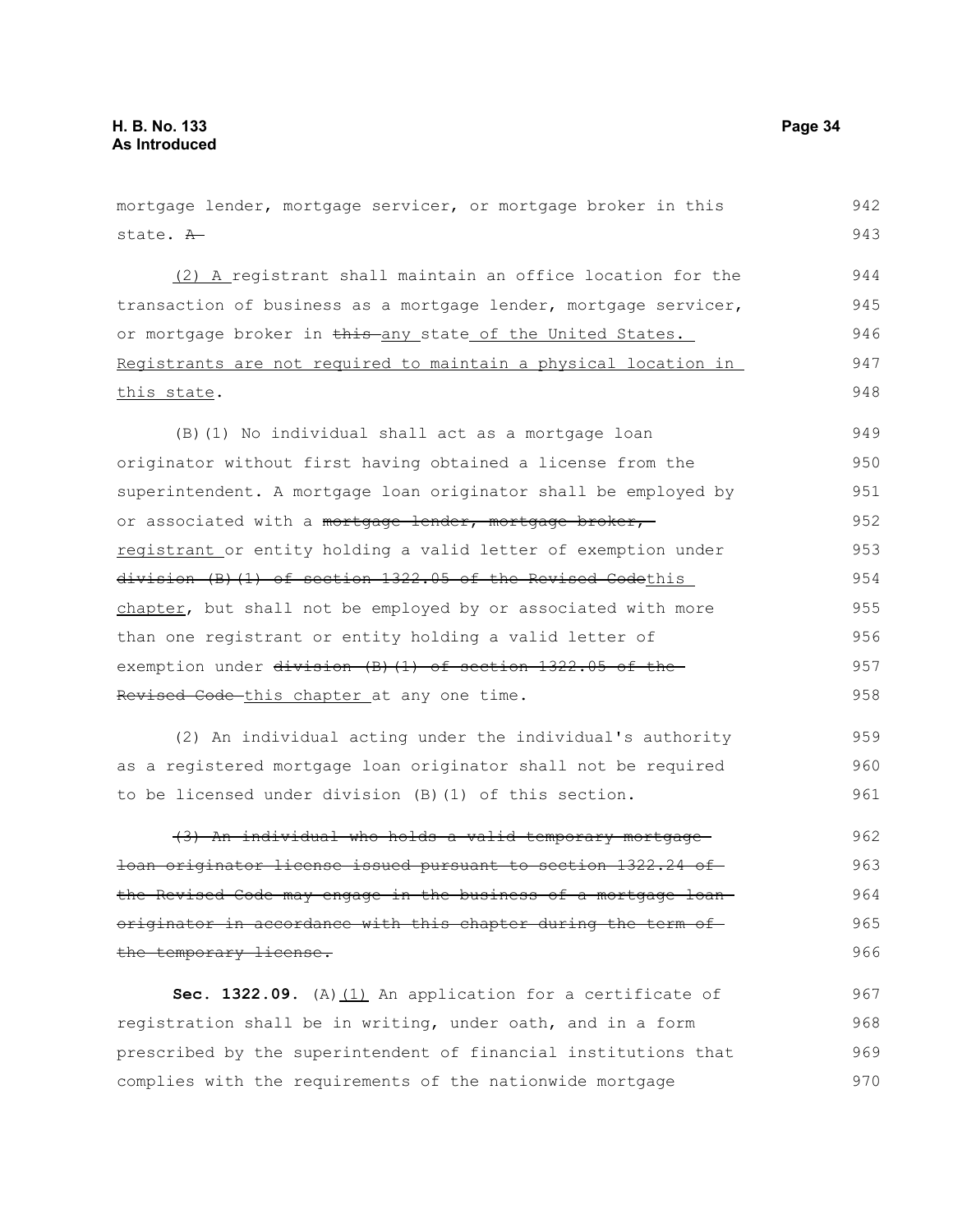licensing system and registry. The application shall be accompanied by a nonrefundable application fee of five hundred dollars for each location of an office to be maintained by the applicant in accordance with division (A) of section 1322.07 of the Revised Code and any additional fee required by the nationwide mortgage licensing system and registry. (2) The application shall include the names and addresses of the owners, officers, or partners having control of the applicant, including all of the following: (a) In the case of a sole proprietor, the name and address of the sole proprietor; (b) In the case of a partnership, the name and address of each partner; (c) In the case of a corporation, the name and address of each shareholder owning five per cent or more of the corporation; (d) In the case of any other entity, the name and address of any person that owns five per cent or more of any entity that will transact business under the certificate of registration. (3) In addition to any information required by this section, an applicant shall furnish to the superintendent any reasonable information the superintendent may require. (B) Upon the filing of the application and payment of the nonrefundable application fee and any fee required by the nationwide mortgage licensing system and registry, the superintendent shall investigate the applicant and any individual whose identity is required to be disclosed in the application. As part of that investigation, the superintendent 971 972 973 974 975 976 977 978 979 980 981 982 983 984 985 986 987 988 989 990 991 992 993 994 995 996 997 998

shall conduct a civil records check.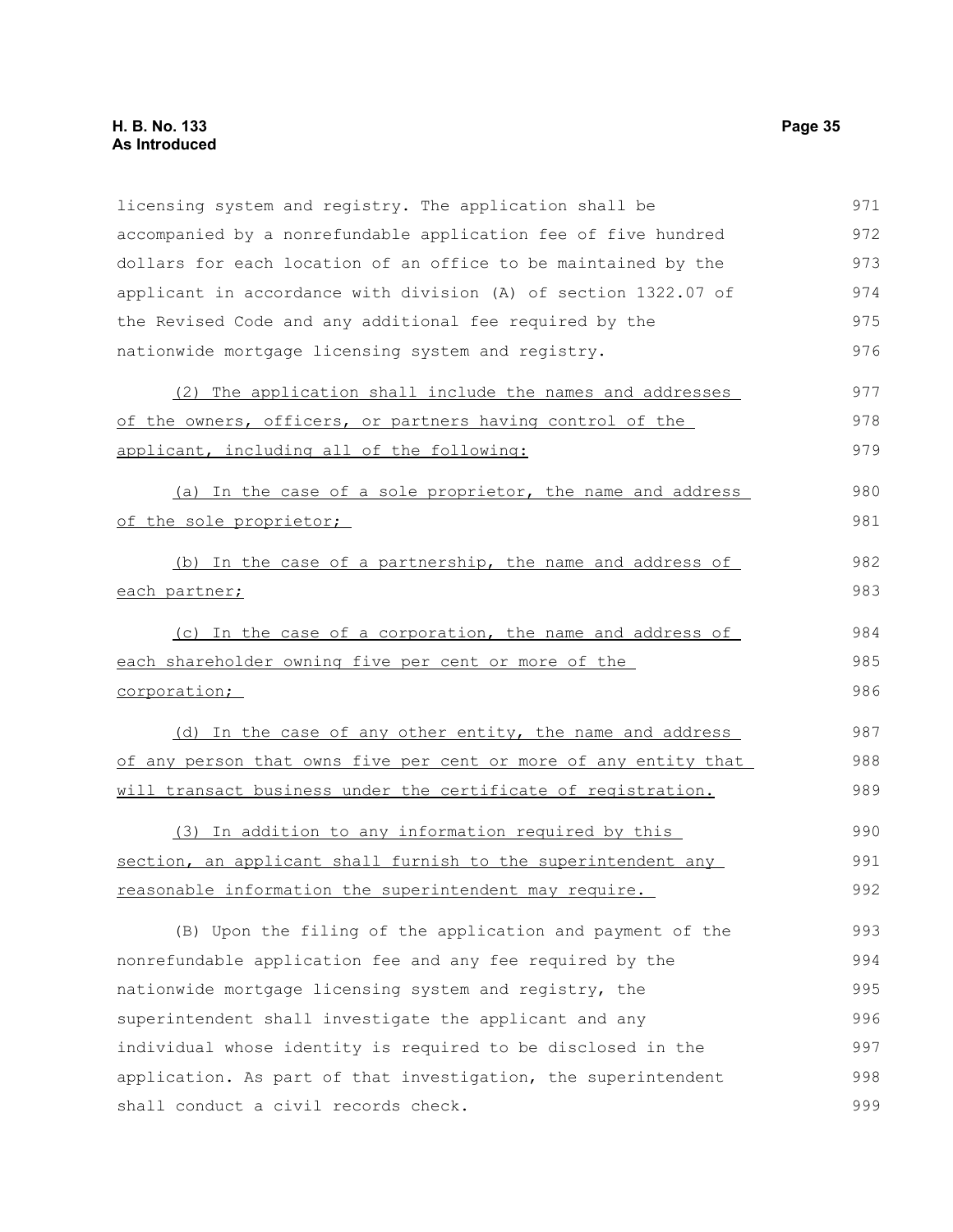### **H. B. No. 133 Page 36 As Introduced**

If, in order to issue a certificate of registration to an applicant, additional investigation by the superintendent outside this state is necessary, the superintendent may require the applicant to advance sufficient funds to pay the actual expenses of the investigation, if it appears that these expenses will exceed five hundred dollars. The superintendent shall provide the applicant with an itemized statement of the actual expenses that the applicant is required to pay. 1000 1001 1002 1003 1004 1005 1006 1007

(C) In connection with applying for a certificate of registration, the applicant shall furnish to the nationwide mortgage licensing system and registry information concerning the applicant's identity, including all of the following for the applicant and any individual with control of the applicant: 1008 1009 1010 1011 1012

(1) The applicant's fingerprints for submission to the federal bureau of investigation, and any other governmental agency or entity authorized to receive such information, for purposes of a state, national, and international criminal history background check; 1013 1014 1015 1016 1017

(2) Personal history and experience in a form prescribed by the nationwide mortgage licensing system and registry, along with authorization for the superintendent and the nationwide mortgage licensing system and registry to obtain both of the following: 1018 1019 1020 1021 1022

(a) An independent credit report from a consumer reporting agency; 1023 1024

(b) Information related to any administrative, civil, or criminal findings by any governmental jurisdiction. 1025 1026

(D) The superintendent shall pay all funds advanced and application and renewal fees and penalties the superintendent 1027 1028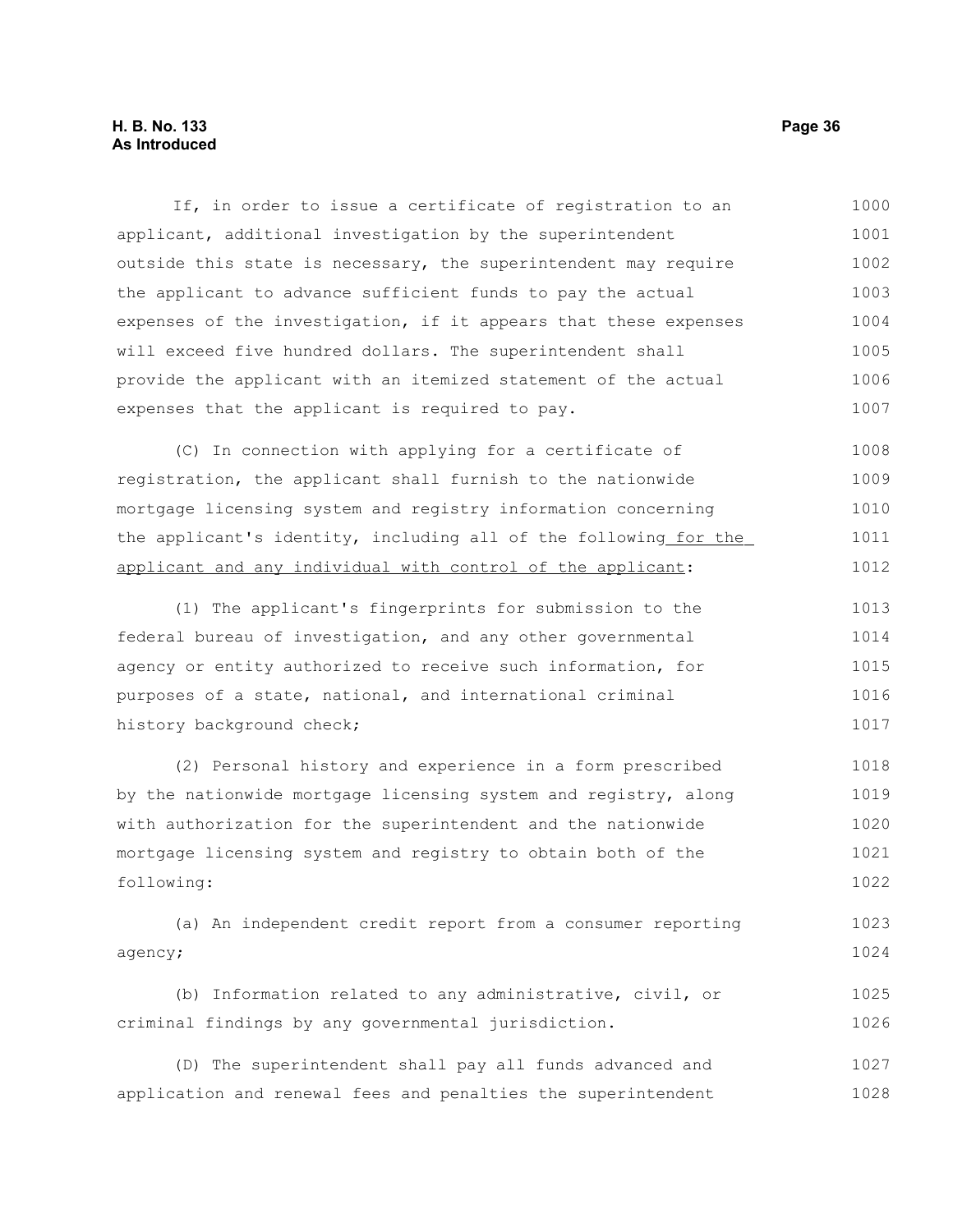receives pursuant to this section and section 1322.10 of the Revised Code to the treasurer of state to the credit of the consumer finance fund created in section 1321.21 of the Revised Code. 1029 1030 1031 1032

(E) If an application for a certificate of registration does not contain all of the information required under this section, and if that information is not submitted to the superintendent or to the nationwide mortgage licensing system and registry within ninety days after the superintendent or the nationwide mortgage licensing system and registry requests the information in writing, including by electronic transmission or facsimile, the superintendent may consider the application withdrawn. 1033 1034 1035 1036 1037 1038 1039 1040 1041

(F) A certificate of registration and the authority granted under that certificate is not transferable or assignable and cannot be franchised by contract or any other means. 1042 1043 1044

(G)(1) The superintendent may establish relationships or enter into contracts with the nationwide mortgage licensing system and registry, or any entities designated by it, to collect and maintain records and process transaction fees or other fees related to mortgage lender, mortgage servicer, or mortgage broker certificates of registration or the persons associated with a mortgage lender, mortgage servicer, or mortgage broker. 1045 1046 1047 1048 1049 1050 1051 1052

(2) For purposes of this section and to reduce the points of contact that the federal bureau of investigation may have to maintain, the division of financial institutions may use the nationwide mortgage licensing system and registry as a channeling agent for requesting information from and distributing information to the United States department of 1053 1054 1055 1056 1057 1058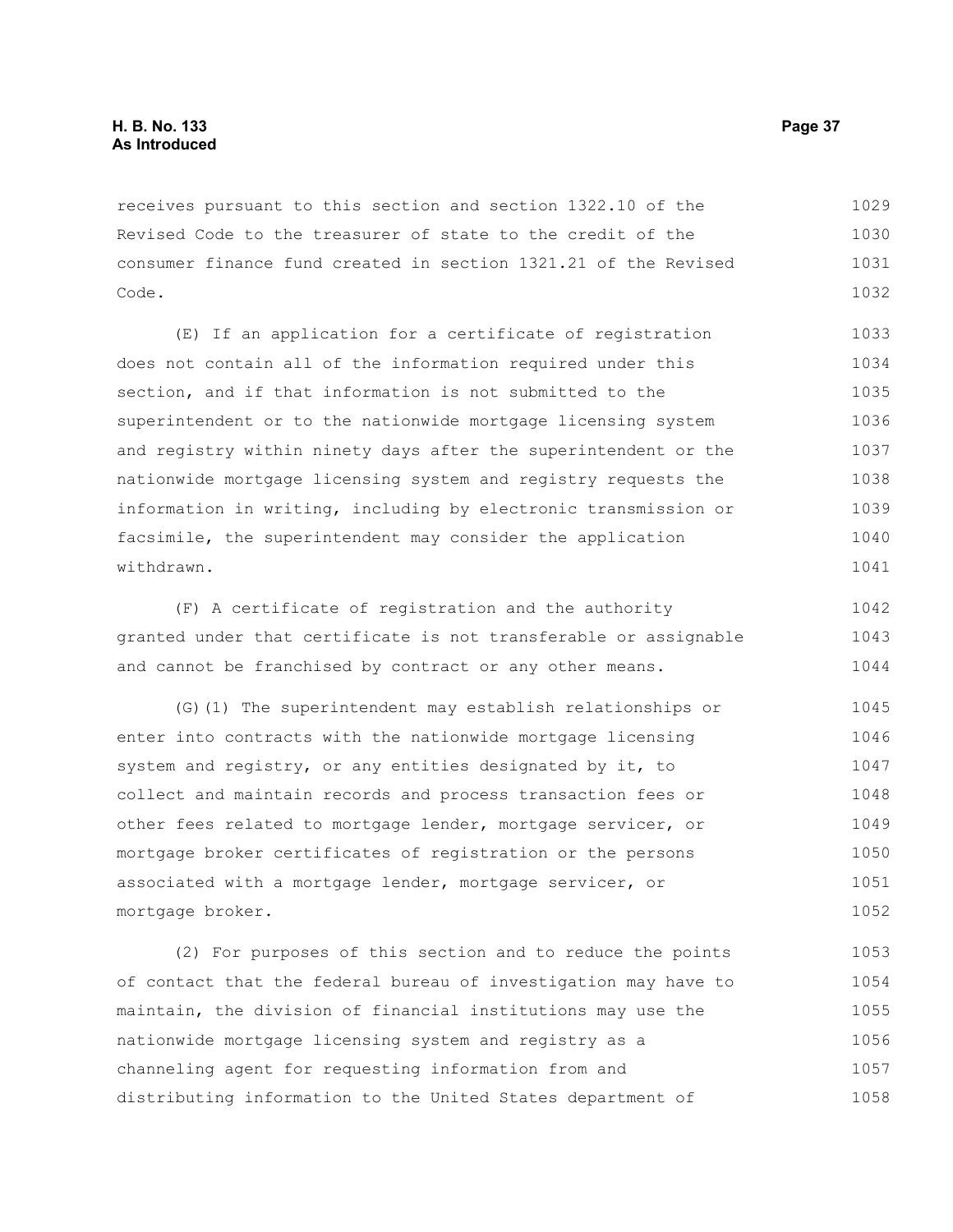1059

justice or other governmental agencies.

(3) For purposes of this section and to reduce the points of contact that the division may have to maintain, the division may use the nationwide mortgage licensing system and registry as a channeling agent for requesting information from and distributing information to any source as determined by the division. 1060 1061 1062 1063 1064 1065

**Sec. 1322.10.** (A) Upon the conclusion of the investigation required under division (B) of section 1322.09 of the Revised Code, the superintendent of financial institutions shall issue a certificate of registration to the applicant if the superintendent finds that the following conditions are met: 1066 1067 1068 1069 1070

(1) The application is accompanied by the application fee and any fee required by the nationwide mortgage licensing system and registry. 1071 1072 1073

(a) If a check or other draft instrument is returned to the superintendent for insufficient funds, the superintendent shall notify the applicant by certified mail, return receipt requested, that the application will be withdrawn unless the applicant, within thirty days after receipt of the notice, submits the application fee and a one-hundred-dollar penalty to the superintendent. If the applicant does not submit the application fee and penalty within that time period, or if any check or other draft instrument used to pay the fee or penalty is returned to the superintendent for insufficient funds, the application shall be withdrawn. 1074 1075 1076 1077 1078 1079 1080 1081 1082 1083 1084

(b) If a check or other draft instrument is returned to the superintendent for insufficient funds after the certificate of registration has been issued, the superintendent shall notify 1085 1086 1087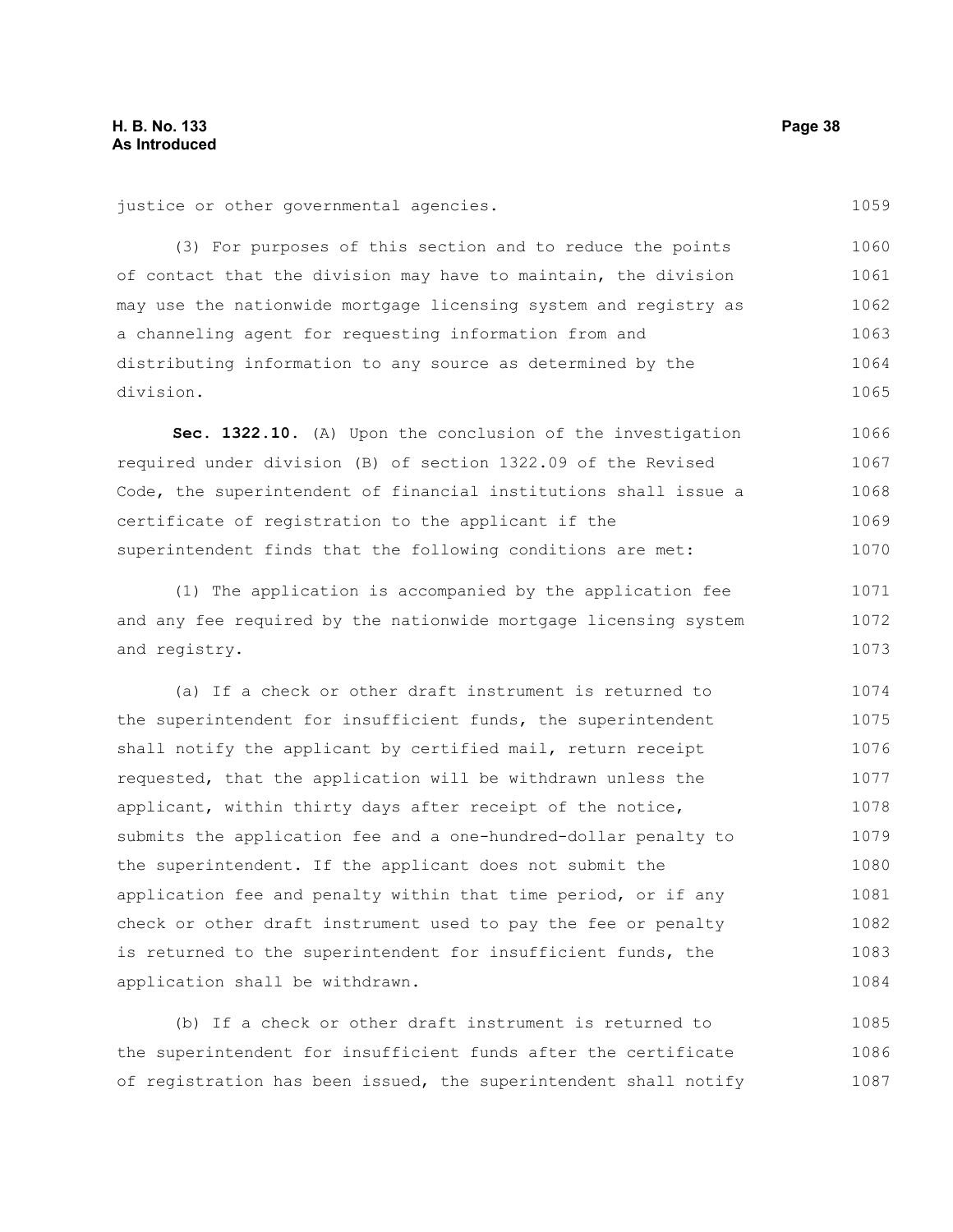## **H. B. No. 133 Page 39 As Introduced**

| the registrant by certified mail, return receipt requested, that | 1088 |
|------------------------------------------------------------------|------|
| the certificate of registration issued in reliance on the check  | 1089 |
| or other draft instrument will be canceled unless the            | 1090 |
| registrant, within thirty days after receipt of the notice,      | 1091 |
| submits the application fee and a one-hundred-dollar penalty to  | 1092 |
| the superintendent. If the registrant does not submit the        | 1093 |
| application fee and penalty within that time period, or if any   | 1094 |
| check or other draft instrument used to pay the fee or penalty   | 1095 |
| is returned to the superintendent for insufficient funds, the    | 1096 |
| certificate of registration shall be canceled immediately        | 1097 |
| without a hearing, and the registrant shall cease activity as a  | 1098 |
| mortgage broker, mortgage lender, or mortgage servicer.          | 1099 |
| (2) If the application is for a location that is a               | 1100 |
| residence, evidence that the use of the residence to transact    | 1101 |
| business as a mortgage lender-or, mortgage broker, or mortgage   | 1102 |
| servicer is not prohibited.                                      | 1103 |
| (3) The applicant maintains all necessary filings and            | 1104 |

approvals required by the secretary of state. 1105

(4) The applicant complies with the surety bond requirements of section 1322.32 of the Revised Code. 1106 1107

(5) The applicant has not made a material misstatement of fact or material omission of fact in the application. 1108 1109

(6) Neither the applicant nor any person whose identity is required to be disclosed on an application for a certificate of registration has had such a certificate of registration or mortgage loan originator license, or any comparable authority, revoked in any governmental jurisdiction or has pleaded guilty or nolo contendere to or been convicted of any of the following in a domestic, foreign, or military court: 1110 1111 1112 1113 1114 1115 1116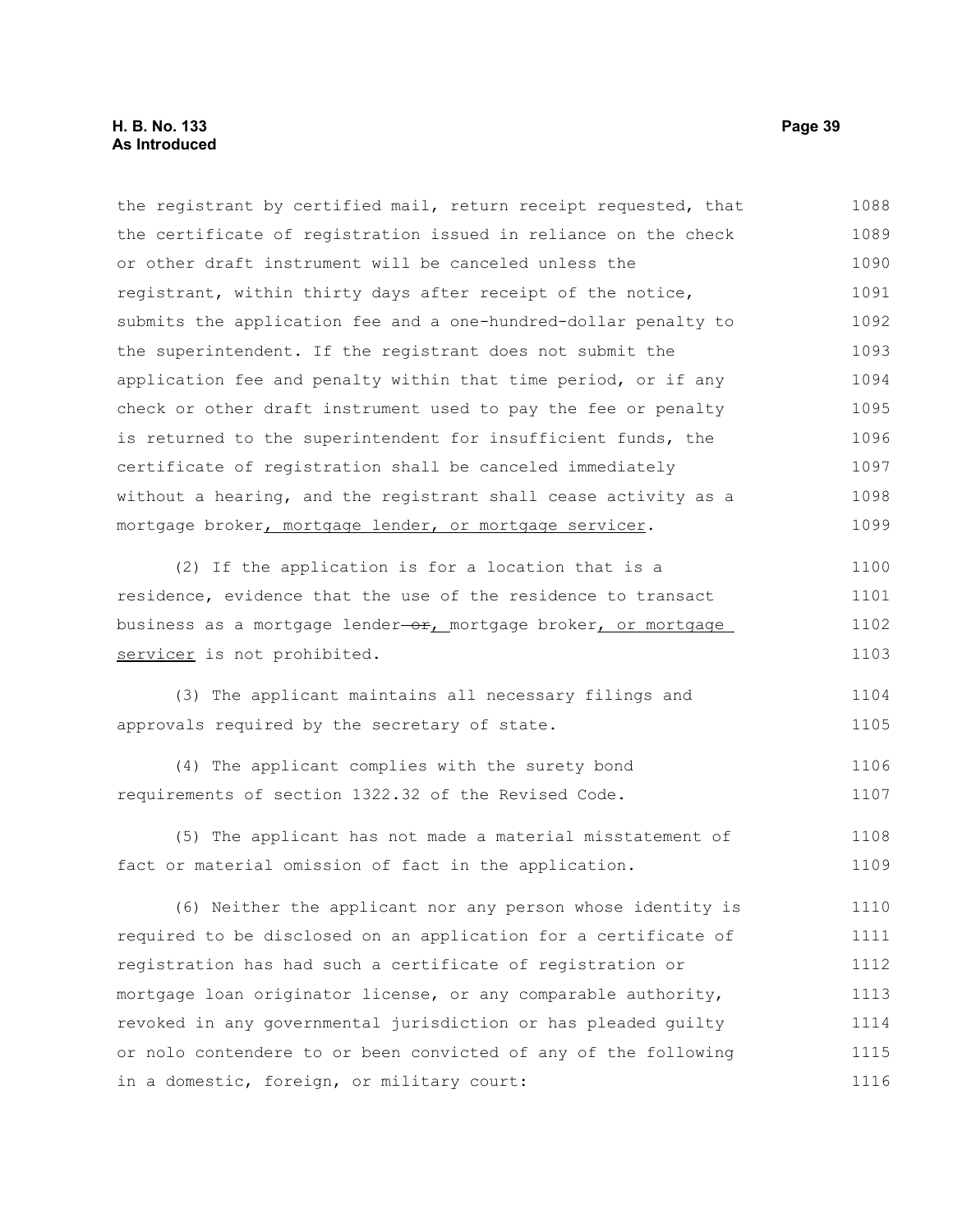# **H. B. No. 133 Page 40 As Introduced**

(a) During the seven-year period immediately preceding the date of application for the certificate of registration, a misdemeanor involving theft or any felony; (b) At any time prior to the date the application for the certificate of registration is approved, a felony involving an act of fraud, dishonesty, a breach of trust, theft, or money laundering. (7) The applicant's operations manager successfully completed the examination required by section 1322.27 of the Revised Code. 1117 1118 1119 1120 1121 1122 1123 1124 1125 1126

(8) The applicant's financial responsibility, experience, character, and general fitness command the confidence of the public and warrant the belief that the business will be operated honestly, fairly, and efficiently in compliance with the purposes of this chapter and the rules adopted thereunder. The superintendent shall not use a credit score or a bankruptcy as the sole basis for registration denial. 1127 1128 1129 1130 1131 1132 1133

(B) For purposes of determining whether an applicant that is a partnership, corporation, or other business entity or association has met the conditions set forth in divisions (A)(6) and (8) of this section, the superintendent shall determine which partners, shareholders, or persons named in the application must meet those conditions. This determination shall be based on the extent and nature of the partner's, shareholder's, or person's ownership interest in the partnership, corporation, or other business entity or association that is the applicant and on whether the person is in a position to direct, control, or adversely influence the operations of the applicant. 1134 1135 1136 1137 1138 1139 1140 1141 1142 1143 1144 1145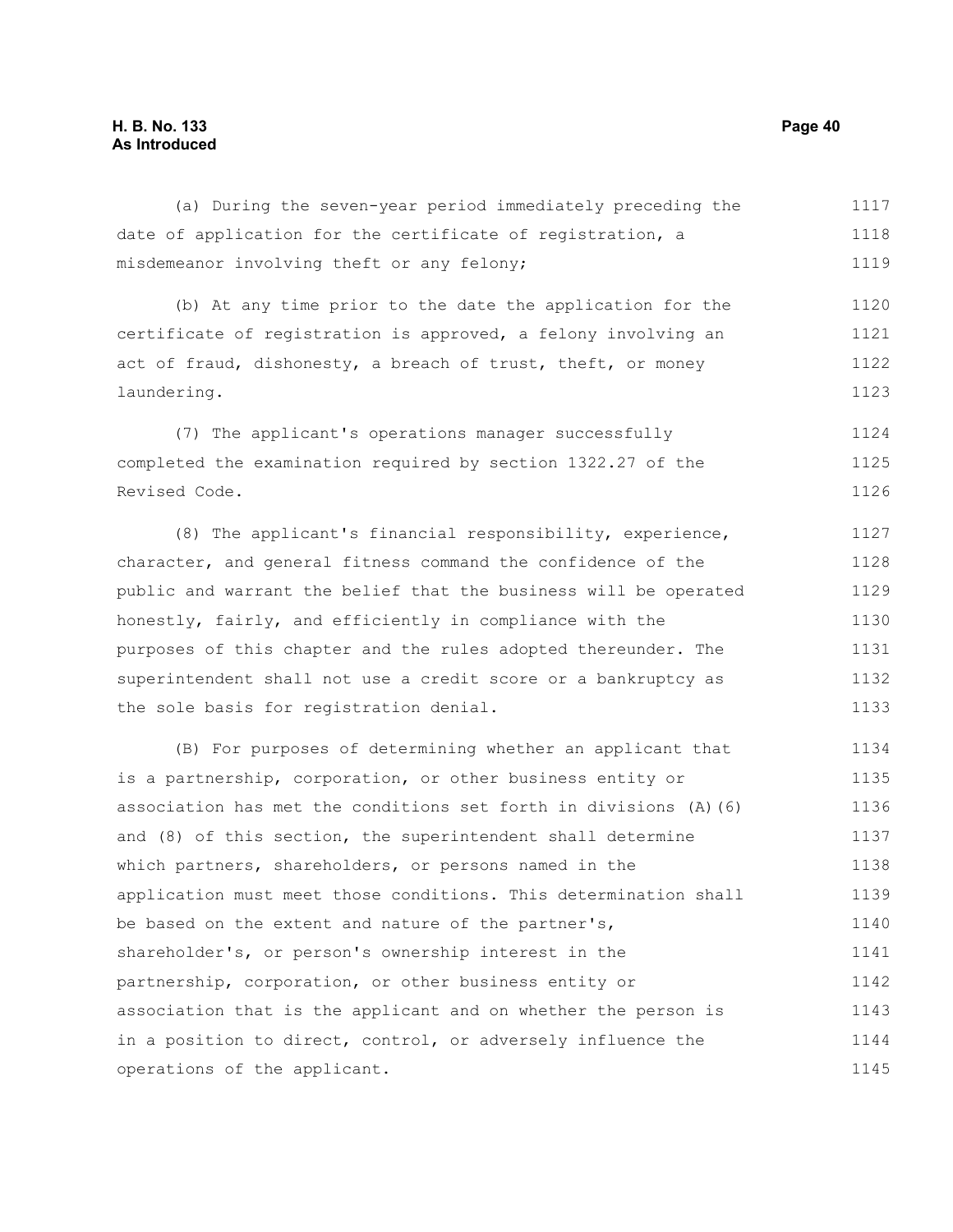# **H. B. No. 133 Page 41 As Introduced**

(C) The certificate of registration issued pursuant to division (A) of this section may be renewed annually on or before the thirty-first day of December if the superintendent finds that all of the following conditions are met: (1) The renewal application is accompanied by a nonrefundable renewal fee of five hundred dollars for each location of an office to be maintained by the applicant in accordance with division (A) of section 1322.07 of the Revised Code and any fee required by the nationwide mortgage licensing system and registry. If a check or other draft instrument is returned to the superintendent for insufficient funds, the superintendent shall notify the registrant by certified mail, return receipt requested, that the certificate of registration renewed in reliance on the check or other draft instrument will be canceled unless the registrant, within thirty days after receipt of the notice, submits the renewal fee and a onehundred-dollar penalty to the superintendent. If the registrant does not submit the renewal fee and penalty within that time period, or if any check or other draft instrument used to pay the fee or penalty is returned to the superintendent for insufficient funds, the certificate of registration shall be canceled immediately without a hearing and the registrant shall cease activity as a mortgage broker, mortgage lender, or mortgage servicer. (2) The operations manager designated under section 1146 1147 1148 1149 1150 1151 1152 1153 1154 1155 1156 1157 1158 1159 1160 1161 1162 1163 1164 1165 1166 1167 1168 1169 1170

1322.12 of the Revised Code has completed at least eight hoursof continuing education as required under section 1322.28 of the Revised Code. 1171 1172 1173

(3) The applicant meets the conditions set forth in divisions (A)(2) to (8) of this section. 1174 1175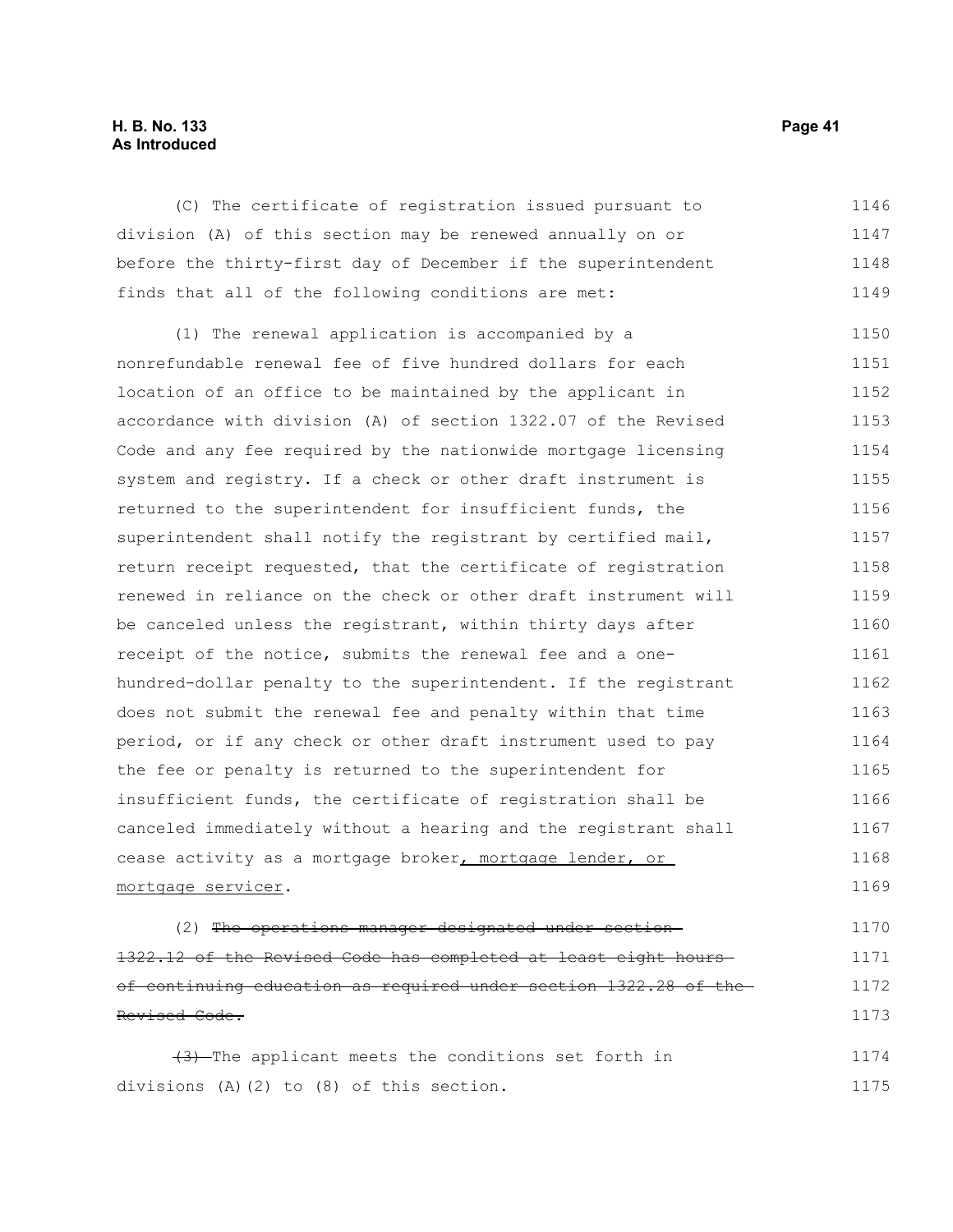$(4)$   $(3)$  The applicant's certificate of registration is not subject to an order of suspension or an unpaid and past due fine imposed by the superintendent. 1176 1177 1178

(D)(1) Subject to division (D)(2) of this section, if a renewal fee or additional fee required by the nationwide mortgage licensing system and registry is received by the superintendent after the thirty-first day of December, the certificate of registration shall not be considered renewed, and the applicant shall cease activity as a mortgage lender- $or$ , mortgage broker, or mortgage servicer. 1179 1180 1181 1182 1183 1184 1185

(2) Division (D)(1) of this section shall not apply if the applicant, not later than forty-five days after the renewal deadline, submits the renewal fee or additional fee and a onehundred-dollar penalty to the superintendent. 1186 1187 1188 1189

(E) Certificates of registration issued under this chapter annually expire on the thirty-first day of December. 1190 1191

(F) The pardon or expungement of a conviction shall not be considered a conviction for purposes of this section. When determining the eligibility of an applicant, the superintendent may consider the underlying crime, facts, or circumstances connected with a pardoned or expunged conviction. 1192 1193 1194 1195 1196

**Sec. 1322.12.** (A) Each registrant or entity holding a valid letter of exemption under division (B)(1) of section 1322.05 of the Revised Code shall designate an employee or owner of that registrant's business as the operations manager. The operations manager shall be responsible for the management, supervision, and control of a particular-location registrant. 1197 1198 1199 1200 1201 1202

(B) To be eligible for such a designation, an employee or owner shall have at least three years of experience in the 1203 1204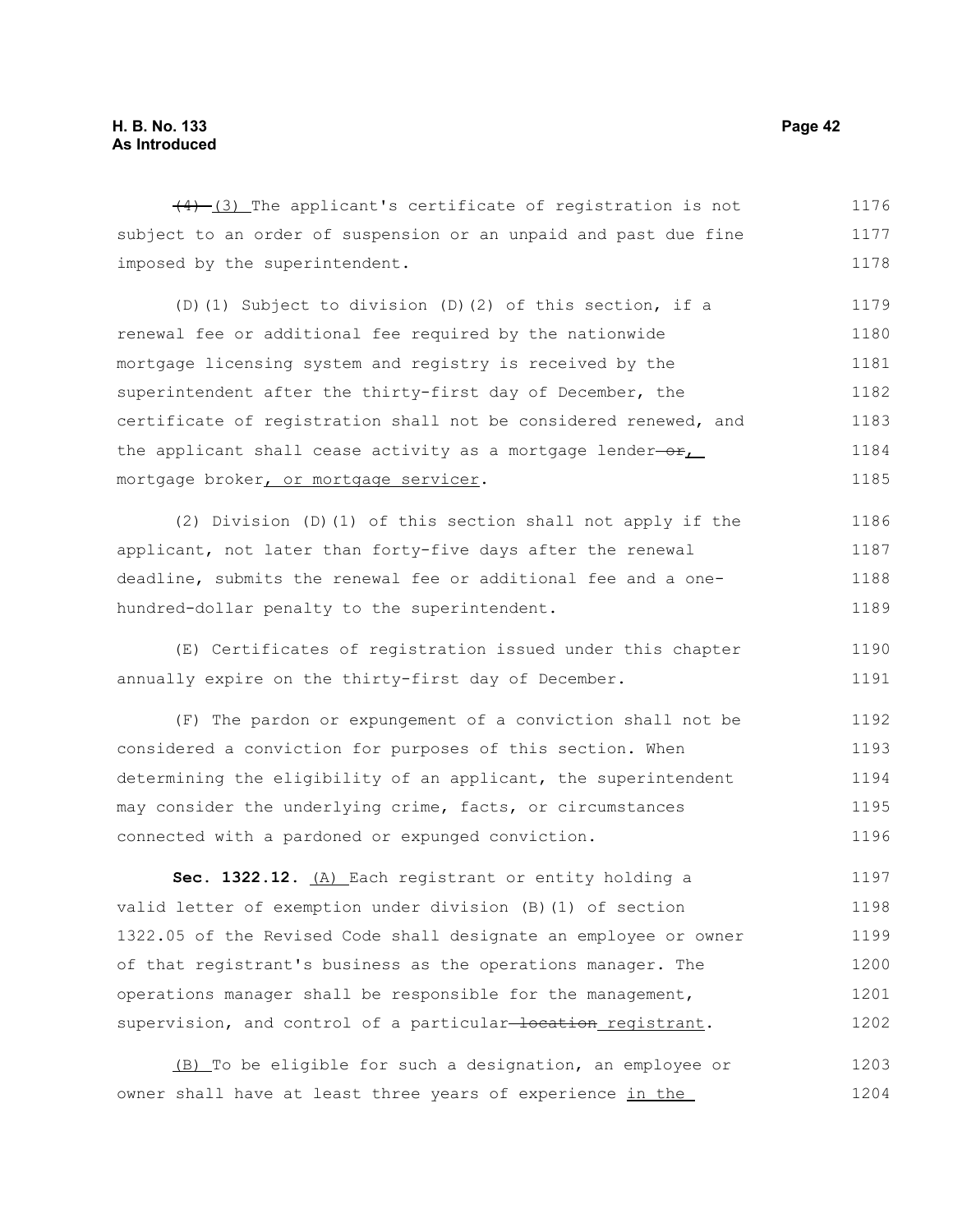| residential mortgage and lending field including experience as a | 1205 |
|------------------------------------------------------------------|------|
| mortgage loan originator-or registered mortgage loan             | 1206 |
| originator, or other experience related to the business of       | 1207 |
| residential mortgage lending that the superintendent determines  | 1208 |
| is sufficient. While acting as the operations manager, the       | 1209 |
| employee or owner shall be licensed as a mortgage loan           | 1210 |
| originator under this chapter and shall not be employed by any   | 1211 |
| other mortgage lender-or, mortgage broker, or mortgage servicer. | 1212 |
| This paragraph shall not apply to the designated operations-     | 1213 |
| manager of an entity registered exclusively as a mortgage-       | 1214 |
| servicer.                                                        | 1215 |
| (C) If the person designated as the operations manager           | 1216 |
| pursuant to this section ceases to be the operations manager,    | 1217 |
| the registrant shall do all of the following:                    | 1218 |
| (1) Within ninety days after the person ceases to be the         | 1219 |
| operations manager, designate another person as the operations   | 1220 |
| manager;                                                         | 1221 |
| (2) Within ten days after the designation described in           | 1222 |
| division (C)(1) of this section, notify the superintendent in    | 1223 |
| writing of the new designation;                                  | 1224 |
| (3) Submit any additional information that the                   | 1225 |
| superintendent requires to establish that the newly designated   | 1226 |
| operations manager meets the requirements set forth in this      | 1227 |
| section.                                                         | 1228 |
| (D) The registrant shall cease operations if it is without       | 1229 |
| an operations manager approved by the superintendent for more    | 1230 |
| than one hundred eighty days unless otherwise authorized in      | 1231 |
| writing by the superintendent due to exigent circumstances.      | 1232 |
| Sec. 1322.15. No person shall acquire, sell, transfer, or        | 1233 |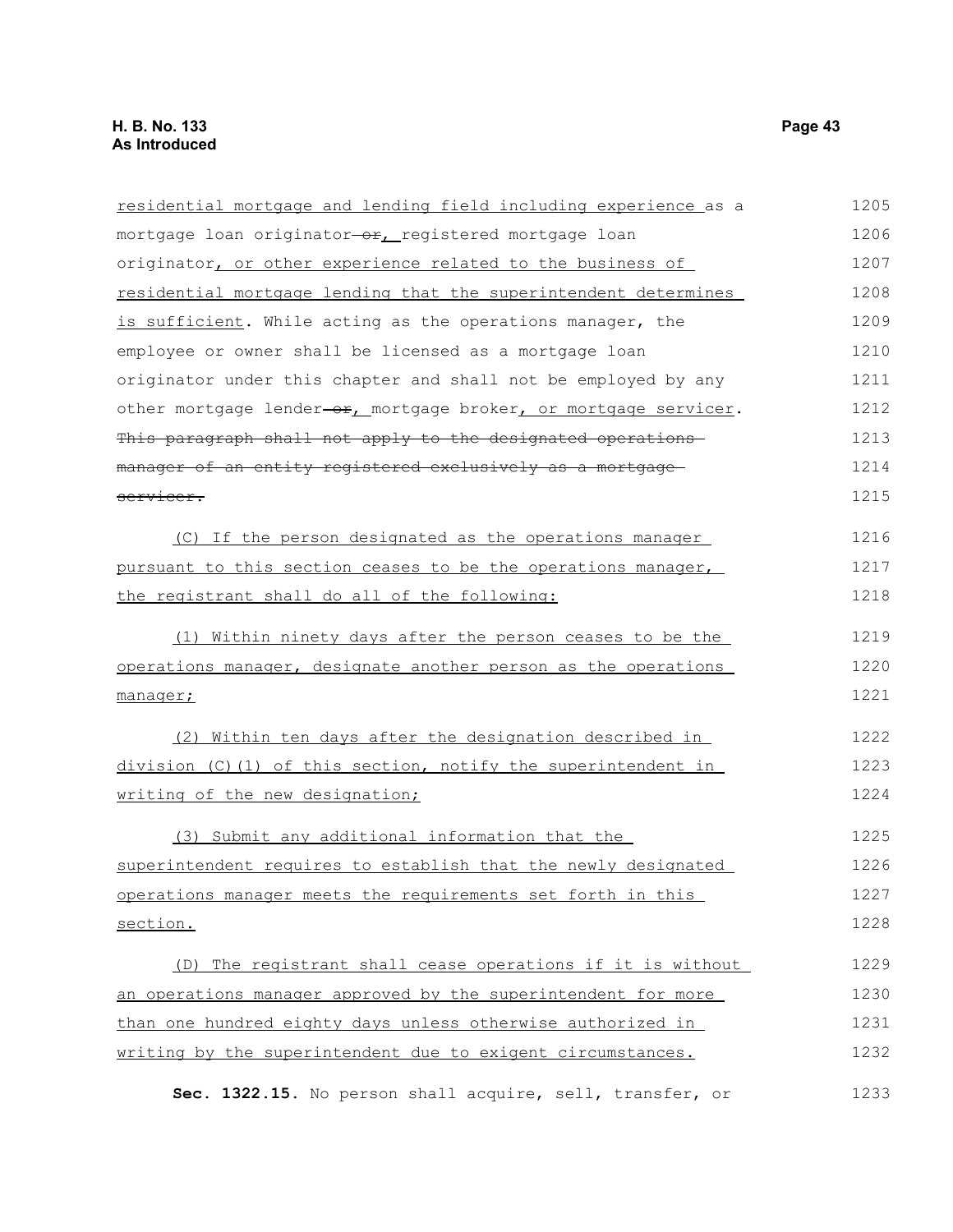hypothecate any interest in a registrant, or an entity holding a letter of exemption issued under this chapter, or an applicant for a certificate of registration under this chapter in order to obfuscate or conceal the true ownership or control of the registrant, exemption holder, or applicant. 1234 1235 1236 1237 1238

**Sec. 1322.29.** (A) A registrant or entity holding a valid letter of exemption under division (B)(1) of section 1322.05 of the Revised Code shall supervise all business of a mortgage loan originator conducted at the principal office, any branch office, or other location used by the individual mortgage loan originator. 1239 1240 1241 1242 1243 1244

(B) If a mortgage loan originator's employment or association is terminated for any reason, the licensee may request the transfer of the license to another mortgage lenderor mortgage broker registrant by submitting a transfer application, along with a fifteen-dollar fee and any fee required by the national mortgage licensing system and registry, to the superintendent of financial institutions or may request the superintendent in writing to hold the license in escrow. Any licensee whose license is held in escrow shall cease activity as a mortgage loan originator. A licensee whose license is held in escrow shall be required to apply for renewal annually and to comply with the annual continuing education requirement. 1245 1246 1247 1248 1249 1250 1251 1252 1253 1254 1255 1256

(C) A registrant may employ or be associated with a mortgage loan originator on a temporary basis pending the transfer of the mortgage loan originator's license to the registrant, if the registrant receives written confirmation from the superintendent that the mortgage loan originator is licensed under this chapter. 1257 1258 1259 1260 1261 1262

(D) Notwithstanding divisions (A) to (C) of this section,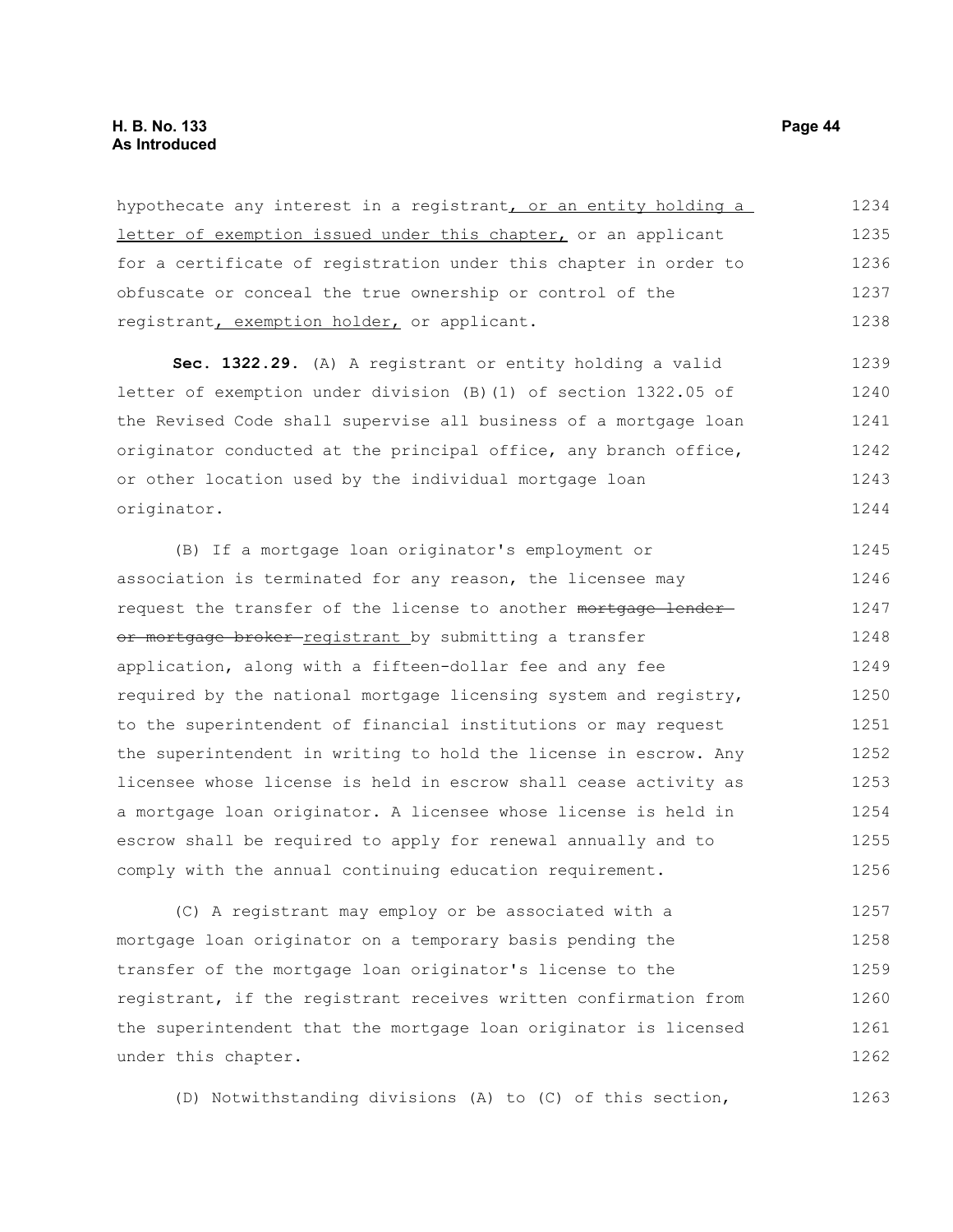if a licensee is employed by or associated with a person or entity holding a valid letter of exemption under division (B)(1) of section 1322.05 of the Revised Code, all of the following apply: 1264 1265 1266 1267

(1) The licensee shall maintain and display a copy of the mortgage loan originator license at the office where the licensee principally transacts business. 1268 1269 1270

(2) If and if the mortgage loan originator's employment or association is terminated, the mortgage loan originator shall notify the superintendent within five business days after termination. The licensee may request the transfer of the license to another person or entity holding a valid letter of exemption under division (B)(1) of section 1322.05 of the Revised Code by submitting a transfer application, along with a fifteen-dollar fee and any fee required by the national mortgage licensing system and registry, to the superintendent or may request the superintendent in writing to hold the license in escrow. A licensee whose license is held in escrow shall cease activity as a mortgage loan originator. A licensee whose license is held in escrow shall be required to apply for renewal annually and to comply with the annual continuing education requirement. 1271 1272 1273 1274 1275 1276 1277 1278 1279 1280 1281 1282 1283 1284 1285

(E) A licensee may seek to be employed by or associated with a registrant or a person or entity holding a valid letter of exemption under division (B)(1) of section 1322.05 of the Revised Code, if the mortgage lender, mortgage broker, or personor entity registrant receives written confirmation from the superintendent that the mortgage loan originator is licensed under this chapter. 1286 1287 1288 1289 1290 1291 1292

**Sec. 1322.30.** A registrant or entity holding a letter of 1293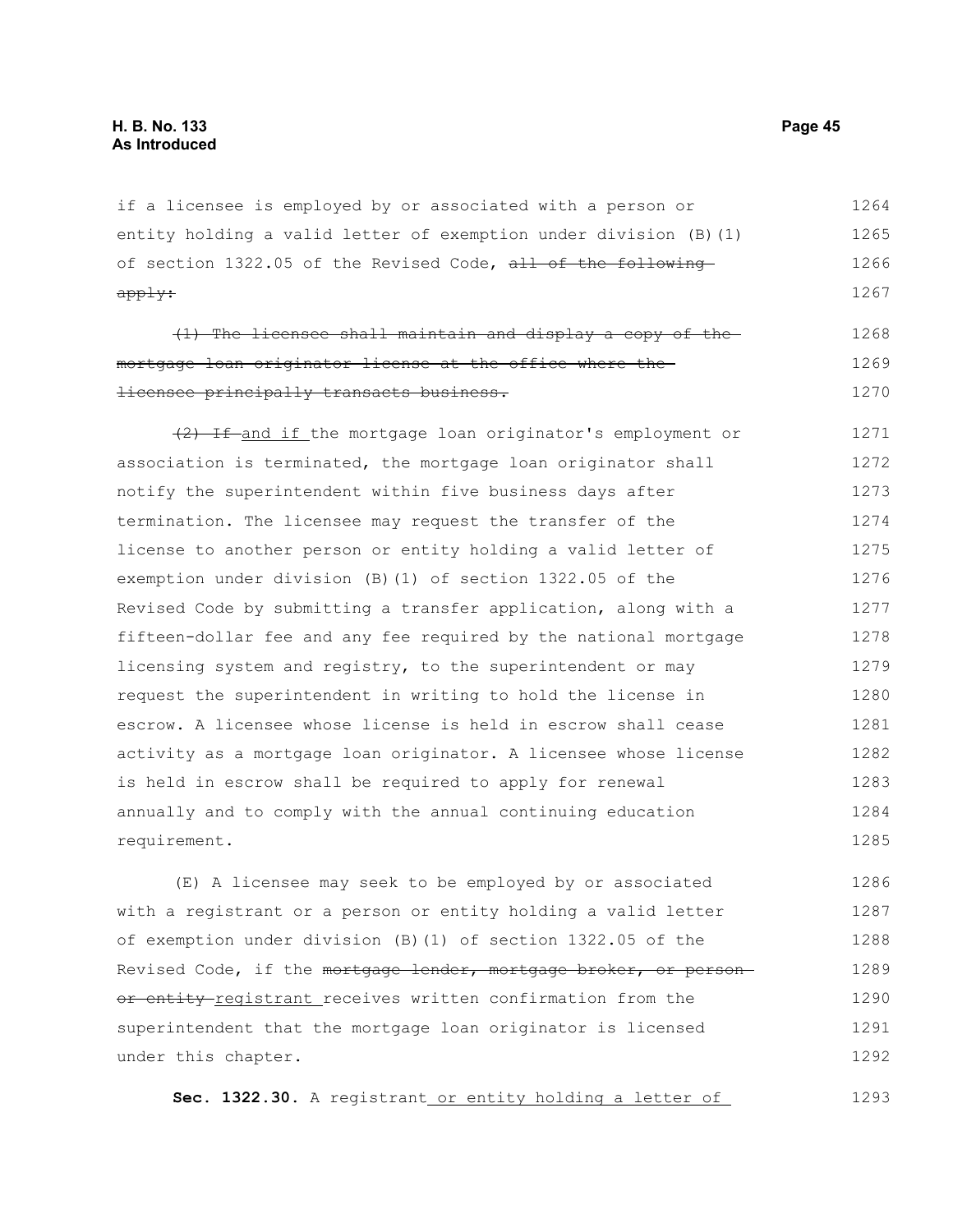exemption under this chapter may contract for and receive interest at any rate or rates agreed upon or consented to by the parties to the dwelling secured loan or residential mortgage loan, but not exceeding an annual percentage rate of twenty-five per cent. 1294 1295 1296 1297 1298

**Sec. 1322.32.** (A)(1) No registrant shall conduct business in this state, unless the registrant has obtained and maintains in effect at all times a corporate surety bond issued by a bonding company or insurance company authorized to do business in this state. The bond shall be in favor of the superintendent of financial institutions and in the penal sum of one-half per cent of the aggregate loan amount of residential mortgage loans originated in the immediately preceding calendar year, but not exceeding one hundred fifty thousand dollars. Under no circumstances, however, shall the bond for mortgage lenders and mortgage brokers be less than fifty thousand dollars and an additional penal sum of ten thousand dollars for each location, in excess of one, at which the registrant conducts business. The bond amount for registrants that engage exclusively in the business of mortgage servicing shall be a minimum of one hundred fifty thousand dollars. The term of the bond shall coincide with the term of registration. A copy of the bond shall be filed with the superintendent. The bond shall be for the exclusive benefit of any buyer injured by a violation by an employee of the registrant, mortgage loan originator employed by or associated with the registrant, or registrant of any provision of this chapter or any rule adopted thereunder. The aggregate liability of the corporate surety for any and all breaches of the conditions of the bond shall not exceed the penal sum of the bond. 1299 1300 1301 1302 1303 1304 1305 1306 1307 1308 1309 1310 1311 1312 1313 1314 1315 1316 1317 1318 1319 1320 1321 1322 1323

(2)(a) No licensee who is employed by or associated with a 1324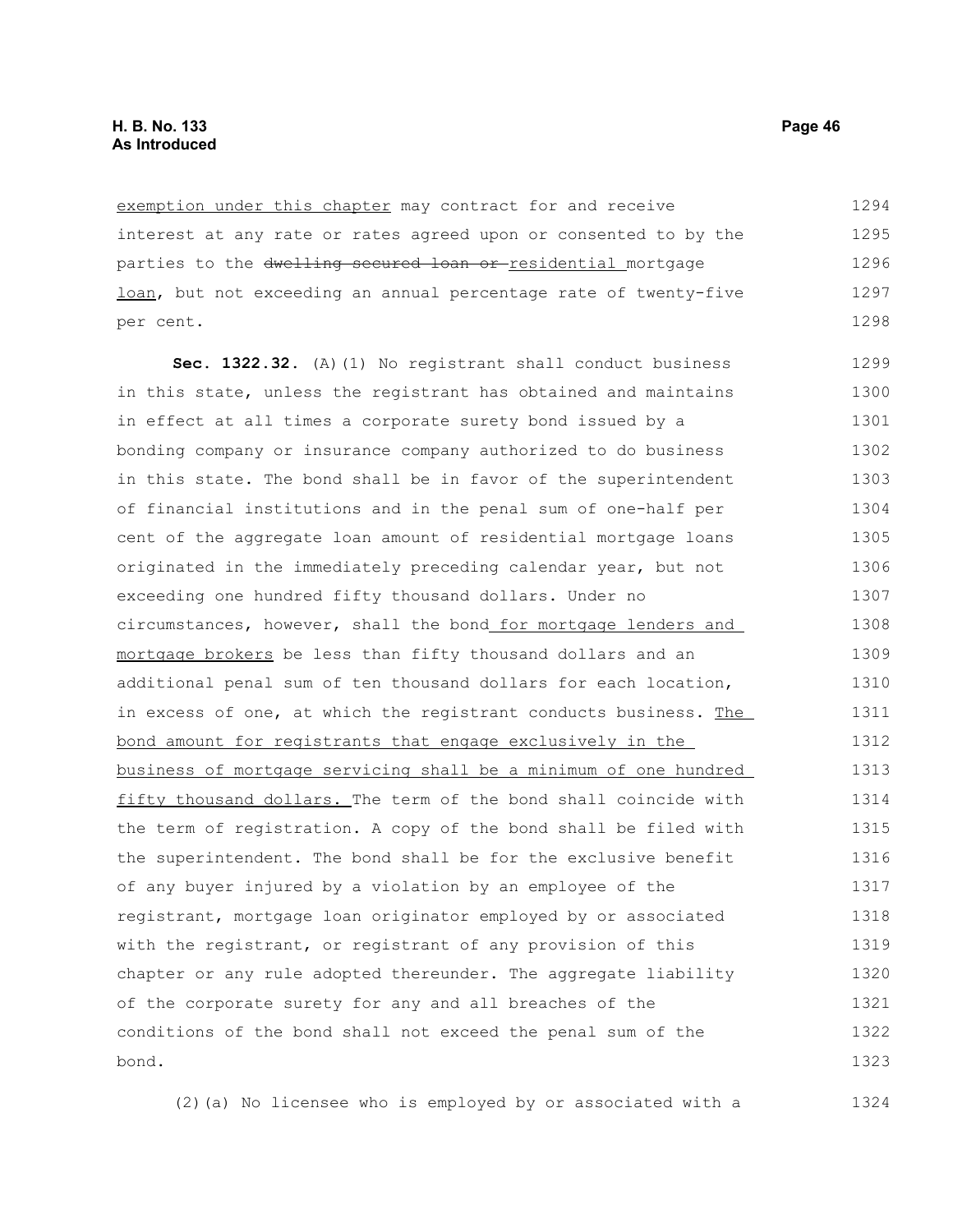# **H. B. No. 133 Page 47 As Introduced**

person or entity holding a valid letter of exemption under division (B)(1) of section 1322.05 of the Revised Code shall conduct business in this state, unless either the licensee or the person or entity on the licensee's behalf has obtained and maintains in effect at all times a corporate surety bond issued by a bonding company or insurance company authorized to do business in this state. The bond shall be in favor of the superintendent of financial institutions and in the penal sum of one-half per cent of the aggregate loan amount of residential mortgage loans originated in the immediately preceding calendar year, but not exceeding one hundred thousand dollars. Under no circumstances, however, shall the bond be less than fifty thousand dollars. The term of the bond shall coincide with the term of licensure. A copy of the bond shall be filed with the superintendent. The bond shall be for the exclusive benefit of any buyer injured by a violation by the licensee of any provision of this chapter or any rule adopted thereunder. The aggregate liability of the corporate surety for any and all breaches of the conditions of the bond shall not exceed the penal sum of the bond. 1325 1326 1327 1328 1329 1330 1331 1332 1333 1334 1335 1336 1337 1338 1339 1340 1341 1342 1343 1344

(b) Licensees covered by a corporate surety bond obtained by a registrant, or by a person or entity holding a valid letter of exemption under division (B)(1) of section 1322.05 of the Revised Code, they are employed by or associated with shall not be required to obtain an individual bond. 1345 1346 1347 1348 1349

(B)(1)(a) The registrant shall give notice to the superintendent by certified mail of any action that is brought by a buyer against the registrant, mortgage loan originator, or employee alleging injury by a violation of any provision of this chapter or any rule adopted thereunder, and of any judgment that is entered against the registrant, mortgage loan originator, or 1350 1351 1352 1353 1354 1355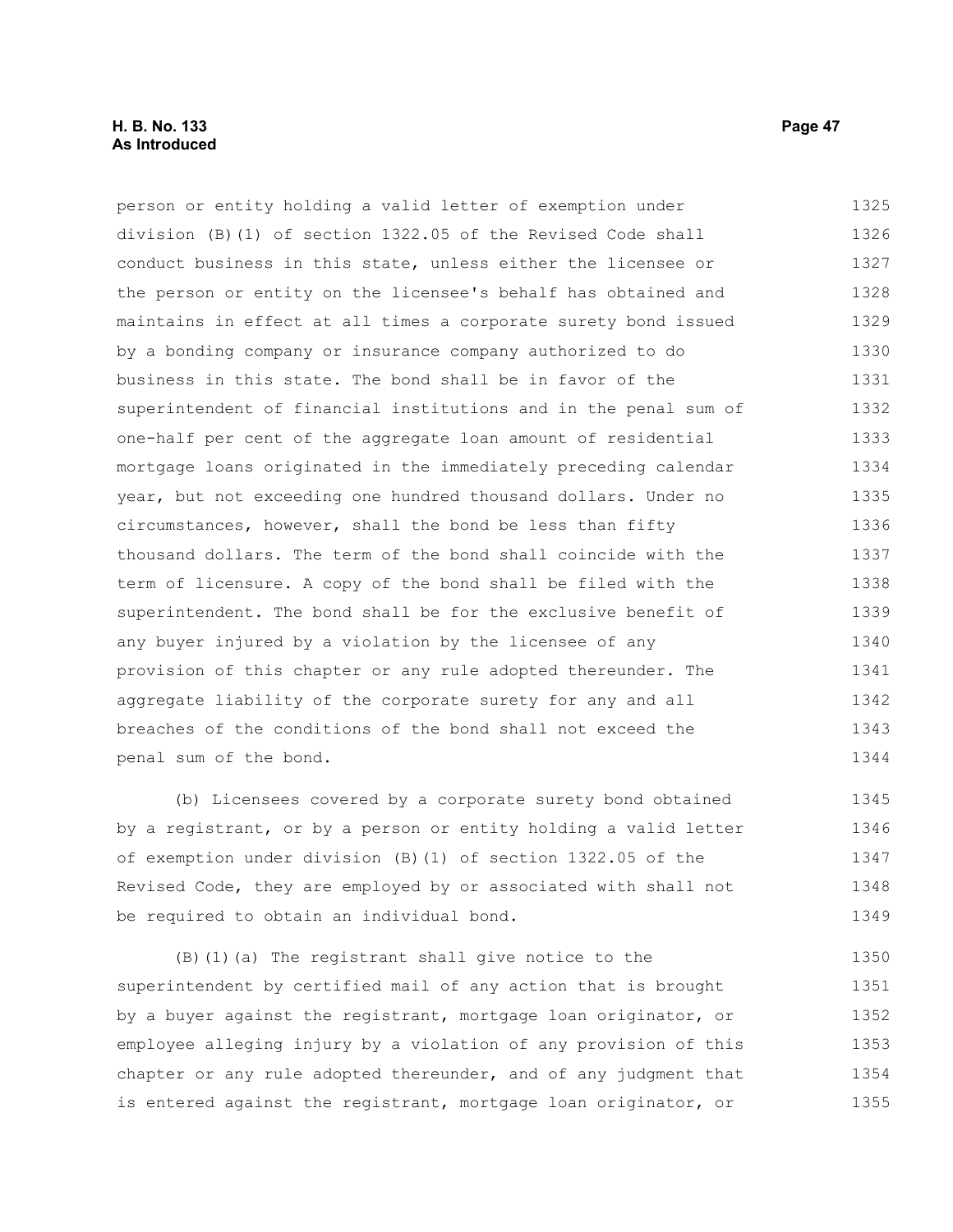## **H. B. No. 133 Page 48 As Introduced**

employee by a buyer injured by a violation of any provision of this chapter or any rule adopted thereunder. The notice shall provide details sufficient to identify the action or judgment, and shall be filed with the superintendent within ten days after the commencement of the action or notice to the registrant of entry of a judgment. 1356 1357 1358 1359 1360 1361

(b) The licensee shall give notice to the superintendent by certified mail of any action that is brought by a buyer against the licensee alleging injury by a violation of any provision of this chapter or any rule adopted thereunder, and of any judgment that is entered against the licensee by a buyer injured by a violation of any provision of this chapter or any rule adopted thereunder. The notice shall provide details sufficient to identify the action or judgment, and shall be filed with the superintendent within ten days after the commencement of the action or notice to the licensee of entry of a judgment. A person or entity holding a valid letter of exemption under division (B)(1) of section 1322.05 of the Revised Code that secures bonding for the licensees employed by or associated with the person or entity shall report such actions or judgments in the same manner as is required of registrants. 1362 1363 1364 1365 1366 1367 1368 1369 1370 1371 1372 1373 1374 1375 1376 1377

(2) A corporate surety, within ten days after it pays any claim or judgment, shall give notice to the superintendent by certified mail of the payment, with details sufficient to identify the person and the claim or judgment paid. 1378 1379 1380 1381

(C) Whenever the penal sum of the corporate surety bond is reduced by one or more recoveries or payments, the registrant or licensee shall furnish a new or additional bond under this section, so that the total or aggregate penal sum of the bond or 1382 1383 1384 1385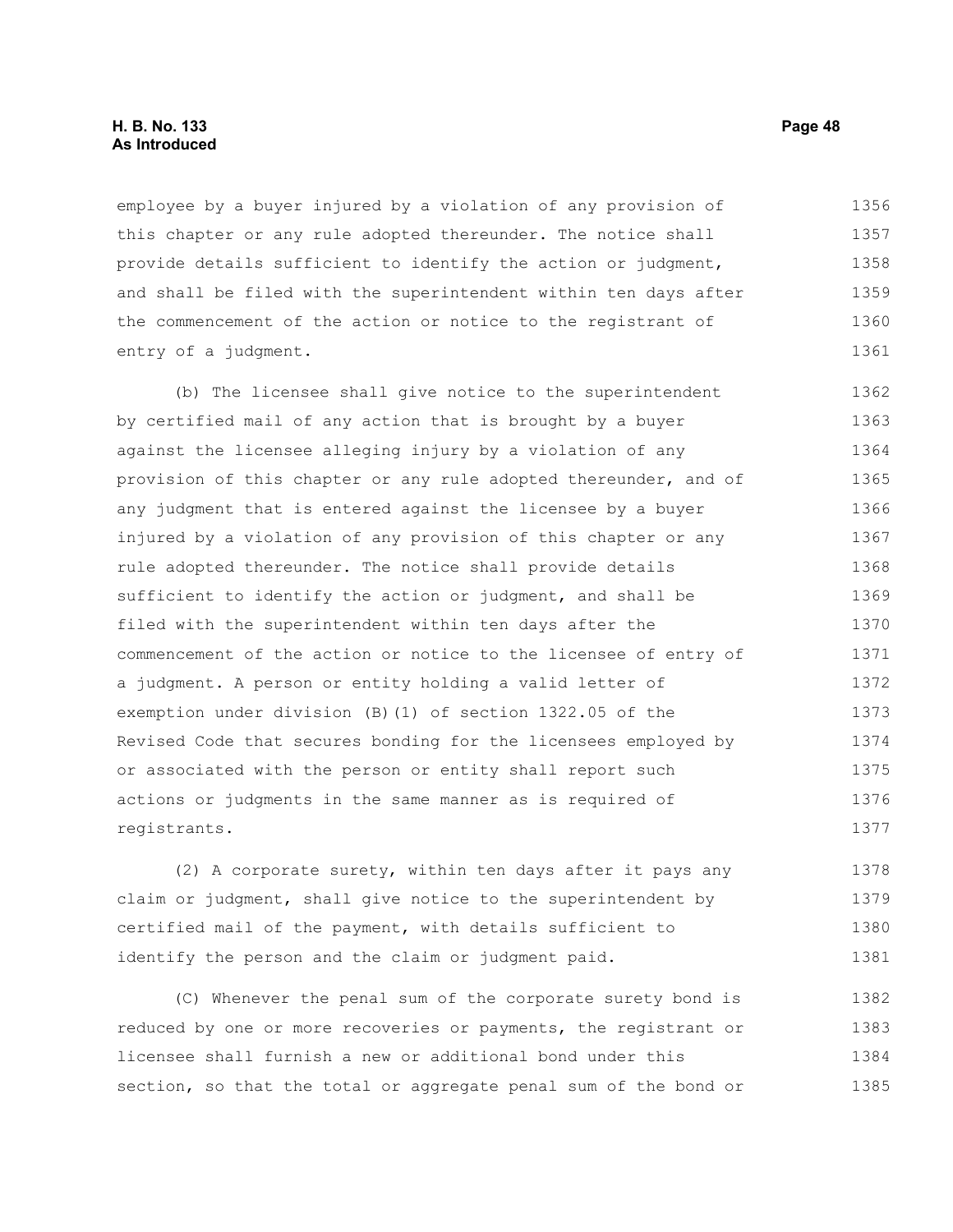bonds equals the sum required by this section, or shall furnish an endorsement executed by the corporate surety reinstating the bond to the required penal sum of it. 1386 1387 1388

(D) The liability of the corporate surety on the bond to the superintendent and to any buyer injured by a violation of any provision of this chapter or any rule adopted thereunder shall not be affected in any way by any misrepresentation, breach of warranty, or failure to pay the premium, by any act or omission upon the part of the registrant or licensee, by the insolvency or bankruptcy of the registrant or licensee, or by the insolvency of the registrant's or licensee's estate. The liability for any act or omission that occurs during the term of the corporate surety bond shall be maintained and in effect for at least two years after the date on which the corporate surety bond is terminated or canceled. 1389 1390 1391 1392 1393 1394 1395 1396 1397 1398 1399 1400

(E) The corporate surety bond shall not be canceled by the registrant, the licensee, or the corporate surety except upon notice to the superintendent by certified mail, return receipt requested. The cancellation shall not be effective prior to thirty days after the superintendent receives the notice. 1401 1402 1403 1404 1405

(F) No registrant or licensee employed by or associated with a person or entity holding a valid letter of exemption under division (B)(1) of section 1322.05 of the Revised Code shall fail to comply with this section. Any registrant or licensee that fails to comply with this section shall cease all mortgage lender, mortgage broker, mortgage servicer, or mortgage loan originator activity in this state until the registrant or licensee complies with this section. 1406 1407 1408 1409 1410 1411 1412 1413

**Sec. 1322.34.** (A) As often as the superintendent of financial institutions considers it necessary, the 1414 1415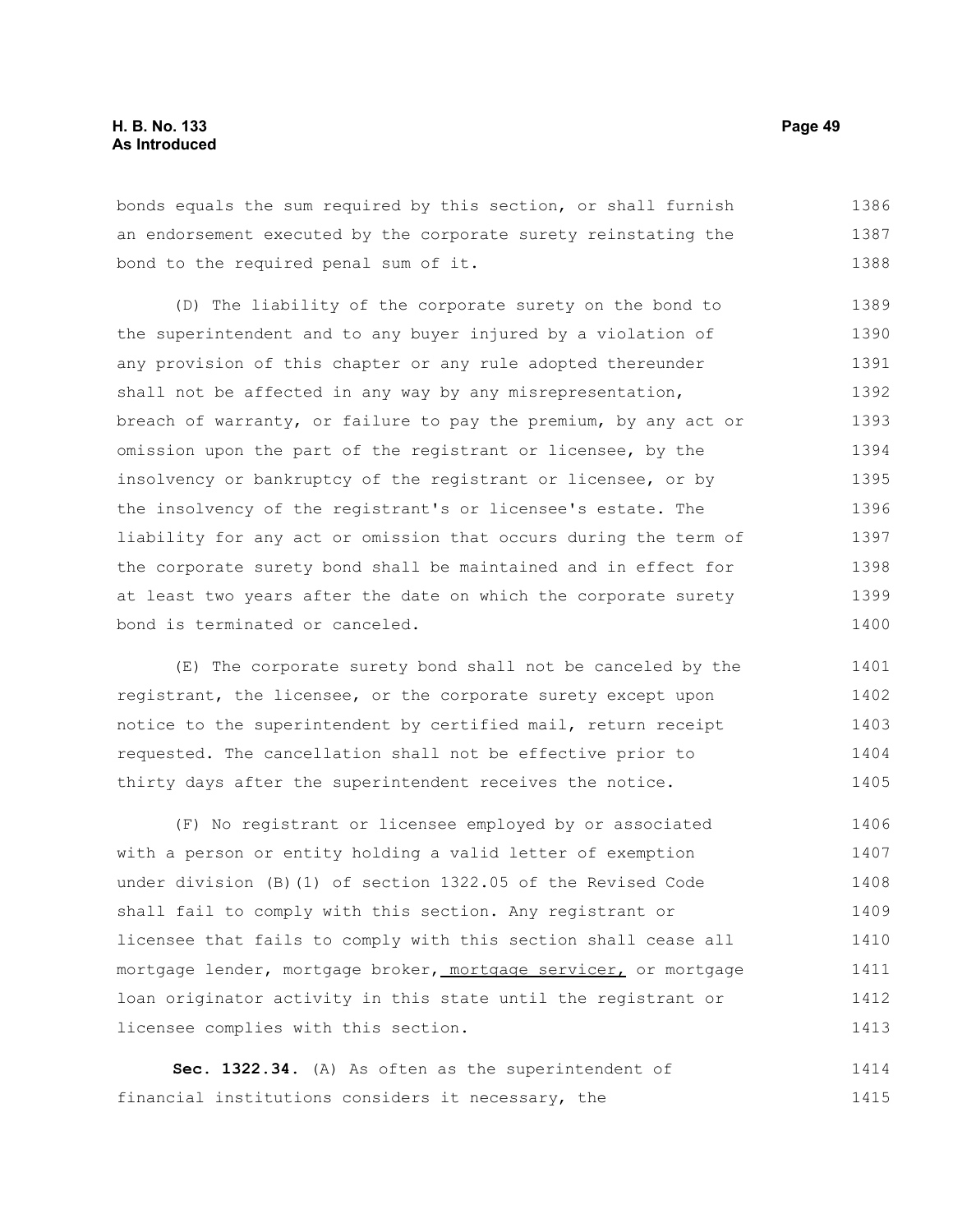superintendent may examine the registrant's or licensee'srecords records of a registrant or licensee or holder of a letter of exemption issued under this chapter, including all records created or processed by a licensee, pertaining to business transacted pursuant to this chapter. 1416 1417 1418 1419 1420

(B) A registrant or licensee shall maintain records pertaining to business transacted pursuant to this chapter for four years. For purposes of this division, "registrant or licensee" includes any person whose certificate of registration or license is cancelled, surrendered, or revoked or who otherwise ceases to engage in business as a mortgage lender, mortgage servicer, mortgage broker, or mortgage loan originator. 1421 1422 1423 1424 1425 1426 1427

No registrant or licensee shall fail to comply with this division. 1428 1429

(C) Each registrant, licensee, and entity holding a valid letter of exemption under division (B)(1) of section 1322.05 of the Revised Code issued under this chapter shall submit to the nationwide mortgage licensing system and registry call reports or other reports of condition, which reports shall be in such form and shall contain such information as the nationwide mortgage licensing system and registry may require. Each registrant and entity holding a valid letter of exemption under division (B)(1) of section 1322.05 of the Revised Code this chapter shall ensure that all residential mortgage loans that are consummated as a result of a mortgage loan originator's loan origination activities or serviced by the registrant or entity holding a valid exemption are included in the report of condition submitted to the nationwide mortgage licensing system and registry. 1430 1431 1432 1433 1434 1435 1436 1437 1438 1439 1440 1441 1442 1443 1444

(D) Any document or record that is required to be signed 1445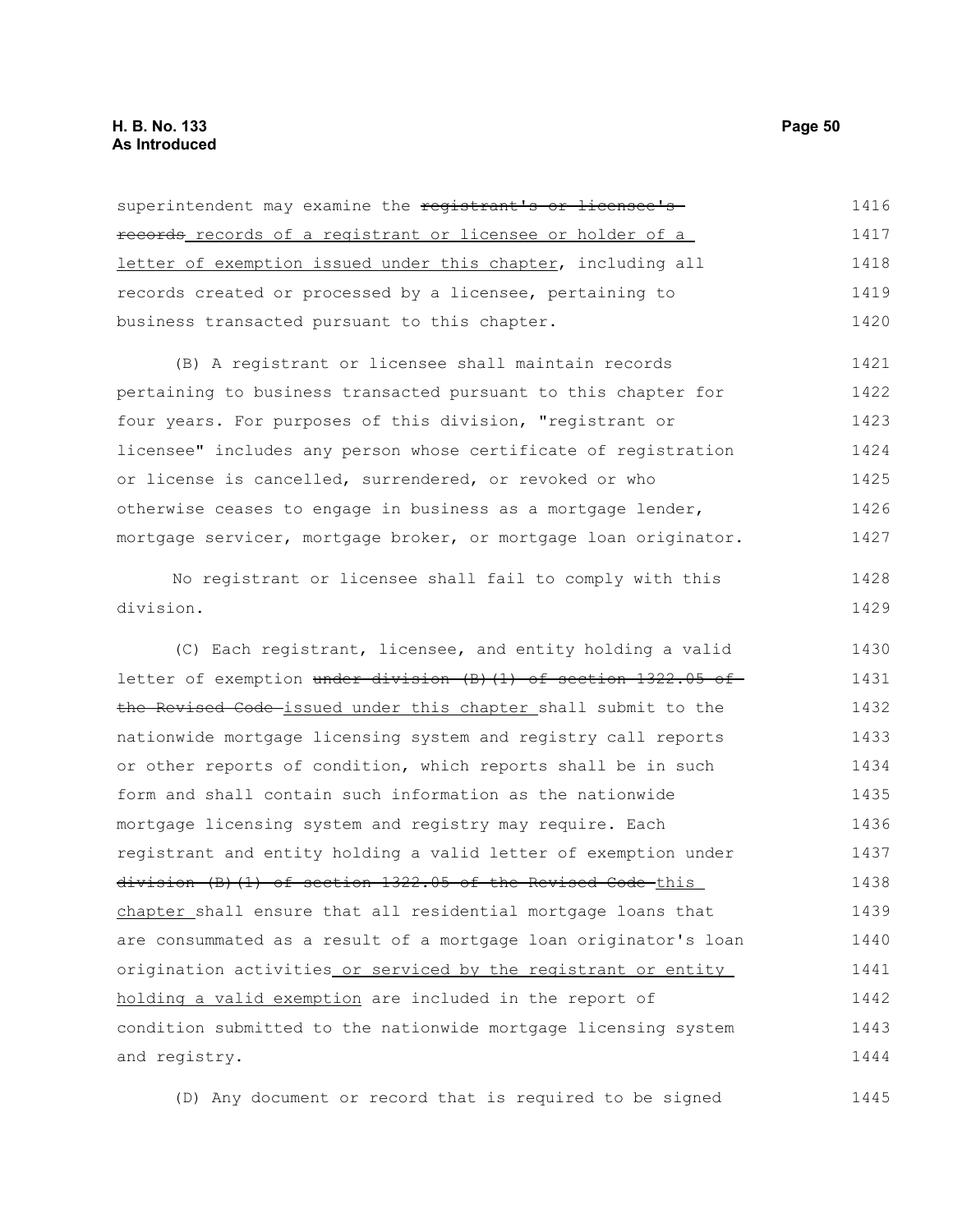and that is filed in this state as an electronic record through the nationwide mortgage licensing system and registry, and any other electronic record filed through the nationwide mortgage licensing system and registry, shall be considered a valid original document upon reproduction to paper form by the division of financial institutions. 1446 1447 1448 1449 1450 1451

(E) In the event electronic records, books, records, data, and documents of a registrant or holder of a letter of exemption issued under this chapter are located outside of this state and the superintendent determines that an in-person examination is necessary, the registrant or holder of a letter of exemption shall, upon the request of the superintendent, pay the estimated costs of the examination, including the proportionate cost of the salaries of division of financial institutions employees who conduct the examination. 1452 1453 1454 1455 1456 1457 1458 1459 1460

**Sec. 1322.43.** (A) No registrant and entity holding a valid letter of exemption under division (B)(1) of section 1322.05 of the Revised Codethis chapter, through its operations manager or otherwise, shall fail to do either of the following: 1461 1462 1463 1464

 $(A)$  (1) Reasonably supervise a mortgage loan originator or any other person associated with the registrant or entity; 1465 1466

(B) (2) Establish reasonable procedures designed to avoid violations of any provision of this chapter or the rules adopted under this chapter, or violations of applicable state and federal consumer and lending laws or rules, by mortgage loan originators or any other person associated with the registrant or entity. 1467 1468 1469 1470 1471 1472

(B) No registrant or entity holding a letter of exemption issued under this chapter shall: 1473 1474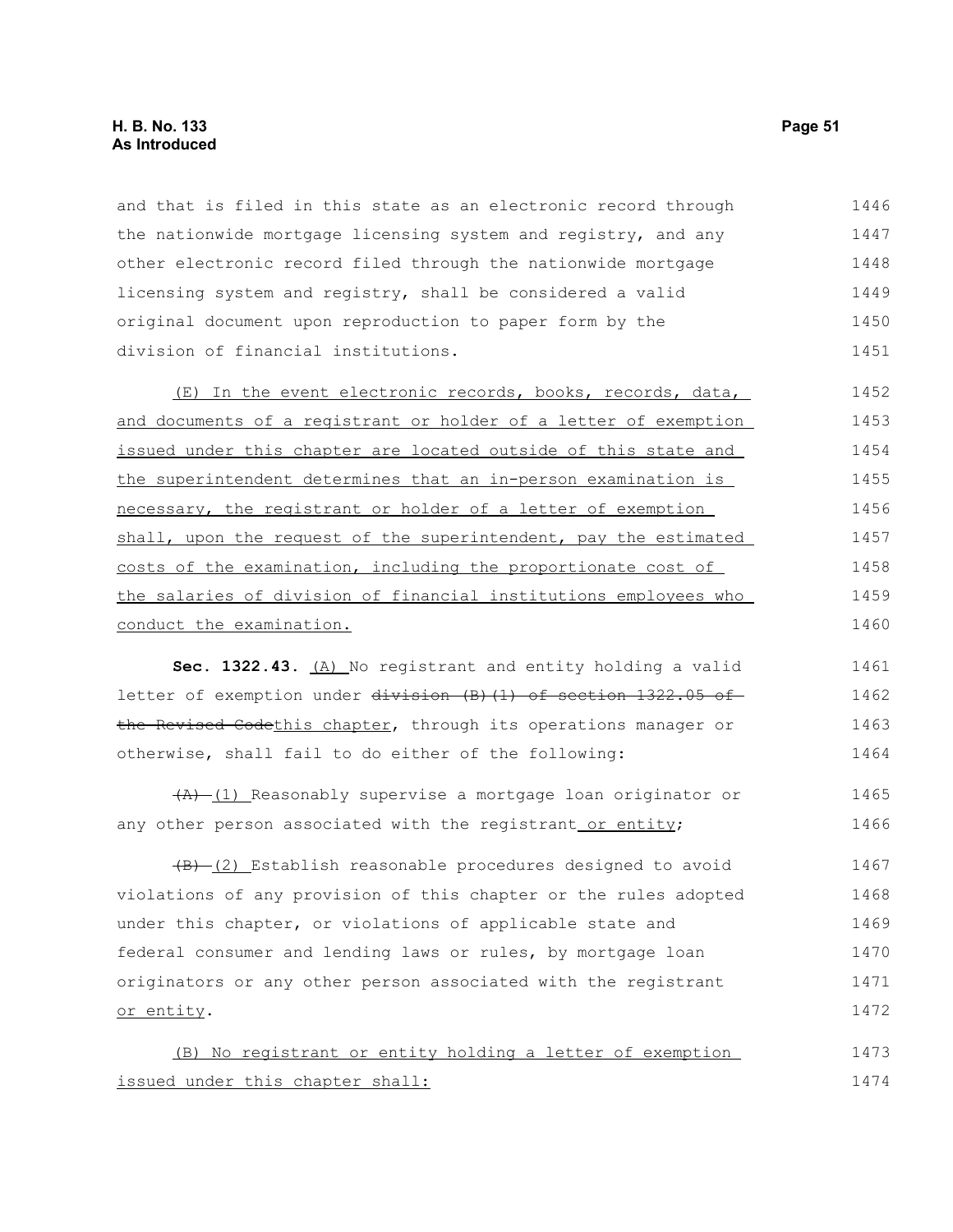| (1) Receive, directly or indirectly, a premium on the fees       | 1475 |
|------------------------------------------------------------------|------|
| charged for services performed by a bona fide third party;       | 1476 |
| (2) Pay or receive, directly or indirectly, a referral fee       | 1477 |
| or kickback of any kind to or from a bona fide third party or    | 1478 |
| other party with a related interest in the transaction,          | 1479 |
| including a home improvement builder, real estate developer, or  | 1480 |
| real estate broker or agent, for the referral of business.       | 1481 |
| Sec. 1322.50. (A) After notice and opportunity for a             | 1482 |
| hearing conducted in accordance with Chapter 119. of the Revised | 1483 |
| Code, the superintendent of financial institutions may do the    | 1484 |
| following:                                                       | 1485 |
| (1) Suspend, revoke, or refuse to issue or renew a               | 1486 |
| certificate of registration-or, license, or letter of exemption  | 1487 |
| if the superintendent finds any of the following:                | 1488 |
| (a) A violation of or failure to comply with any provision       | 1489 |
| of this chapter or the rules adopted under this chapter, federal | 1490 |
| lending law, or any other law applicable to the business         | 1491 |
| conducted under a certificate of registration or license;        | 1492 |
| (b) A conviction of or guilty or nolo contendere plea to a       | 1493 |
| felony in a domestic, foreign, or military court;                | 1494 |
| (c) A conviction of or guilty or nolo contendere plea to         | 1495 |
| any criminal offense involving theft, receiving stolen property, | 1496 |
| embezzlement, forgery, fraud, passing bad checks, money          | 1497 |
| laundering, breach of trust, dishonesty, or drug trafficking, or | 1498 |
| any criminal offense involving money or securities, in a         | 1499 |
| domestic, foreign, or military court;                            | 1500 |
| (d) The revocation of a certificate of registration or           | 1501 |
| mortgage loan originator license, or any comparable authority,   | 1502 |
| in any governmental jurisdiction.                                | 1503 |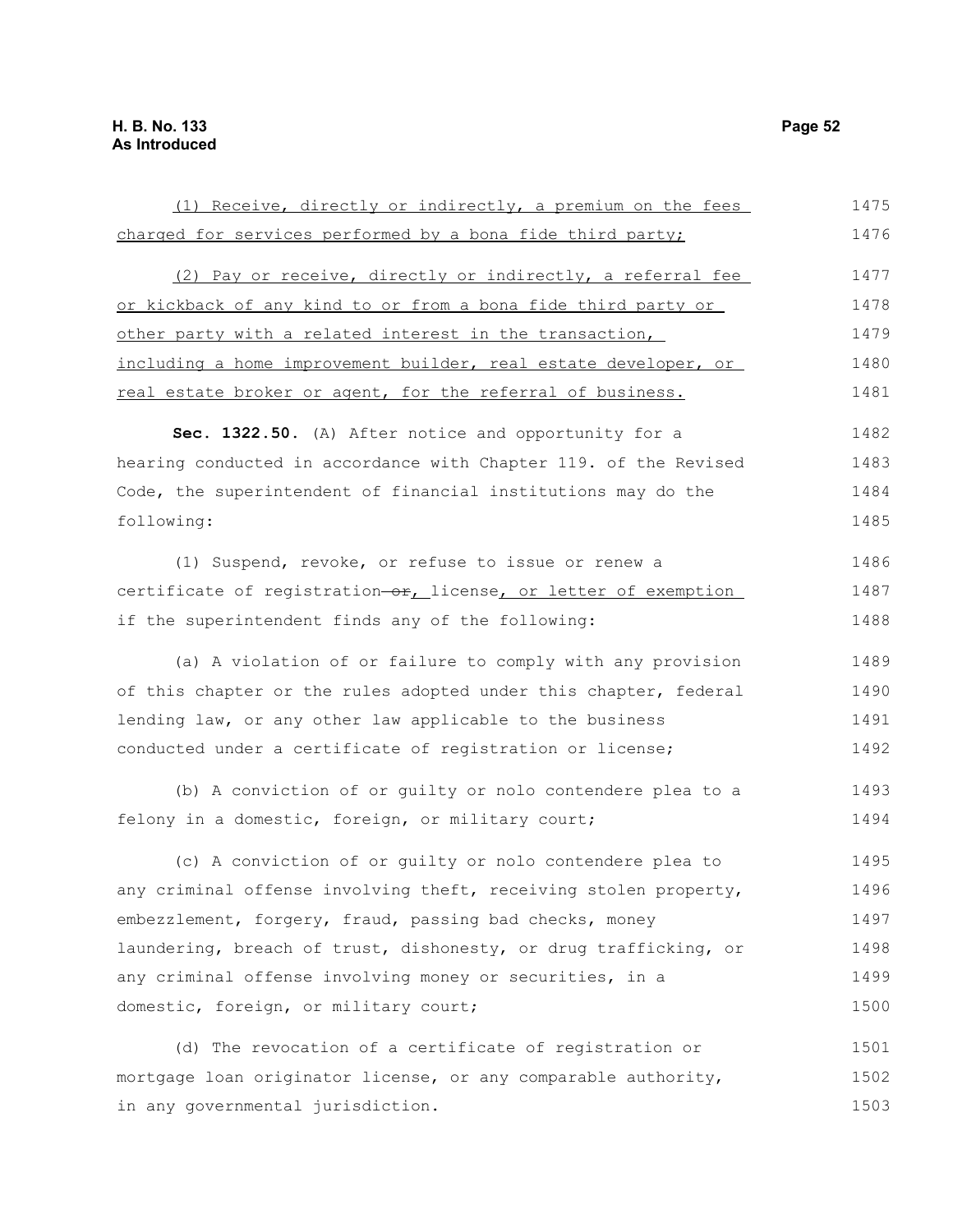# **H. B. No. 133 Page 53 As Introduced**

(2) Impose a fine of not more than one thousand dollars, for each day a violation of a law or rule is committed, repeated, or continued. If the registrant, letter of exemption holder, or licensee engages in a pattern of repeated violations of a law or rule, the superintendent may impose a fine of not more than two thousand dollars for each day the violation is committed, repeated, or continued. All fines collected pursuant to this division shall be paid to the treasurer of state to the credit of the consumer finance fund created in section 1321.21 of the Revised Code. In determining the amount of a fine to be imposed pursuant to this division, the superintendent may consider all of the following, to the extent known by the division of financial institutions: (a) The seriousness of the violation; (b) The registrant's or licensee's good faith efforts to prevent the violation; (c) The registrant's or licensee's history regarding violations and compliance with division orders; (d) The registrant's or licensee's financial resources; (e) Any other matters the superintendent considers appropriate in enforcing this chapter. (B) The superintendent may investigate alleged violations of this chapter or the rules adopted under this chapter or complaints concerning any violation. (1) The superintendent may make application to the court of common pleas for an order enjoining any violation and, upon a showing by the superintendent that a person has committed or is about to commit that violation, the court shall grant an injunction, restraining order, or other appropriate relief. 1504 1505 1506 1507 1508 1509 1510 1511 1512 1513 1514 1515 1516 1517 1518 1519 1520 1521 1522 1523 1524 1525 1526 1527 1528 1529 1530 1531 1532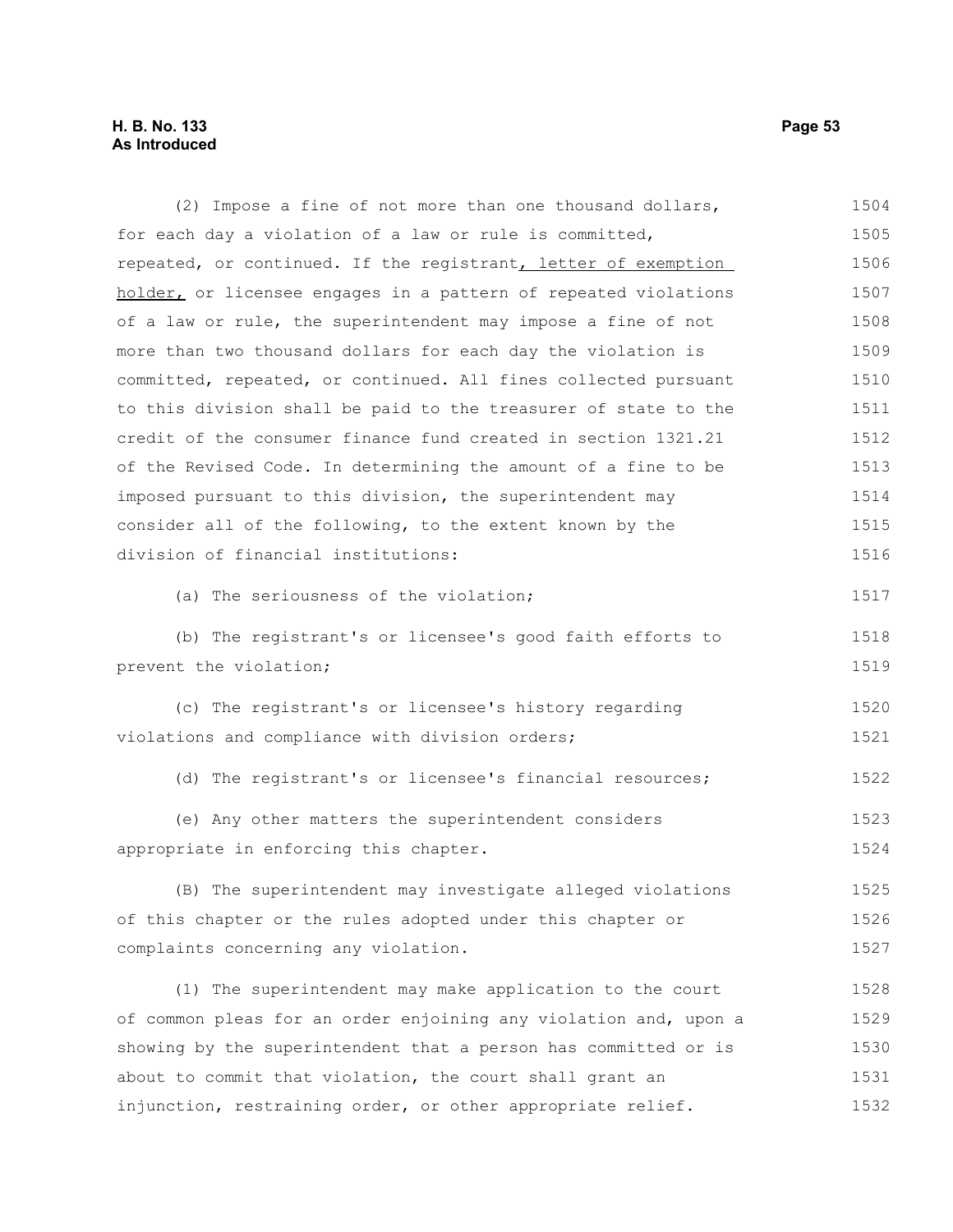# **H. B. No. 133 Page 54 As Introduced**

(2) The superintendent may make application to the court of common pleas for an order enjoining any person from acting as a mortgage lender, mortgage servicer, mortgage broker, registrant, mortgage loan originator, or licensee in violation of division (A) or (B) of section 1322.07 of the Revised Code, and may seek and obtain civil penalties for unregistered or unlicensed conduct of not more than five thousand dollars per violation. 1533 1534 1535 1536 1537 1538 1539 1540

(C) In conducting any investigation pursuant to this section, the superintendent may compel, by subpoena, witnesses to testify in relation to any matter over which the superintendent has jurisdiction and may require the production of any book, record, or other document pertaining to that matter. If a person fails to file any statement or report, obey any subpoena, give testimony, produce any book, record, or other document as required by a subpoena, or permit photocopying of any book, record, or other document subpoenaed, the court of common pleas of any county in this state, upon application made to it by the superintendent, shall compel obedience by attachment proceedings for contempt, as in the case of disobedience of the requirements of a subpoena issued from the court or a refusal to testify therein. 1541 1542 1543 1544 1545 1546 1547 1548 1549 1550 1551 1552 1553 1554

(D) If the superintendent determines that a person is engaged in or is believed to be engaged in activities that may constitute a violation of this chapter or any rule adopted thereunder, the superintendent, after notice and a hearing conducted in accordance with Chapter 119. of the Revised Code, may issue a cease and desist order. If the administrative action is to enjoin a person from acting as a mortgage lender, mortgage servicer, mortgage broker, or mortgage loan originator in violation of division (A) or (B) of section 1322.07 of the 1555 1556 1557 1558 1559 1560 1561 1562 1563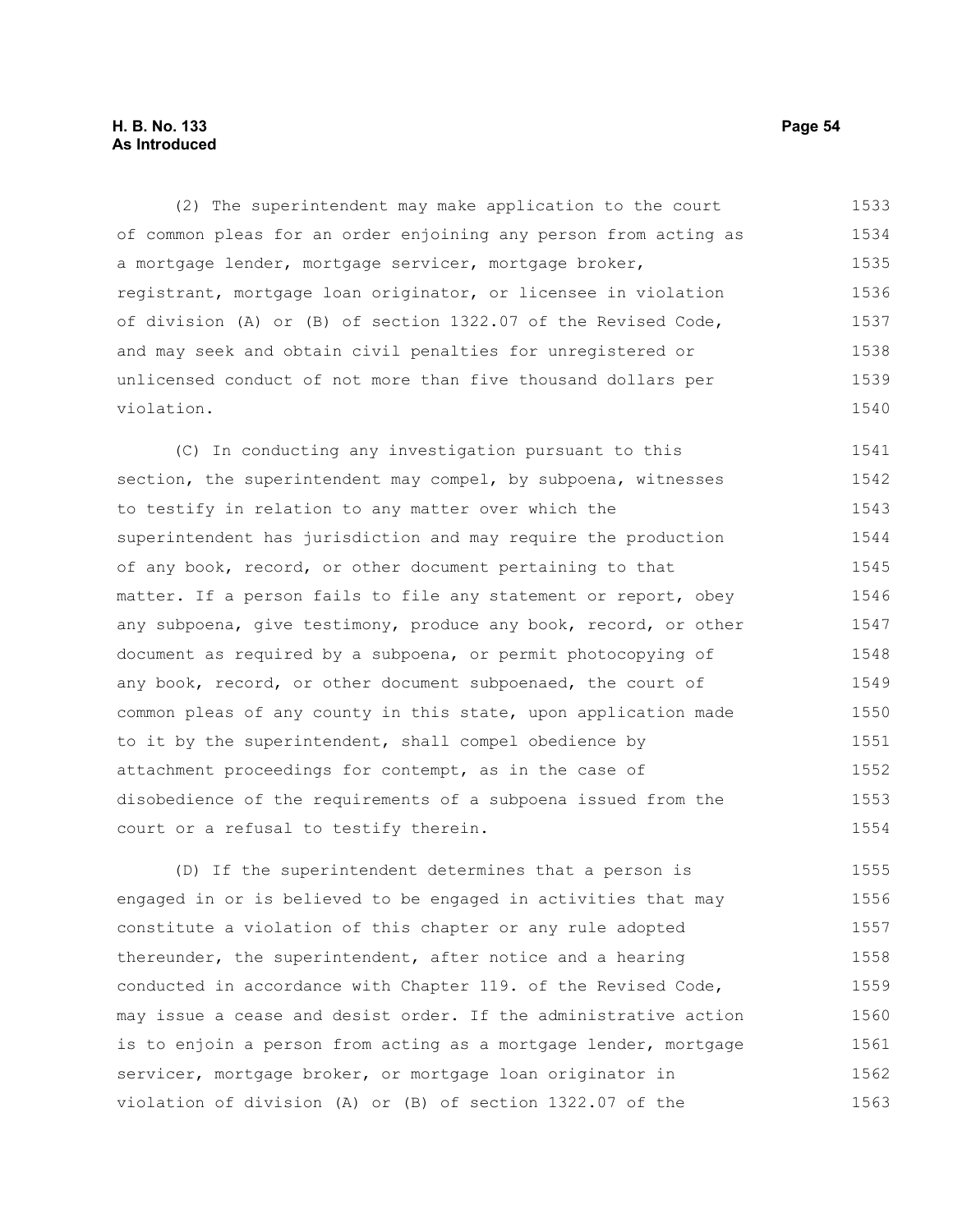Revised Code, the superintendent may seek and impose fines for that conduct in an amount not to exceed five thousand dollars per violation. Such an order shall be enforceable in the court of common pleas. 1564 1565 1566 1567

(E) If the superintendent revokes a certificate of registration, letter of exemption, or mortgage loan originator license, the revocation shall be permanent and with prejudice. 1568 1569 1570

(F)(1) To protect the public interest, the superintendent may, without a prior hearing, do any of the following: 1571 1572

(a) Suspend the certificate of registration, letter of exemption, or mortgage loan originator license of a registrant or licensee who is convicted of or pleads guilty or nolo contendere to a criminal violation of any provision of this chapter or any criminal offense described in division  $(A)$   $(1)$   $(b)$ or (c) of this section; 1573 1574 1575 1576 1577 1578

(b) Suspend the certificate of registration of a registrant who violates division (F) of section 1322.32 of the Revised Code; 1579 1580 1581

(c) Suspend the certificate of registration or mortgage loan originator license of a registrant or licensee who fails to comply with a request made by the superintendent under section 1322.09 or 1322.20 of the Revised Code to inspect qualifying education transcripts located at the registrant's or licensee's place of business. 1582 1583 1584 1585 1586 1587

(2) The superintendent may, in accordance with Chapter 119. of the Revised Code, subsequently revoke any registration or license suspended under division (F)(1) of this section. 1588 1589 1590

(G) The imposition of fines under this section does not preclude any penalty imposed under section 1322.99 of the 1591 1592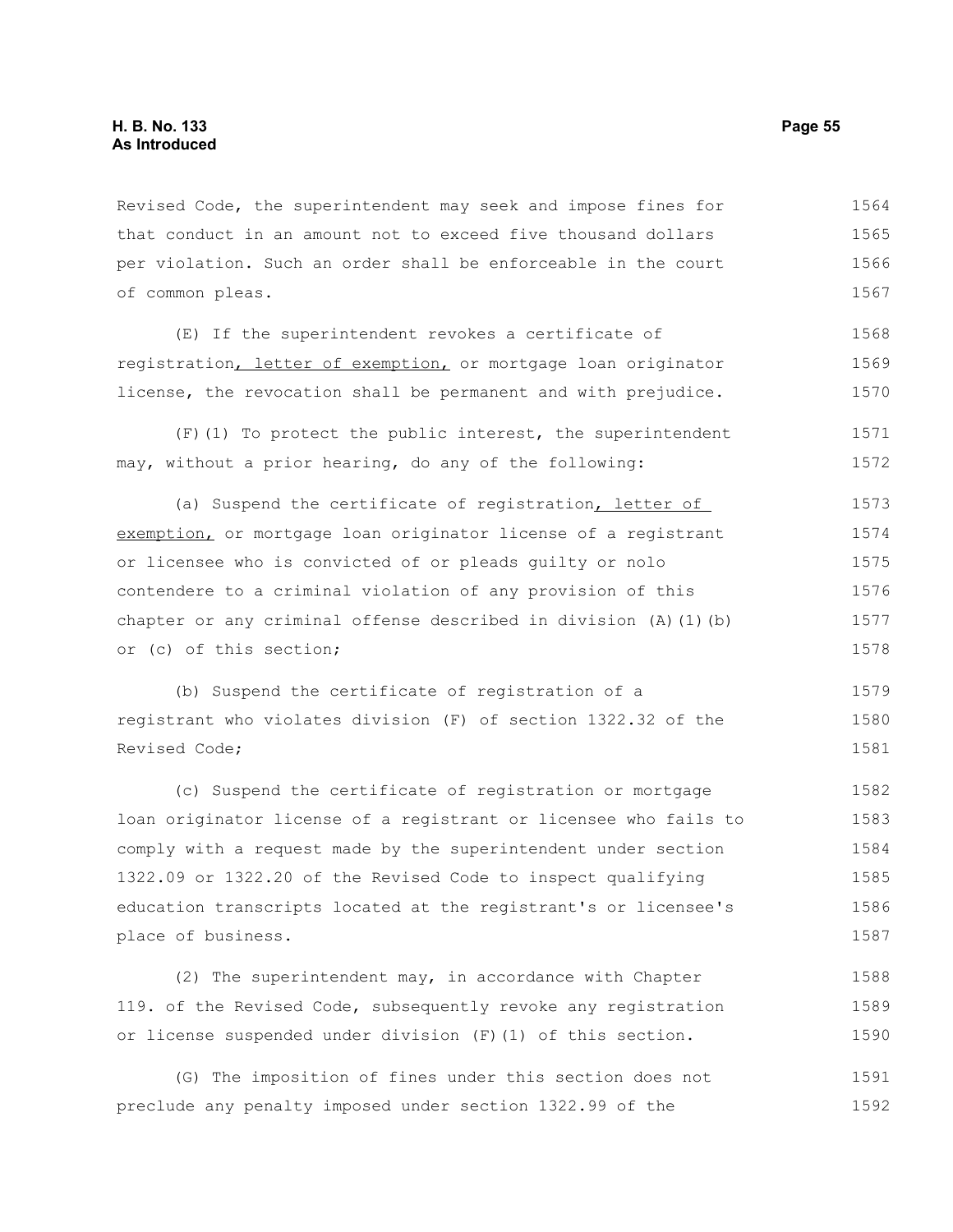1593

1594 1595 1596

1601

| Revised Code.                                                |
|--------------------------------------------------------------|
| Sec. 1322.52. (A) (1) A buyer injured by a violation of      |
| section 1322.07, 1322.40, or 1322.46 of the Revised Code may |
| bring an action for recovery of damages.                     |

(2) Damages awarded under division (A)(1) of this section shall not be less than all compensation paid directly and indirectly to a registrant or mortgage loan originator from any source, plus reasonable attorney's fees and court costs. 1597 1598 1599 1600

(3) The buyer may be awarded punitive damages.

(B)(1) The superintendent of financial institutions or a buyer may directly bring an action to enjoin a violation of any provision of this chapter. The attorney general may directly bring an action to enjoin a violation of any provision of this chapter with the same rights, privileges, and powers as those described in section 1345.06 of the Revised Code. The prosecuting attorney of the county in which the action may be brought may bring an action to enjoin a violation of any provision of this chapter only if the prosecuting attorney first presents any evidence of the violation to the attorney general and, within a reasonable period of time, the attorney general has not agreed to bring the action. 1602 1603 1604 1605 1606 1607 1608 1609 1610 1611 1612 1613

(2) The superintendent may initiate criminal proceedings under this chapter by presenting any evidence of criminal violation to the prosecuting attorney of the county in which the offense may be prosecuted. If the prosecuting attorney does not prosecute the violations, or at the request of the prosecuting attorney, the superintendent shall present any evidence of criminal violations to the attorney general, who may proceed in the prosecution with all the rights, privileges, and powers 1614 1615 1616 1617 1618 1619 1620 1621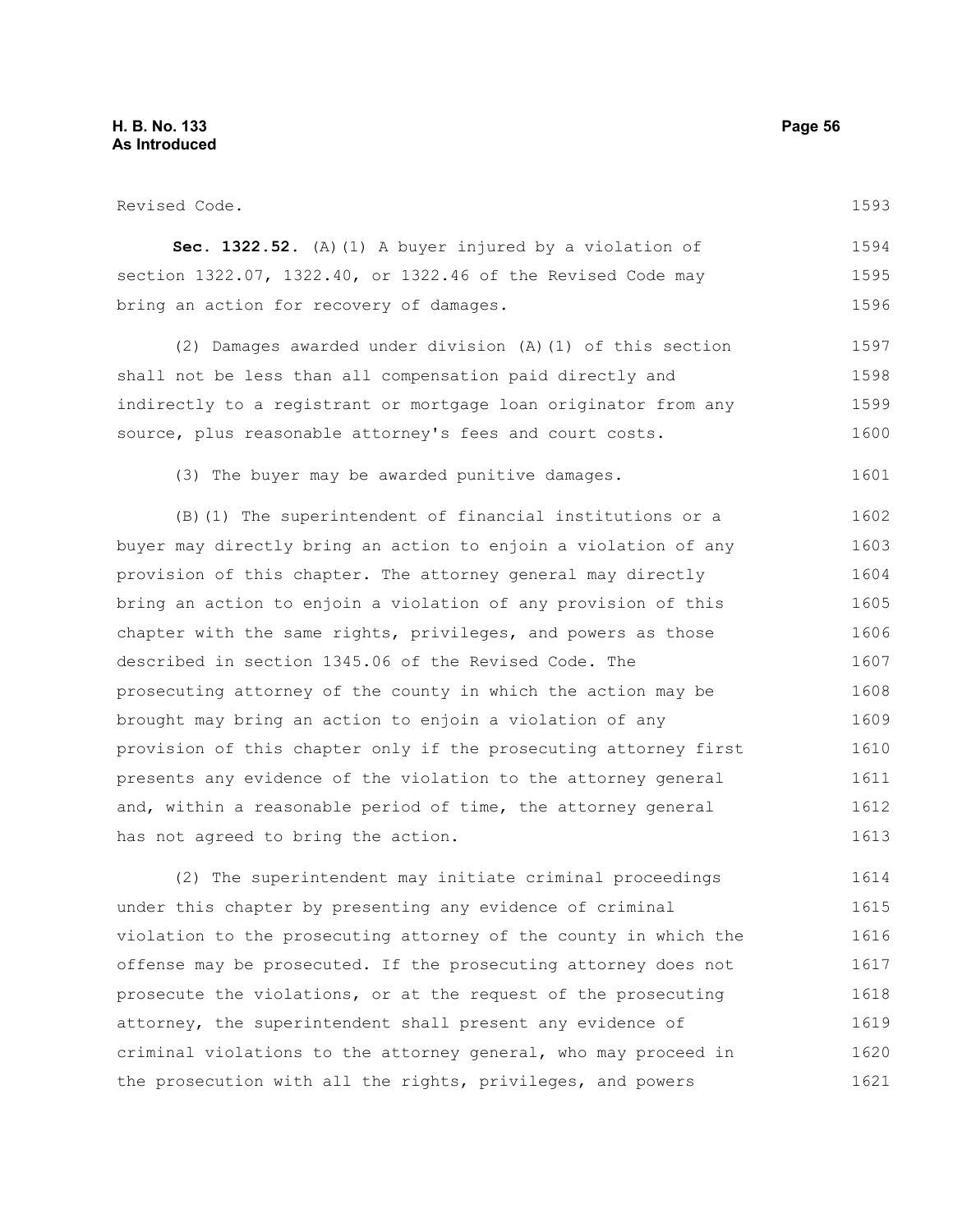## **H. B. No. 133 Page 57 As Introduced**

conferred by law on prosecuting attorneys, including the power to appear before grand juries and to interrogate witnesses before such grand juries. These powers of the attorney general shall be in addition to any other applicable powers of the attorney general. 1622 1623 1624 1625 1626

(3) The prosecuting attorney of the county in which an alleged offense may be prosecuted may initiate criminal proceedings under this chapter. 1627 1628 1629

(4) In order to initiate criminal proceedings under this chapter, the attorney general shall first present any evidence of criminal violations to the prosecuting attorney of the county in which the alleged offense may be prosecuted. If, within a reasonable period of time, the prosecuting attorney has not agreed to prosecute the violations, the attorney general may proceed in the prosecution with all the rights, privileges, and powers described in division (B)(2) of this section. 1630 1631 1632 1633 1634 1635 1636 1637

(5) When a judgment under this section becomes final, the clerk of court shall mail a copy of the judgment, including supporting opinions, to the superintendent. 1638 1639 1640

(C) The remedies provided by this section are in addition to any other remedy provided by law. 1641 1642

(D) In any proceeding or action brought under this chapter, the burden of proving an exemption under those sections is on the person claiming the benefit of the exemption. 1643 1644 1645

(E) No person shall be deemed to violate any provision of this chapter with respect to any act taken or omission made in reliance on a written notice, written interpretation, or written report from the superintendent, unless there is a subsequent amendment to that written notice, written interpretation, 1646 1647 1648 1649 1650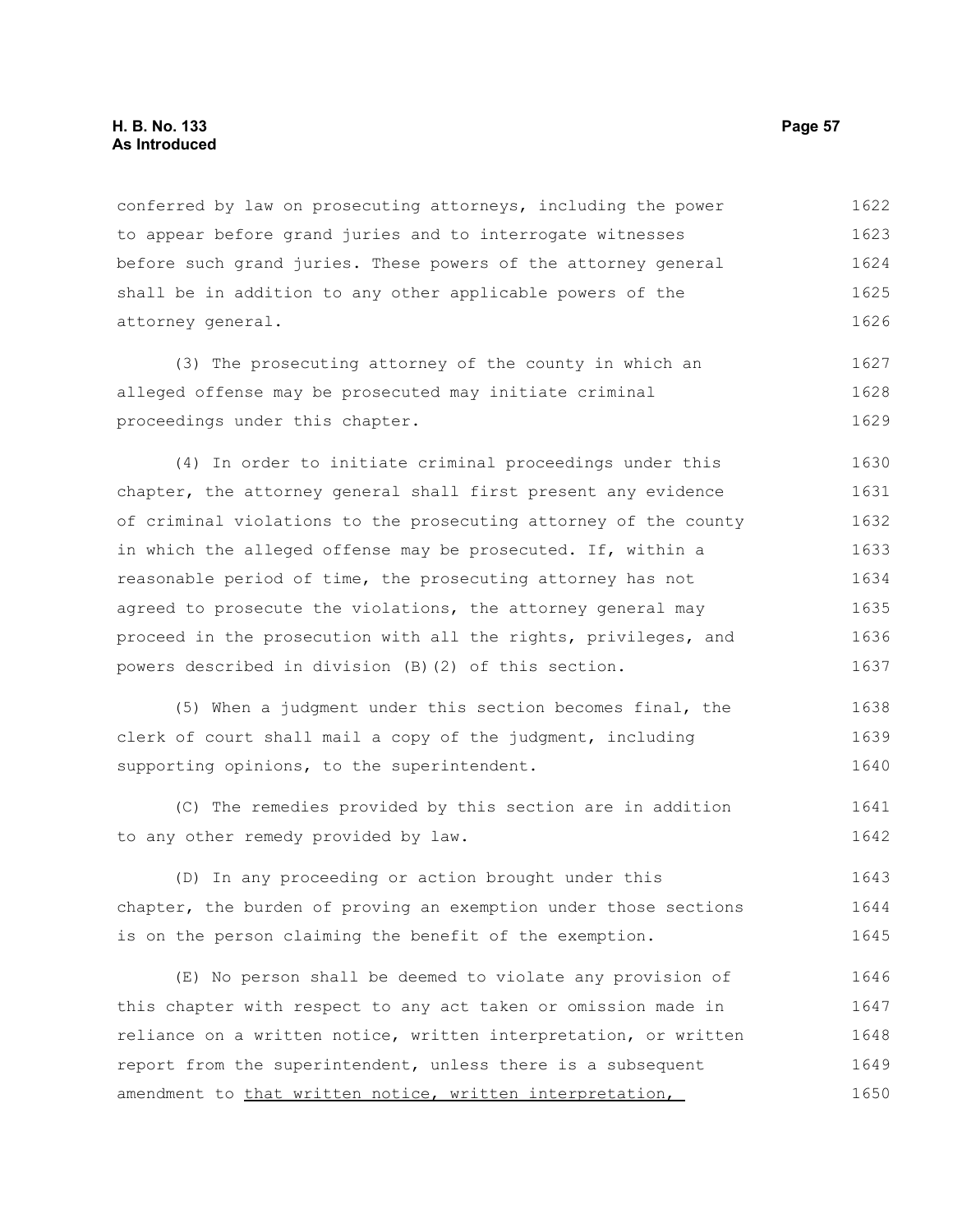written report from the superintendent, or those provisions, or rules promulgated thereunder, that affects the superintendent's notice, interpretation, or report. 1651 1652 1653

(F) Upon disbursement of mortgage loan proceeds to or on behalf of the buyer, the registrant that assisted the buyer to obtain the mortgage loan is deemed to have completed the performance of the registrant's services for the buyer and owes no additional duties or obligations to the buyer with respect to the mortgage loan. However, nothing in this division shall be construed to limit or preclude the civil or criminal liability of a registrant for failing to comply with this chapter or any rule adopted under this chapter, for failing to comply with any provision of or duty arising under an agreement with a buyer or lender under this chapter, or for violating any other provision of state or federal law. 1654 1655 1656 1657 1658 1659 1660 1661 1662 1663 1664 1665

(G) A buyer injured by a violation of any of the sections specified in division (A)(1) of this section is precluded from recovering any damages, plus reasonable attorney's fees and costs, if the buyer has also recovered any damages in a cause of action initiated under section 1322.45 of the Revised Code and the recovery of damages for a violation of any of the sections specified in division (A)(1) of this section is based on the same acts or circumstances as the basis for recovery of damages in section 1322.45 of the Revised Code. 1666 1667 1668 1669 1670 1671 1672 1673 1674

**Sec. 1345.01.** As used in sections 1345.01 to 1345.13 of the Revised Code: 1675 1676

(A) "Consumer transaction" means a sale, lease, assignment, award by chance, or other transfer of an item of goods, a service, a franchise, or an intangible, to an individual for purposes that are primarily personal, family, or 1677 1678 1679 1680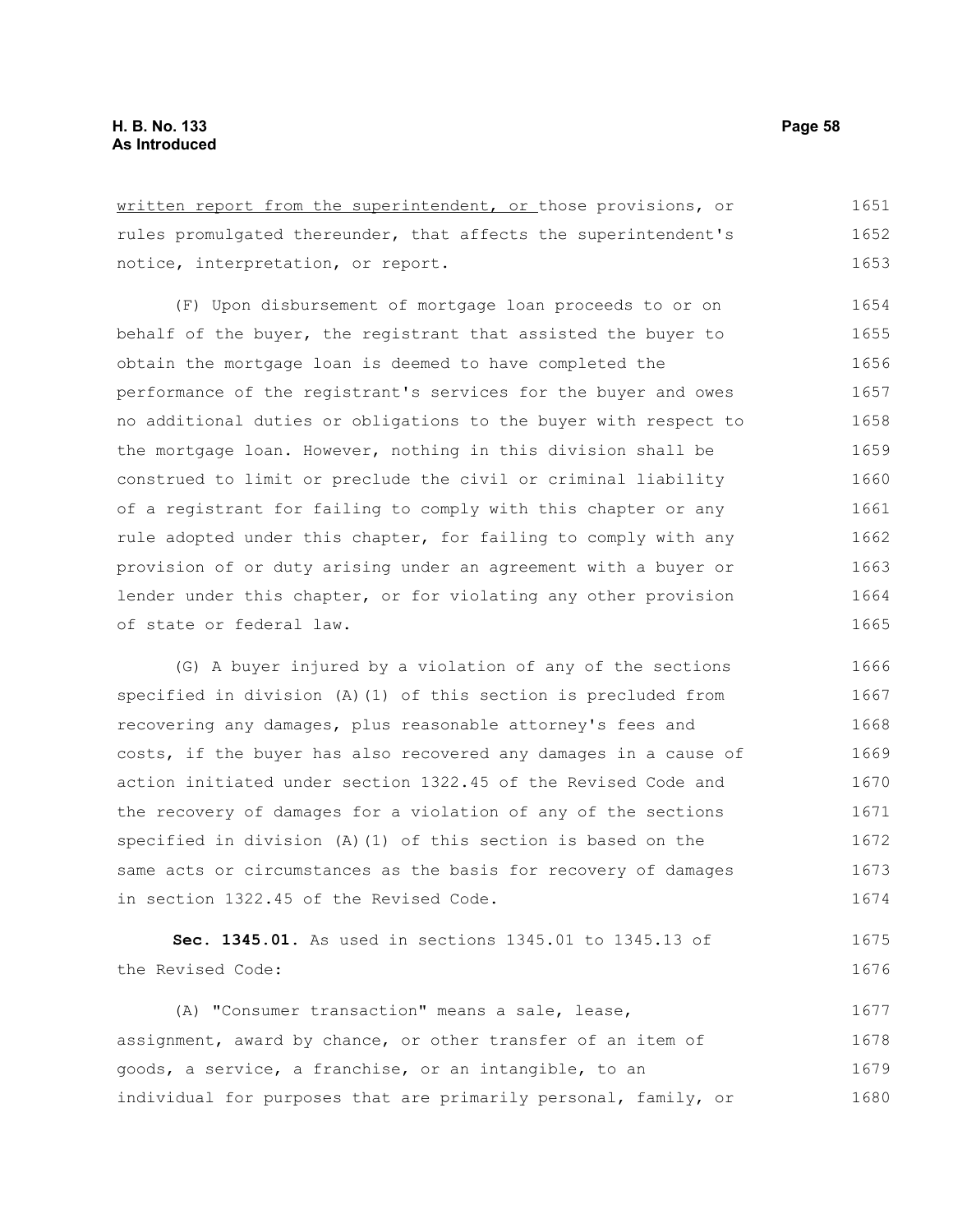household, or solicitation to supply any of these things. "Consumer transaction" does not include transactions between persons, defined in sections 4905.03 and 5725.01 of the Revised Code, and their customers, except for transactions involving a loan made pursuant to sections 1321.35 to 1321.48 of the Revised Code and transactions in connection with residential mortgages between loan officers, mortgage brokers, or nonbank mortgage lenders and their customers; transactions involving a home construction service contract as defined in section 4722.01 of the Revised Code; transactions between certified public accountants or public accountants and their clients; transactions between attorneys, physicians, or dentists and their clients or patients; and transactions between veterinarians and their patients that pertain to medical treatment but not ancillary services. 1681 1682 1683 1684 1685 1686 1687 1688 1689 1690 1691 1692 1693 1694 1695

(B) "Person" includes an individual, corporation, government, governmental subdivision or agency, business trust, estate, trust, partnership, association, cooperative, or other legal entity. 1696 1697 1698 1699

(C) "Supplier" means a seller, lessor, assignor, franchisor, or other person engaged in the business of effecting or soliciting consumer transactions, whether or not the person deals directly with the consumer. If the consumer transaction is in connection with a residential mortgage, "supplier" does not include an assignee or purchaser of the loan for value, except as otherwise provided in section 1345.091 of the Revised Code. For purposes of this division, in a consumer transaction in connection with a residential mortgage, "seller" means a loan officer, mortgage broker, or nonbank mortgage lender. 1700 1701 1702 1703 1704 1705 1706 1707 1708 1709

(D) "Consumer" means a person who engages in a consumer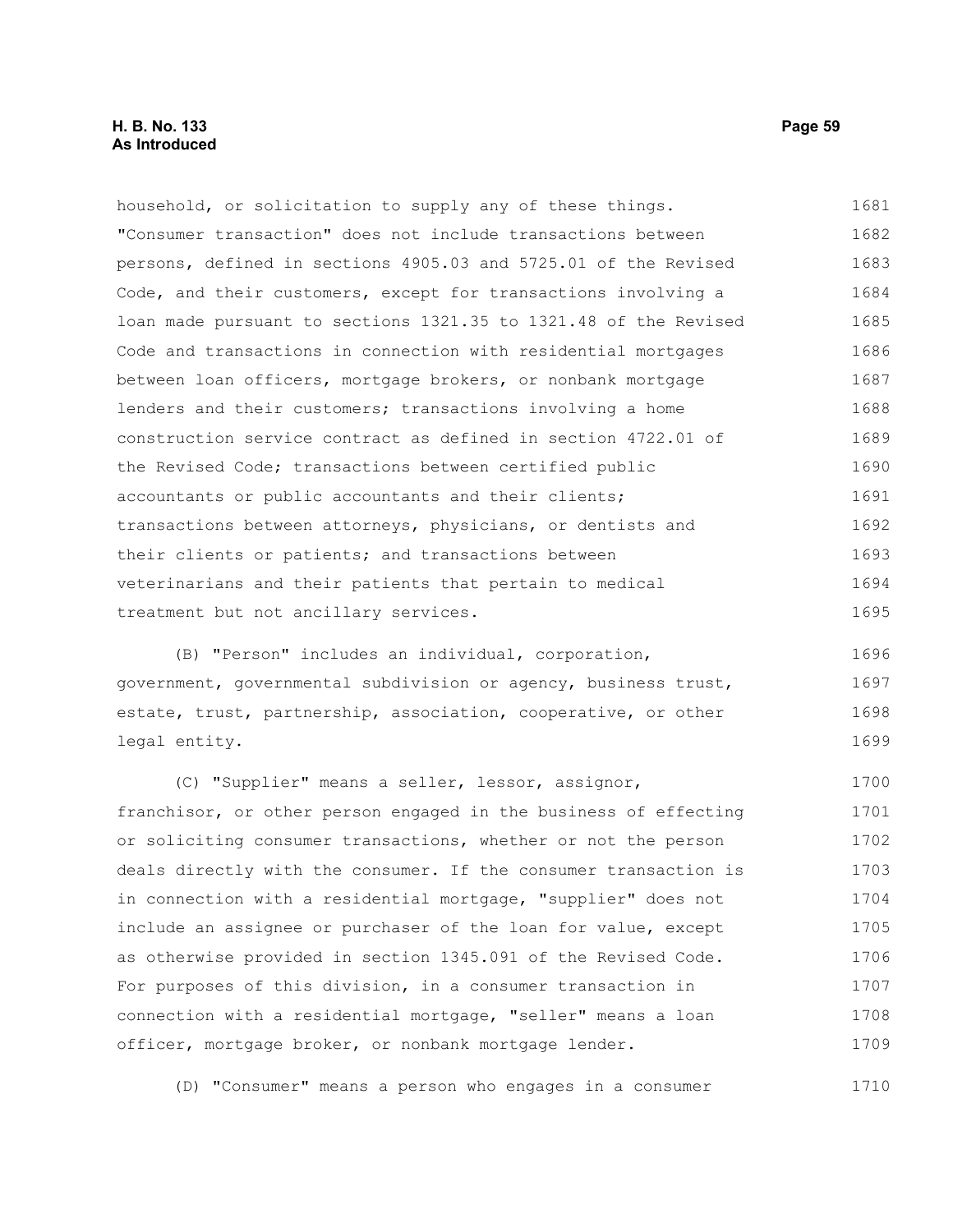transaction with a supplier.

1711

| (E) "Knowledge" means actual awareness, but such actual          | 1712 |
|------------------------------------------------------------------|------|
| awareness may be inferred where objective manifestations         | 1713 |
| indicate that the individual involved acted with such awareness. | 1714 |

(F) "Natural gas service" means the sale of natural gas, exclusive of any distribution or ancillary service. 1715 1716

(G) "Public telecommunications service" means the transmission by electromagnetic or other means, other than by a telephone company as defined in section 4927.01 of the Revised Code, of signs, signals, writings, images, sounds, messages, or data originating in this state regardless of actual call routing. "Public telecommunications service" excludes a system, including its construction, maintenance, or operation, for the provision of telecommunications service, or any portion of such service, by any entity for the sole and exclusive use of that entity, its parent, a subsidiary, or an affiliated entity, and not for resale, directly or indirectly; the provision of terminal equipment used to originate telecommunications service; broadcast transmission by radio, television, or satellite broadcast stations regulated by the federal government; or cable television service. 1717 1718 1719 1720 1721 1722 1723 1724 1725 1726 1727 1728 1729 1730 1731

(H)(1) "Loan officer" means an individual who for compensation or gain, or in anticipation of compensation or gain, takes or offers to take a residential mortgage loan application; assists or offers to assist a buyer in obtaining or applying to obtain a residential mortgage loan by, among other things, advising on loan terms, including rates, fees, and other costs; offers or negotiates terms of a residential mortgage loan; or issues or offers to issue a commitment for a residential mortgage loan. "Loan officer" also includes a 1732 1733 1734 1735 1736 1737 1738 1739 1740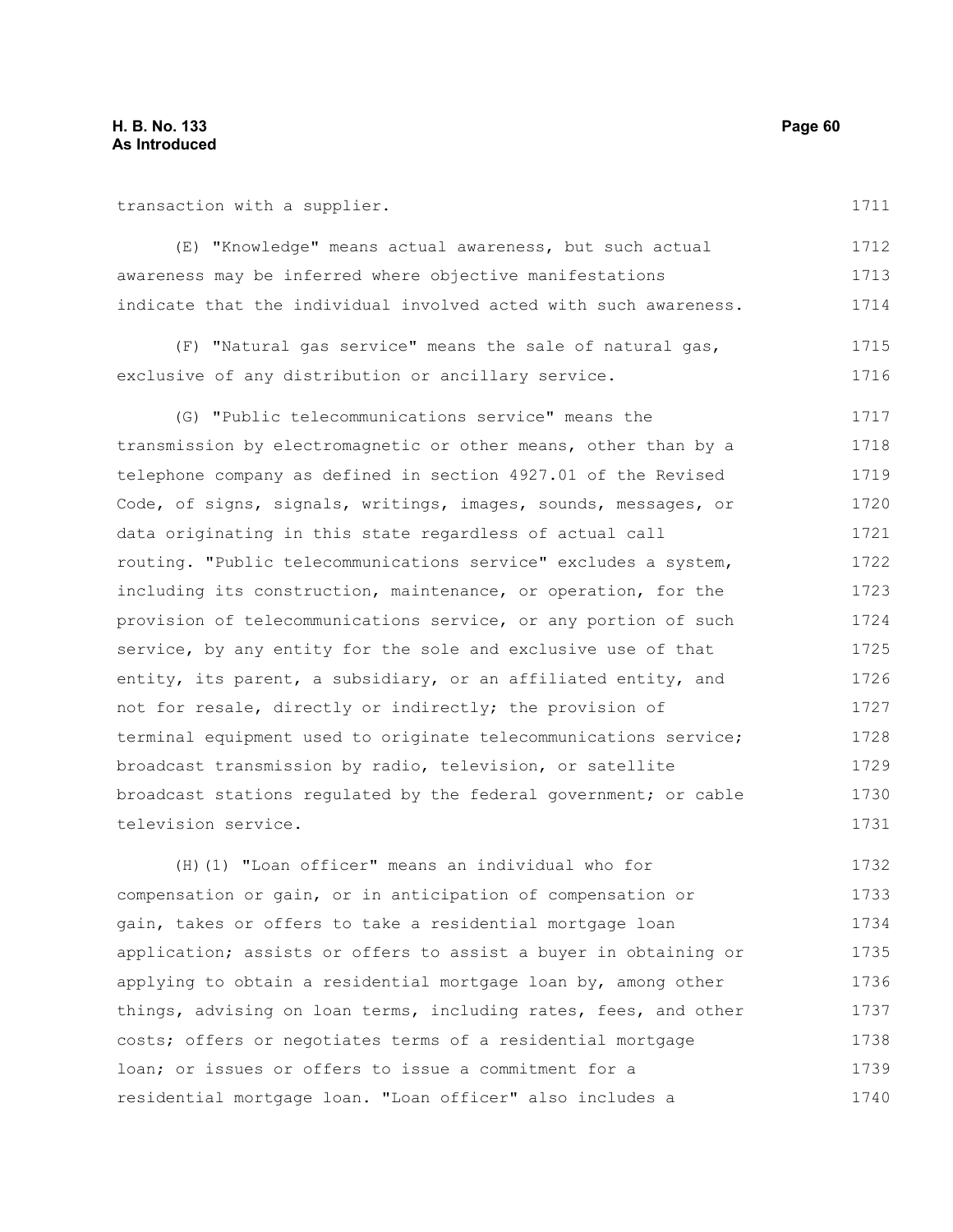mortgage loan originator as defined in  $\frac{division}{dz}$  of section 1322.01 of the Revised Code. 1741 1742

(2) "Loan officer" does not include an employee of a bank, savings bank, savings and loan association, credit union, or credit union service organization organized under the laws of this state, another state, or the United States; an employee of a subsidiary of such a bank, savings bank, savings and loan association, or credit union; or an employee of an affiliate that (a) controls, is controlled by, or is under common control with, such a bank, savings bank, savings and loan association, or credit union and (b) is subject to examination, supervision, and regulation, including with respect to the affiliate's compliance with applicable consumer protection requirements, by the board of governors of the federal reserve system, the comptroller of the currency, the office of thrift supervision, the federal deposit insurance corporation, or the national credit union administration. 1743 1744 1745 1746 1747 1748 1749 1750 1751 1752 1753 1754 1755 1756 1757

(I) "Residential mortgage" or "mortgage" means an obligation to pay a sum of money evidenced by a note and secured by a lien upon real property located within this state containing two or fewer residential units or on which two or fewer residential units are to be constructed and includes such an obligation on a residential condominium or cooperative unit. 1758 1759 1760 1761 1762 1763

(J)(1) "Mortgage broker" means any of the following:

(a) A person that holds that person out as being able to assist a buyer in obtaining a mortgage and charges or receives from either the buyer or lender money or other valuable consideration readily convertible into money for providing this assistance; 1765 1766 1767 1768 1769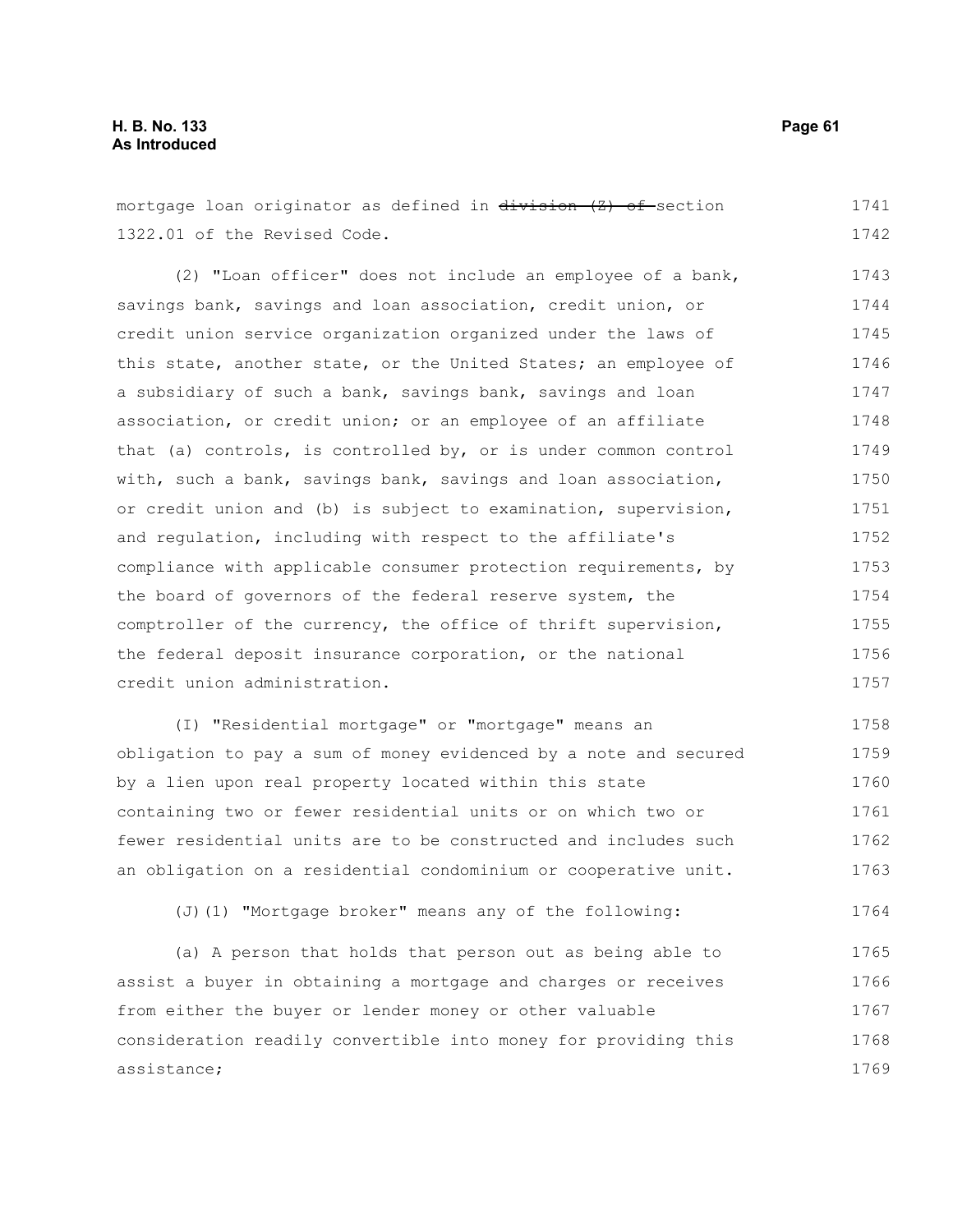# **H. B. No. 133 Page 62 As Introduced**

(b) A person that solicits financial and mortgage information from the public, provides that information to a mortgage broker or a person that makes residential mortgage loans, and charges or receives from either of them money or other valuable consideration readily convertible into money for providing the information; 1770 1771 1772 1773 1774 1775

(c) A person engaged in table-funding or warehouse-lending mortgage loans that are residential mortgage loans.

(2) "Mortgage broker" does not include a bank, savings bank, savings and loan association, credit union, or credit union service organization organized under the laws of this state, another state, or the United States; a subsidiary of such a bank, savings bank, savings and loan association, or credit union; an affiliate that (a) controls, is controlled by, or is under common control with, such a bank, savings bank, savings and loan association, or credit union and (b) is subject to examination, supervision, and regulation, including with respect to the affiliate's compliance with applicable consumer protection requirements, by the board of governors of the federal reserve system, the comptroller of the currency, the office of thrift supervision, the federal deposit insurance corporation, or the national credit union administration; or an employee of any such entity. 1778 1779 1780 1781 1782 1783 1784 1785 1786 1787 1788 1789 1790 1791 1792

(K) "Nonbank mortgage lender" means any person that engages in a consumer transaction in connection with a residential mortgage, except for a bank, savings bank, savings and loan association, credit union, or credit union service organization organized under the laws of this state, another state, or the United States; a subsidiary of such a bank, savings bank, savings and loan association, or credit union; or 1793 1794 1795 1796 1797 1798 1799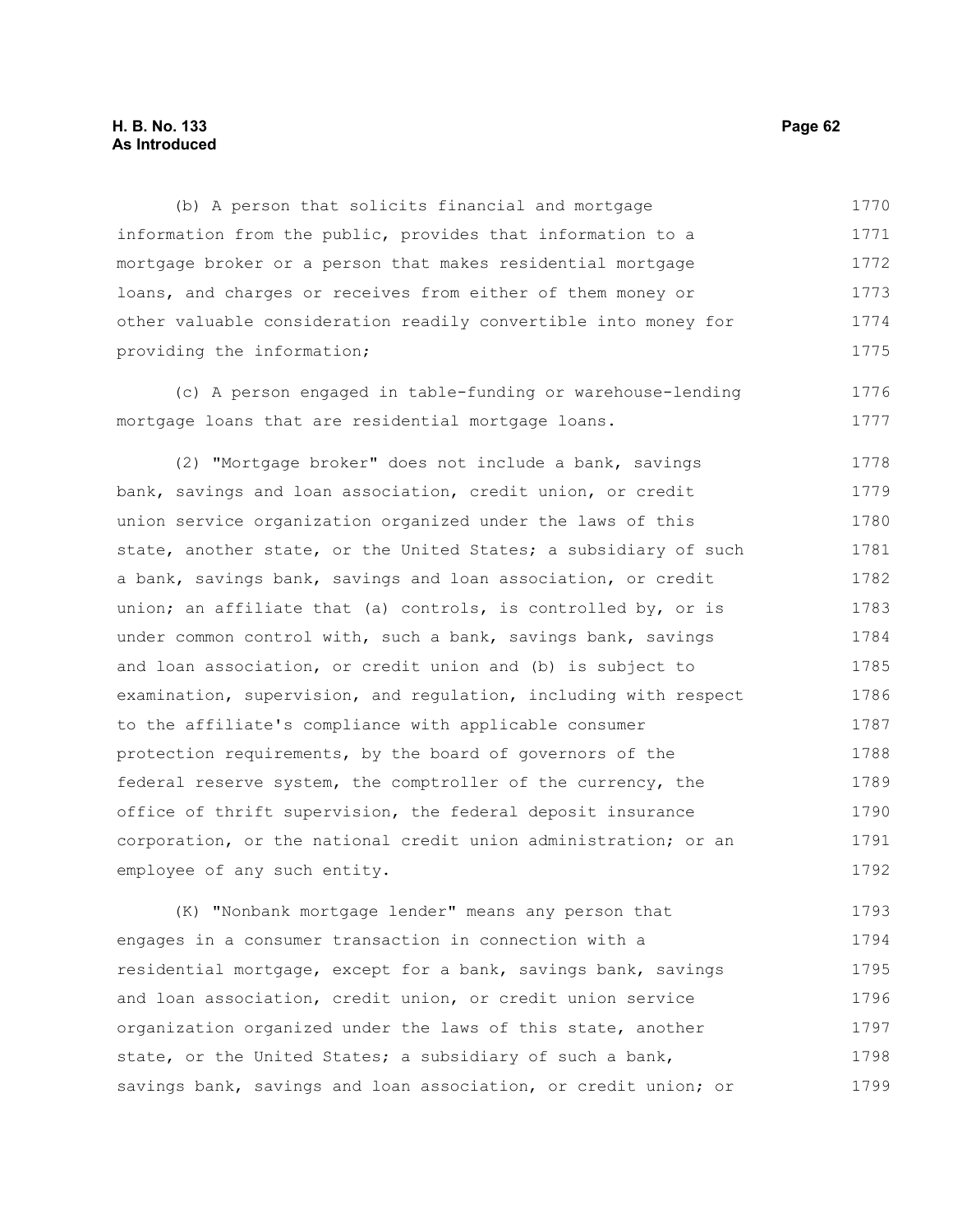an affiliate that (1) controls, is controlled by, or is under common control with, such a bank, savings bank, savings and loan association, or credit union and (2) is subject to examination, supervision, and regulation, including with respect to the affiliate's compliance with applicable consumer protection requirements, by the board of governors of the federal reserve system, the comptroller of the currency, the office of thrift supervision, the federal deposit insurance corporation, or the national credit union administration. 1800 1801 1802 1803 1804 1805 1806 1807 1808

(L) For purposes of divisions (H), (J), and (K) of this section: 1809 1810

(1) "Control" of another entity means ownership, control, or power to vote twenty-five per cent or more of the outstanding shares of any class of voting securities of the other entity, directly or indirectly or acting through one or more other persons. 1811 1812 1813 1814 1815

(2) "Credit union service organization" means a CUSO as defined in 12 C.F.R. 702.2. 1816 1817

Sec. 1349.72. (A) Before Not less than thirty days prior to a person collecting filing a foreclosure action to collect on a debt secured by residential real property-collects or attemptsto collect any part of the debt, the person shall first send a written notice as described in division (B) of this section via United States mail to the residential address of the debtor, if both of the following apply:

(1) The debt is  $a$  second-secured by a mortgage or juniorlien on the debtor's residential real property that is not in the first mortgage position. 1825 1826 1827

(2) The debt has either been accelerated or is in default 1828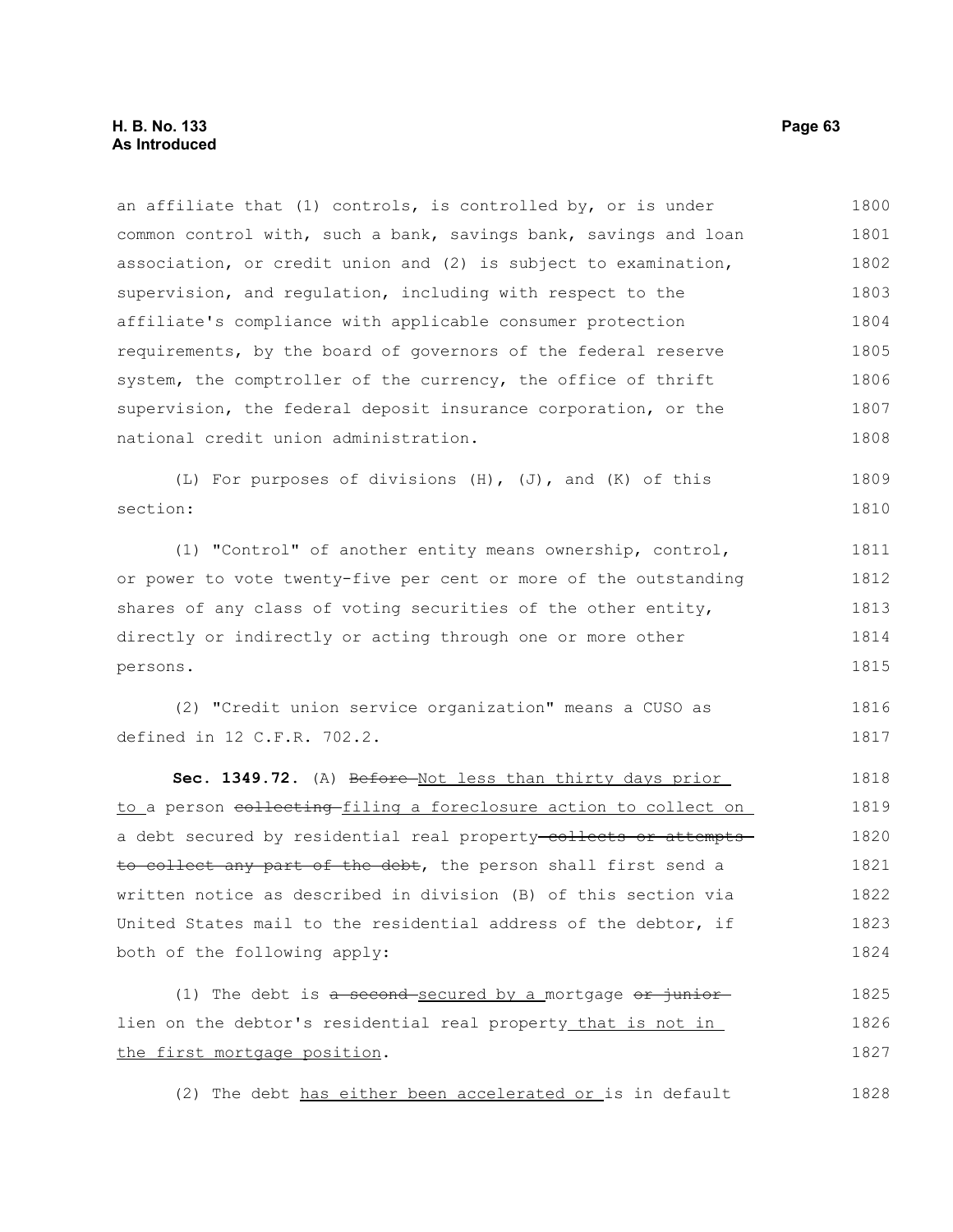| in accordance with the terms set forth in the promissory note.   | 1829 |
|------------------------------------------------------------------|------|
| (B) The written notice may be included on, or accompany,         | 1830 |
| any other communication, and shall be printed in at least        | 1831 |
| twelve-point type and state-include the following:               | 1832 |
| (1) The name and contact information of the person               | 1833 |
| collecting the debt;                                             | 1834 |
| (2) The A statement of the amount of the debt;                   | 1835 |
| (3) A statement that the debtor has a right to engage an         | 1836 |
| attorney;                                                        | 1837 |
| (4) A statement that the debtor may qualify for debt             | 1838 |
| relief under Chapter 7 or 13 of the United States Bankruptcy     | 1839 |
| Code, 11 U.S.C. Chapter 7 or 13, as amended;                     | 1840 |
| (5) A statement that a debtor that qualifies under Chapter       | 1841 |
| 13 of the United States Bankruptcy Code may be able to protect   | 1842 |
| their residential real property from foreclosure.                | 1843 |
| (C) Upon written request of the debtor, the owner of the         | 1844 |
| debt shall provide a copy of the note and the loan history to    | 1845 |
| the debtor.                                                      | 1846 |
| (D) (1) As used in this division $\tau$ :                        | 1847 |
| (a) "bona-Bona fide error" means an unintentional                | 1848 |
| clerical, calculation, computer malfunction or programming, or   | 1849 |
| printing error.                                                  | 1850 |
| (b) "Restitution" means either of the following:                 | 1851 |
| (i) A waiver of all fees, costs, or expenses proximately         | 1852 |
| associated with the failure to provide the notice to the debtor; | 1853 |
| $\overline{\circ}$                                               | 1854 |
| (ii) Actual damages.                                             | 1855 |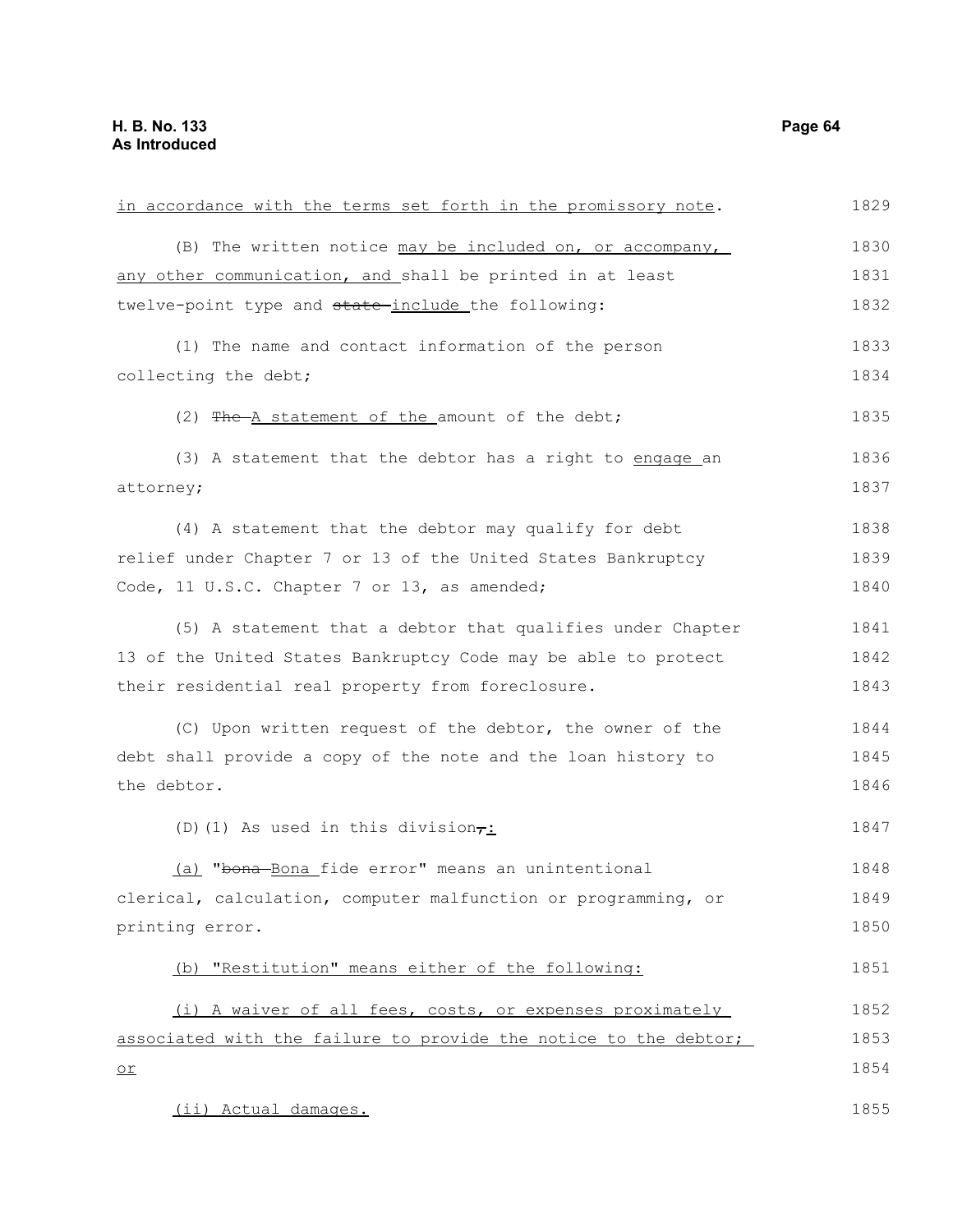# **H. B. No. 133 Page 65 As Introduced**

(2) Any owner of debt subject to divisions (A), (B), and (C) of this section shall not be held civilly liable in any action, if all of the following are met: (a) The owner of the debt shows by a preponderance of evidence that the compliance failure was not intentional and resulted from a bona fide error notwithstanding the maintenance of procedures reasonably adapted to avoid any such error. (b) Within sixty days after discovering the error, and prior to the initiation of any action, the owner of the debt notifies the debtor of the error and the manner in which the owner of the debt intends to make full restitution to the debtor. (c) The owner of the debt promptly makes reasonable restitution to the debtor. (3) If, in the event of a compliance failure, the owner of the debt does not meet the conditions set forth in division (D) (2) of this section, a debtor injured by the error has a cause of action to recover damages. Such an action shall not, however, be maintained as a class action. **Sec. 2913.11.** (A) As used in this section: (1) "Check" includes any form of debit from a demand deposit account, including, but not limited to any of the following: (a) A check, bill of exchange, draft, order of withdrawal, or similar negotiable or non-negotiable instrument; 1856 1857 1858 1859 1860 1861 1862 1863 1864 1865 1866 1867 1868 1869 1870 1871 1872 1873 1874 1875 1876 1877 1878 1879 1880

(b) An electronic check, electronic transaction, debit card transaction, check card transaction, substitute check, web check, or any form of automated clearing house transaction. 1881 1882 1883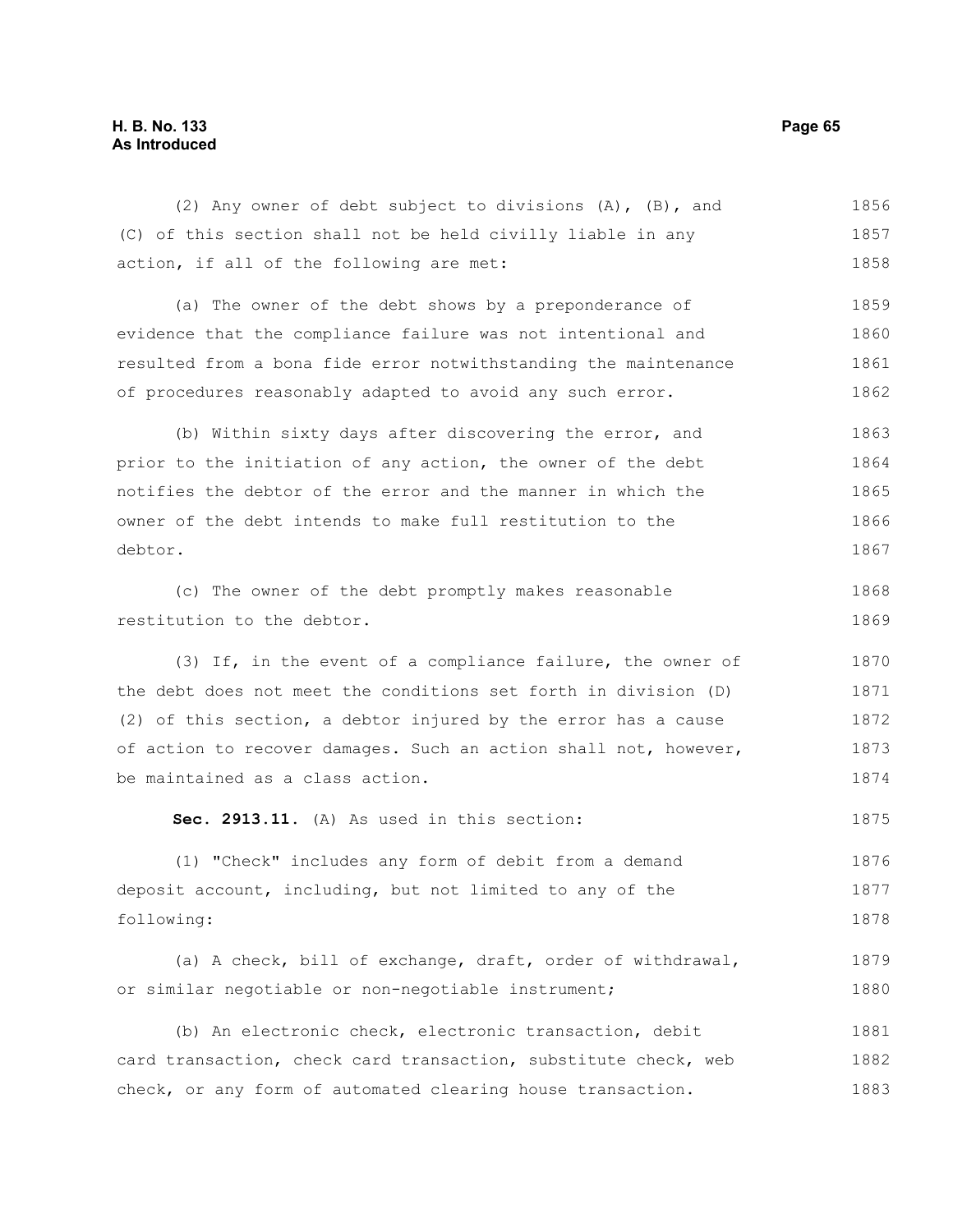demand deposit account.

(B) No person, with purpose to defraud, shall issue or transfer or cause to be issued or transferred a check or other negotiable instrument, knowing that it will be dishonored or knowing that a person has ordered or will order stop payment on the check or other negotiable instrument. (C) For purposes of this section, a person who issues or transfers a check or other negotiable instrument is presumed to know that it will be dishonored if either of the following occurs: (1) The drawer had no account with the drawee at the time of issue or the stated date, whichever is later; (2) The check or other negotiable instrument was properly refused payment for insufficient funds upon presentment within thirty days after issue or the stated date, whichever is later, and the liability of the drawer, indorser, or any party who may be liable thereon is not discharged by payment or satisfaction within ten days after receiving notice of dishonor. (D) For purposes of this section, a person who issues ortransfers a check, bill of exchange, or other draft is presumedto have the purpose to defraud if the drawer fails to comply with section 1349.16 of the Revised Code by doing any of the following when opening a checking account intended for personal, family, or household purposes at a financial institution: (1) Falsely stating that the drawer has not been issued a valid driver's or commercial driver's license or identification 1886 1887 1888 1889 1890 1891 1892 1893 1894 1895 1896 1897 1898 1899 1900 1901 1902 1903 1904 1905 1906 1907 1908 1909 1910

(2) "Issue a check" means causing any form of debit from a

(2) Furnishing such license or card, or another 1912

card issued under section 4507.50 of the Revised Code;

1884 1885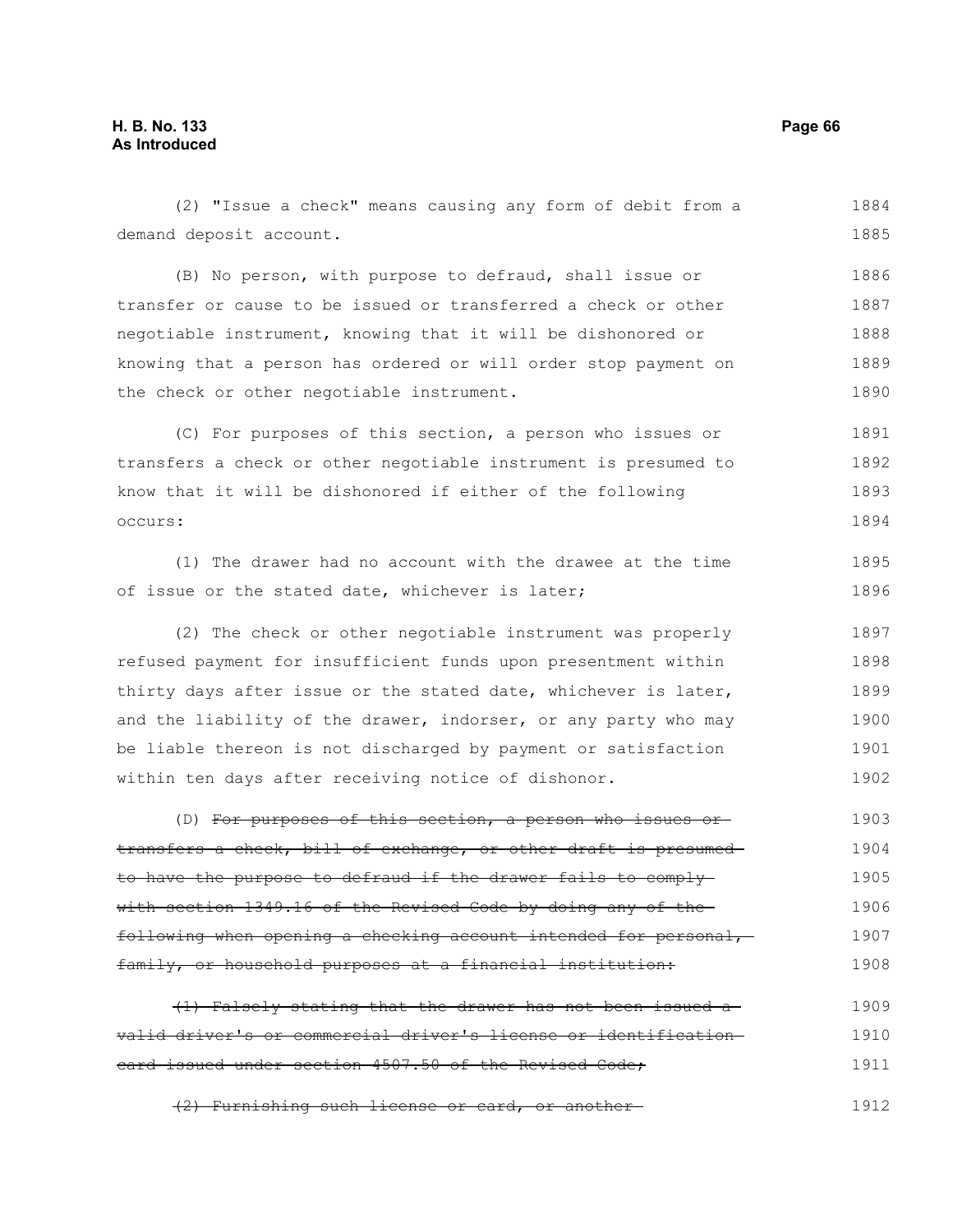| racherreacron accument that contains rarpe rurbrination,                    |      |
|-----------------------------------------------------------------------------|------|
| (3) Making a false statement with respect to the drawer's-                  | 1914 |
| current address or any additional relevant information-                     | 1915 |
| reasonably required by the financial institution.                           | 1916 |
| (E) In determining the value of the payment for purposes                    | 1917 |
| of division $\overline{F}$ (E) of this section, the court may aggregate all | 1918 |
| checks and other negotiable instruments that the offender issued            | 1919 |
| or transferred or caused to be issued or transferred in                     | 1920 |
| violation of division (A) of this section within a period of one            | 1921 |
| hundred eighty consecutive days.                                            | 1922 |
| $(F)$ (E) Whoever violates this section is quilty of passing                | 1923 |
| bad checks. Except as otherwise provided in this division,                  | 1924 |
| passing bad checks is a misdemeanor of the first degree. If the             | 1925 |
| check or checks or other negotiable instrument or instruments               | 1926 |

identification document that contains false information;

check or checks or other negotiable instrument or instruments are issued or transferred to a single vendor or single other person for the payment of one thousand dollars or more but less than seven thousand five hundred dollars or if the check or checks or other negotiable instrument or instruments are issued or transferred to multiple vendors or persons for the payment of one thousand five hundred dollars or more but less than seven thousand five hundred dollars, passing bad checks is a felony of the fifth degree. If the check or checks or other negotiable instrument or instruments are for the payment of seven thousand five hundred dollars or more but less than one hundred fifty thousand dollars, passing bad checks is a felony of the fourth degree. If the check or checks or other negotiable instrument or instruments are for the payment of one hundred fifty thousand dollars or more, passing bad checks is a felony of the third degree. 1926 1927 1928 1929 1930 1931 1932 1933 1934 1935 1936 1937 1938 1939 1940 1941

**Sec. 4712.05.** (A) Each contract between the buyer and a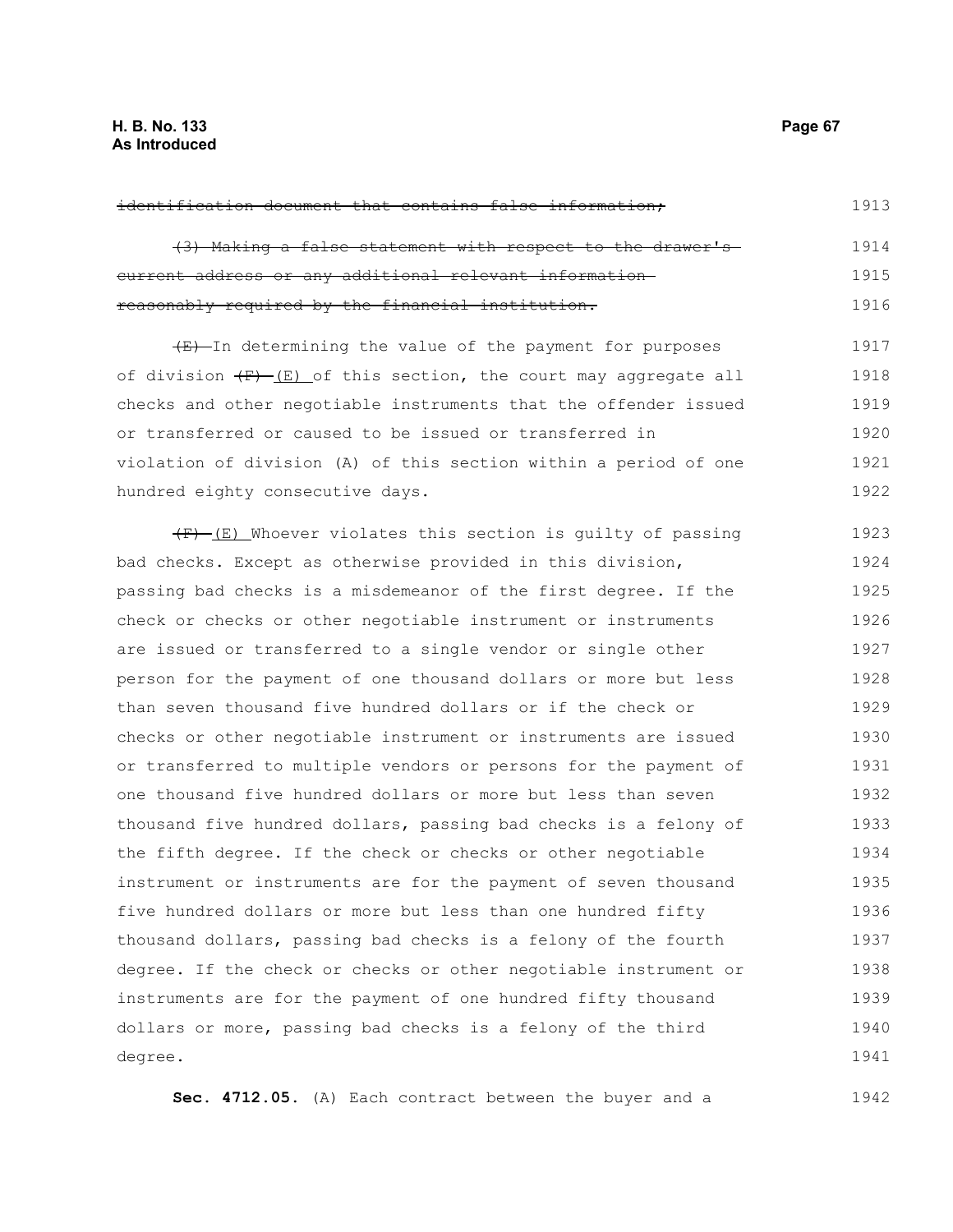credit services organization for the purchase of the services of the organization shall be in writing, dated and signed by the buyer, and shall include all of the following: 1943 1944 1945

(1) A statement, in type that is boldfaced, capitalized, underlined, or otherwise conspicuously set out from surrounding written material and that is in immediate proximity to the space reserved for the signature of the buyer, as follows: 1946 1947 1948 1949

"If you, the buyer, have been denied credit within the last sixty days, you may obtain a free copy of the consumer credit report from the consumer reporting agency. You also have the right to dispute inaccurate information in a report. 1950 1951 1952 1953

You may cancel this contract at any time before midnight of the third business day after the date you signed it. See the attached notice of cancellation form for an explanation of this right." 1954 1955 1956 1957

(2) The terms and conditions of payment, including the total of all payments to be made by the buyer, whether to the credit services organization or to another person; 1958 1959 1960

(3) A full and detailed description of the services to be performed for the buyer by the credit services organization, including all guarantees and all promises of full or partial refunds, and the estimated length of time, not exceeding sixty days or any shorter time period prescribed by the superintendent of financial institutions, for performing the services $\tau$ . The performance of services under a contract to which all of the following conditions apply is not subject to the time limit identified in division (A)(3) of this section, but is subject to a twelve-month limit: 1961 1962 1963 1964 1965 1966 1967 1968 1969 1970

(a) The buyer agrees to make substantially equal periodic 1971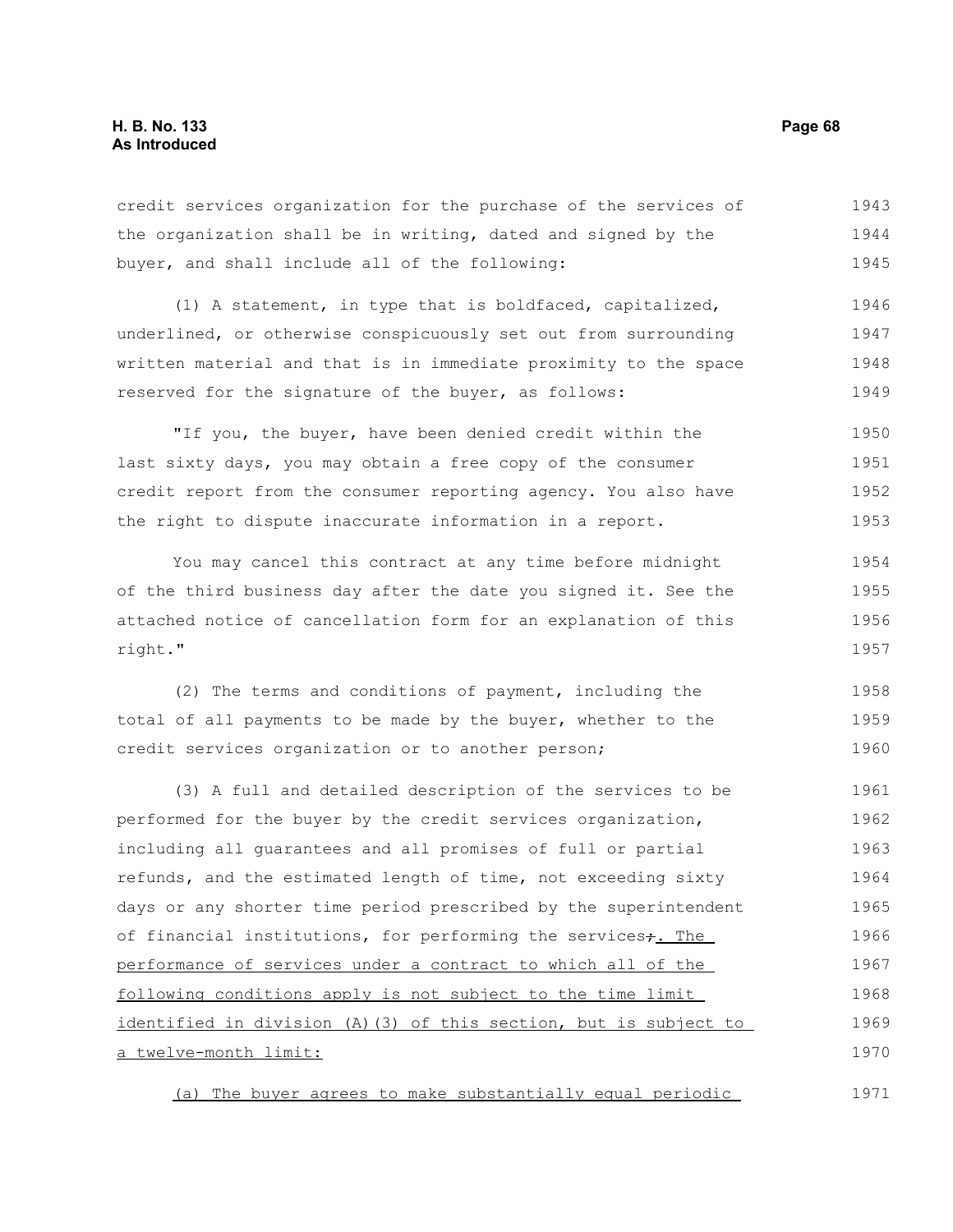| payments at fixed time intervals for the services after they are | 1972 |
|------------------------------------------------------------------|------|
| performed during the term of the contract.                       | 1973 |
| (b) The buyer may cancel the contract at any time without        | 1974 |
| penalty or obligation to pay for any services that have not yet  | 1975 |
| been rendered.                                                   | 1976 |
| (c) The contract solely provides for the ongoing                 | 1977 |
| performance of either of the following services:                 | 1978 |
| (i) Services described in division (C)(1)(a) of section          | 1979 |
| 4712.01 of the Revised Code or providing advice or assistance to | 1980 |
| a buyer in connection with such services;                        | 1981 |
| (ii) Services described in division $(C)$ (1) (d) of section     | 1982 |
| 4712.01 of the Revised Code.                                     | 1983 |
| (d) The buyer's explicit, affirmative, and documented            | 1984 |
| assent is provided before a contract is renewed.                 | 1985 |
| (e) During the term of the contract period, the credit           | 1986 |
| services organization reviews with the buyer the adverse credit  | 1987 |
| information on the buyer's credit report.                        | 1988 |
| (4) The address of the credit services organization's            | 1989 |
| principal place of business and the name and address of its      | 1990 |
| agent in this state authorized to receive service of process;    | 1991 |
| (5) With respect to the previous calendar year or the time       | 1992 |
| period during which the credit services organization has been in | 1993 |
| business, whichever is shorter, the percentage of the            | 1994 |
| organization's customers for whom the organization has fully and | 1995 |
| completely performed the services the organization agreed to     | 1996 |
| perform for the buyer.                                           | 1997 |
| (B) The contract shall have attached two easily detachable       | 1998 |
| copies of a notice of cancellation. The notice shall be in       | 1999 |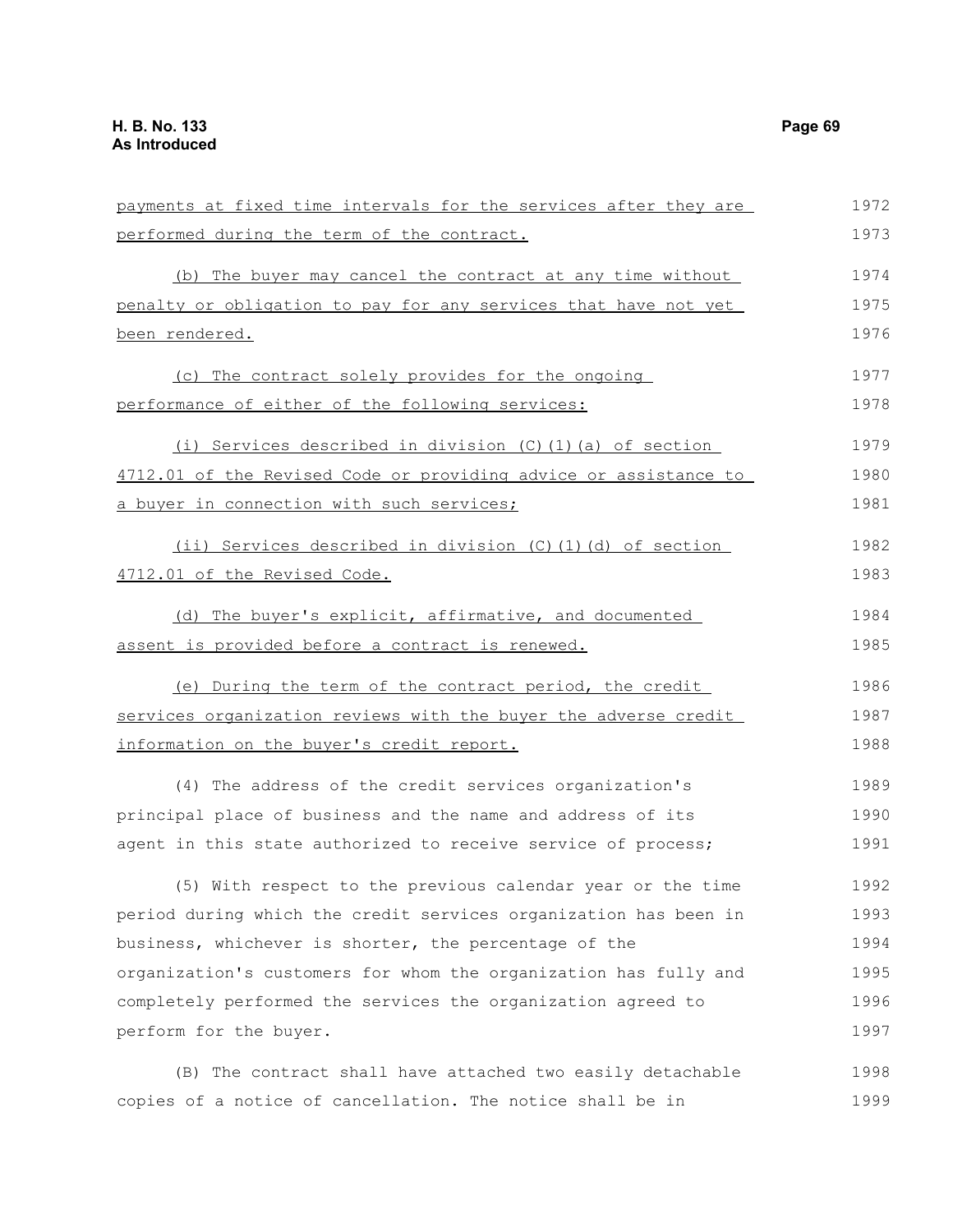| boldface type and in the following form:                        | 2000 |
|-----------------------------------------------------------------|------|
| "Notice of Cancellation                                         | 2001 |
| You may cancel this contract, without any penalty or            | 2002 |
| obligation, within three business days after the date the       | 2003 |
| contract is signed.                                             | 2004 |
| To cancel this contract, mail or deliver a signed, dated        | 2005 |
| copy of this cancellation notice, or other written notice, to:  | 2006 |
|                                                                 | 2007 |
| (Address of Seller) (Place of Business) not later than midnight | 2008 |
| (Date)                                                          | 2009 |
| I hereby cancel this transaction.                               | 2010 |
|                                                                 | 2011 |
| (Buyer's signature)"                                            | 2012 |
| (C) The credit services organization, at the time of            | 2013 |
| signing, shall give to the buyer a copy of the completed        | 2014 |
| contract and all other documents the organization requires the  | 2015 |
| buyer to sign.                                                  | 2016 |
| (D) No credit services organization shall breach a              | 2017 |
| contract described in this section or fail to comply with any   | 2018 |
| obligation arising from such a contract.                        | 2019 |
| (E) No credit services organization shall fail to comply        | 2020 |
| with division $(A)$ , $(B)$ , or $(C)$ of this section.         | 2021 |
| Section 2. That existing sections 135.77, 135.774, 307.04,      | 2022 |
| 1115.05, 1321.52, 1321.68, 1322.01, 1322.02, 1322.04, 1322.07,  | 2023 |
| 1322.09, 1322.10, 1322.12, 1322.15, 1322.29, 1322.30, 1322.32,  | 2024 |
| 1322.34, 1322.43, 1322.50, 1322.52, 1345.01, 1349.72, 2913.11,  | 2025 |
| and 4712.05 of the Revised Code are hereby repealed.            | 2026 |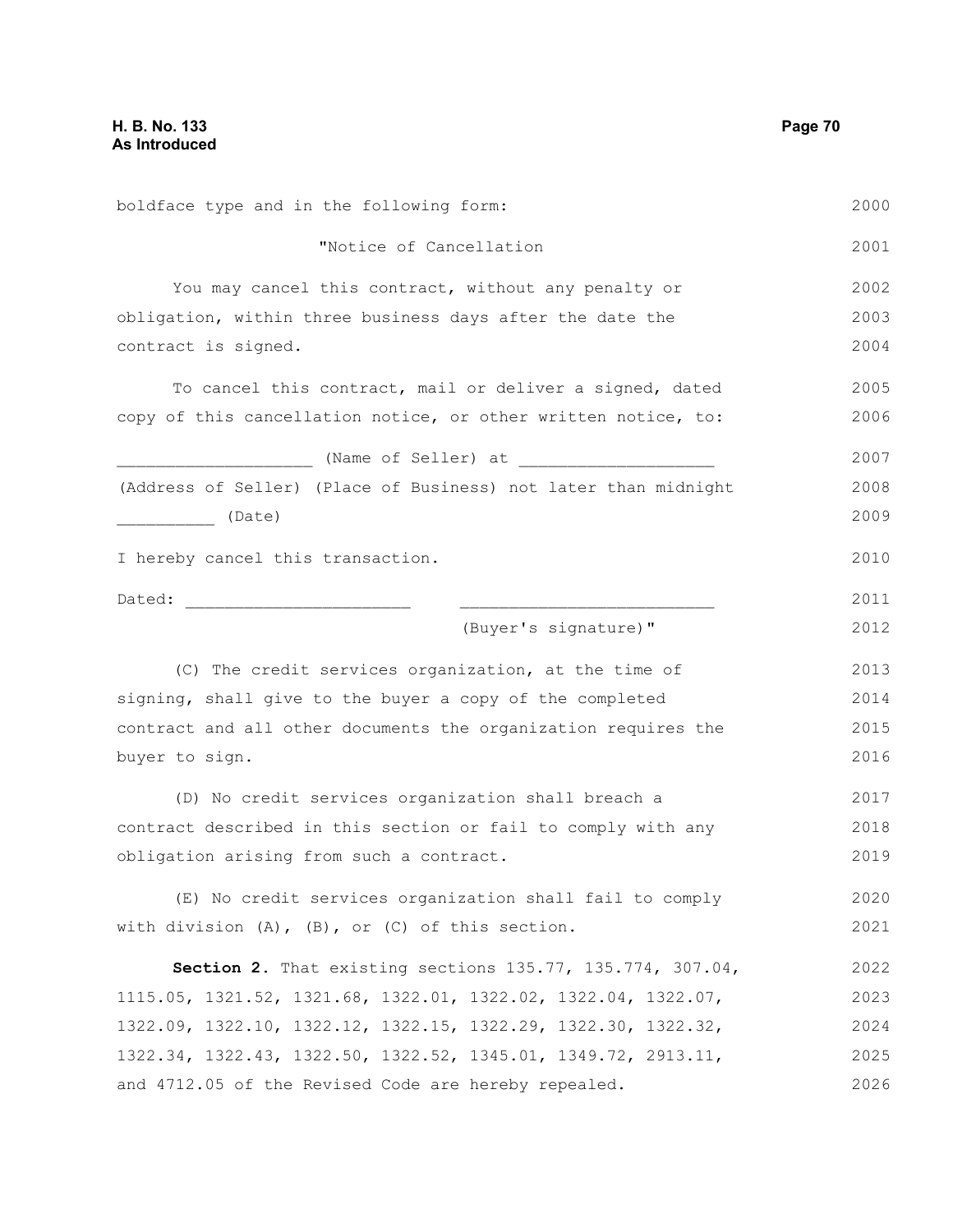| Section 3. That sections 1322.24, 1322.25, and 1349.16 of        | 2027 |
|------------------------------------------------------------------|------|
| the Revised Code are hereby repealed.                            | 2028 |
| Section 4. That the version of section 1322.24 of the            | 2029 |
| Revised Code that is scheduled to take effect October 9, 2021,   | 2030 |
| is hereby repealed.                                              | 2031 |
| Section 5. (A) As used in this section:                          | 2032 |
| (1) "Valuation complaint" means a complaint filed under          | 2033 |
| section 5715.19 of the Revised Code against a determination      | 2034 |
| described in division $(A) (1) (d)$ or $(e)$ of that section, a  | 2035 |
| complaint filed in response to such a complaint under division   | 2036 |
| (B) of that section, or a complaint filed under section 5715.13  | 2037 |
| of the Revised Code.                                             | 2038 |
| (2) "Interim period" has the same meaning as in division         | 2039 |
| $(A)$ (2) of section 5715.19 of the Revised Code.                | 2040 |
| (3) "Eligible person" means any person, board, or officer        | 2041 |
| authorized to file a complaint under division (A) (1) of section | 2042 |
| 5715.19 of the Revised Code.                                     | 2043 |
| (4) "State COVID-19 order" means any of the following,           | 2044 |
| issued on or after March 9, 2020, as the result of or in         | 2045 |
| response to the COVID-19 pandemic:                               | 2046 |
| (a) An executive order issued by the Governor;                   | 2047 |
| (b) An order issued by the Director of Health under              | 2048 |
| section 3701.13 of the Revised Code;                             | 2049 |
| (c) Any other order authorized by the Revised Code issued        | 2050 |
| by another state official or state agency.                       | 2051 |
| (B) Subject to section 5715.19 of the Revised Code, an           | 2052 |
| eligible person may request in a valuation complaint for tax     | 2053 |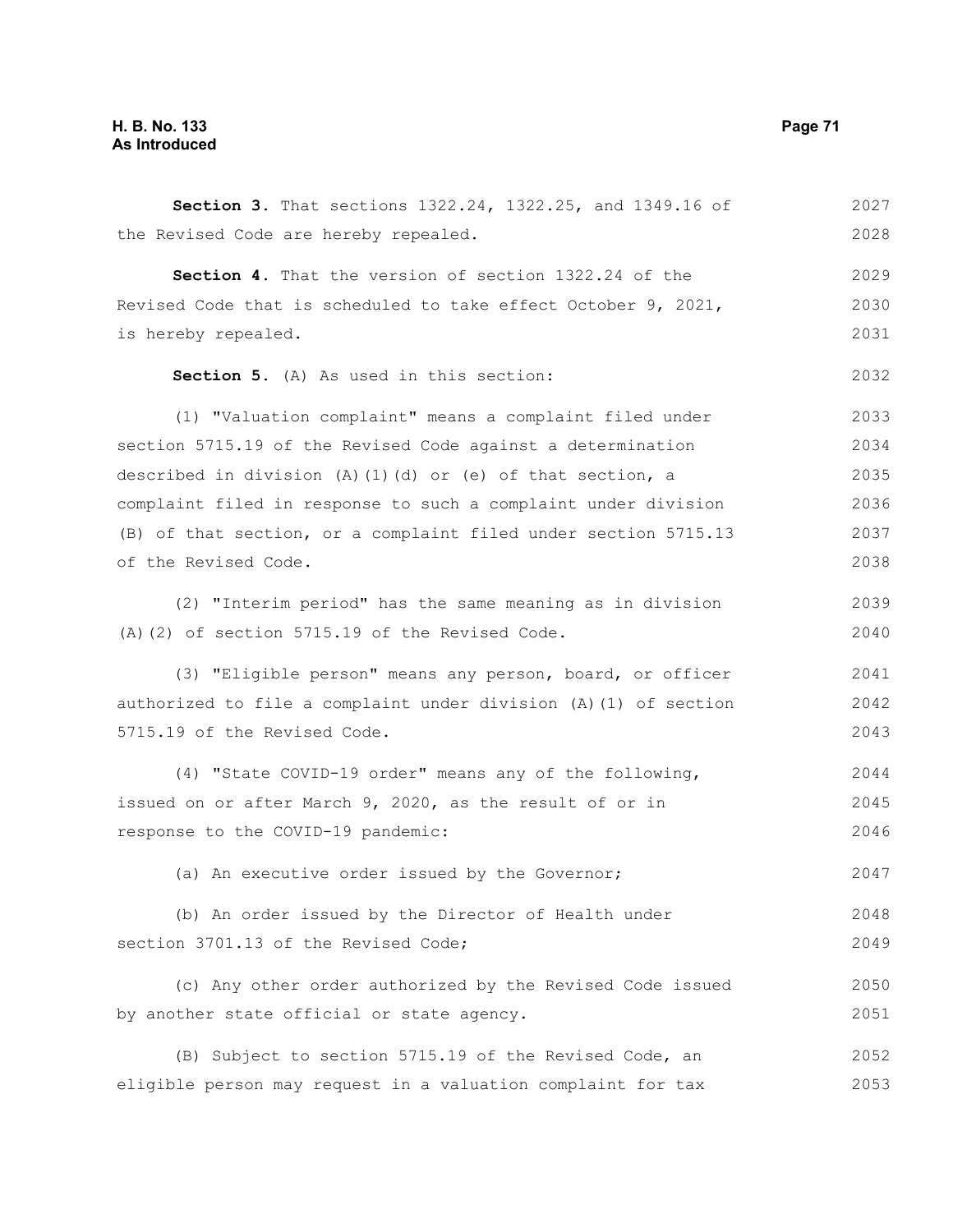## **H. B. No. 133 Page 72 As Introduced**

year 2020 that the assessment of true value in money of the property be determined as of October 1, 2020, instead of the tax lien date for that year, provided the request reflects a reduction in true value between those two dates due to a circumstance related to the COVID-19 pandemic or a state COVID-19 order. 2054 2055 2056 2057 2058 2059

An eligible person that files such a valuation complaint shall allege with particularity in the complaint how such a circumstance or order caused the reduction in true value of the property. The board of revision shall dismiss a valuation complaint that merely alleges a general decline in economic or market conditions in the area or region in which the property that is the subject of the complaint is located. 2060 2061 2062 2063 2064 2065 2066

(C) For any valuation complaint filed by an eligible person for tax year 2020 that includes a request described in division (B) of this section, the board of revision shall consider evidence of diminished true value as of October 1, 2020, due to any circumstances related to the COVID-19 pandemic or state COVID-19 orders, and, if the board determines that this evidence is satisfactory, shall adjust the property's true value in money for that tax year to reflect that diminished valuation as of that date. 2067 2068 2069 2070 2071 2072 2073 2074 2075

(D) Notwithstanding division (A)(1) of section 5715.19 of the Revised Code, a valuation complaint authorized under division (B) of this section shall be filed with the county auditor on or before the thirtieth day after the effective date of this section. The county auditor and the county board of revision shall otherwise proceed as provided in section 5715.19 of the Revised Code for complaints filed under that section. 2076 2077 2078 2079 2080 2081 2082

(E) Notwithstanding division (A)(2) of section 5715.19 of 2083